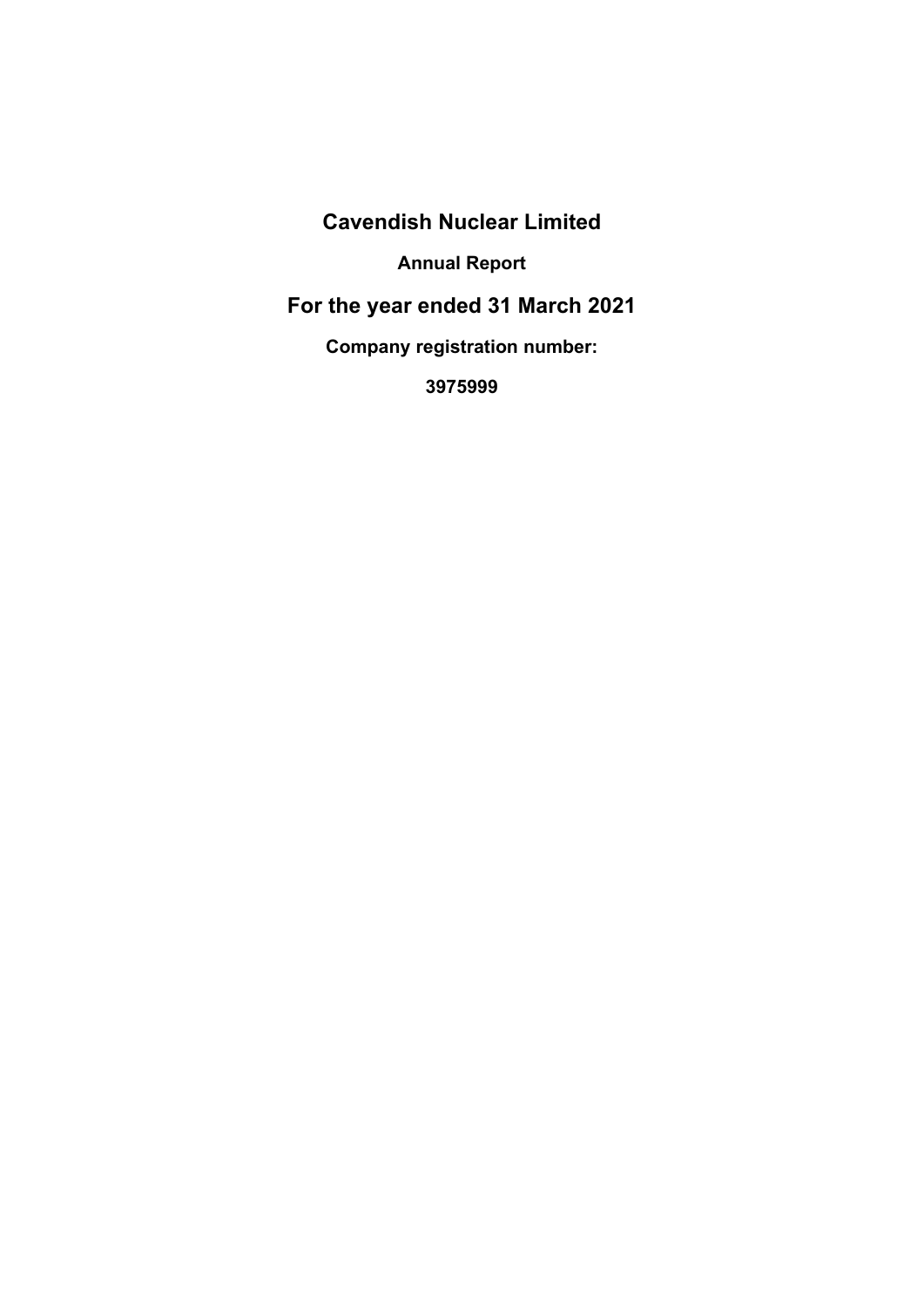## **Directors and advisors**

## **Current directors**

P L Edwards M R Gornall D Kieran I S Urquhart

#### **Company secretary**

Babcock Corporate Secretaries Limited

#### **Registered office**

33 Wigmore Street **London** W1U 1QX

#### **Independent auditors**

PricewaterhouseCoopers LLP Chartered Accountants and Statutory Auditors Pegasus Business Park Herald Park East Midlands DE74 2UZ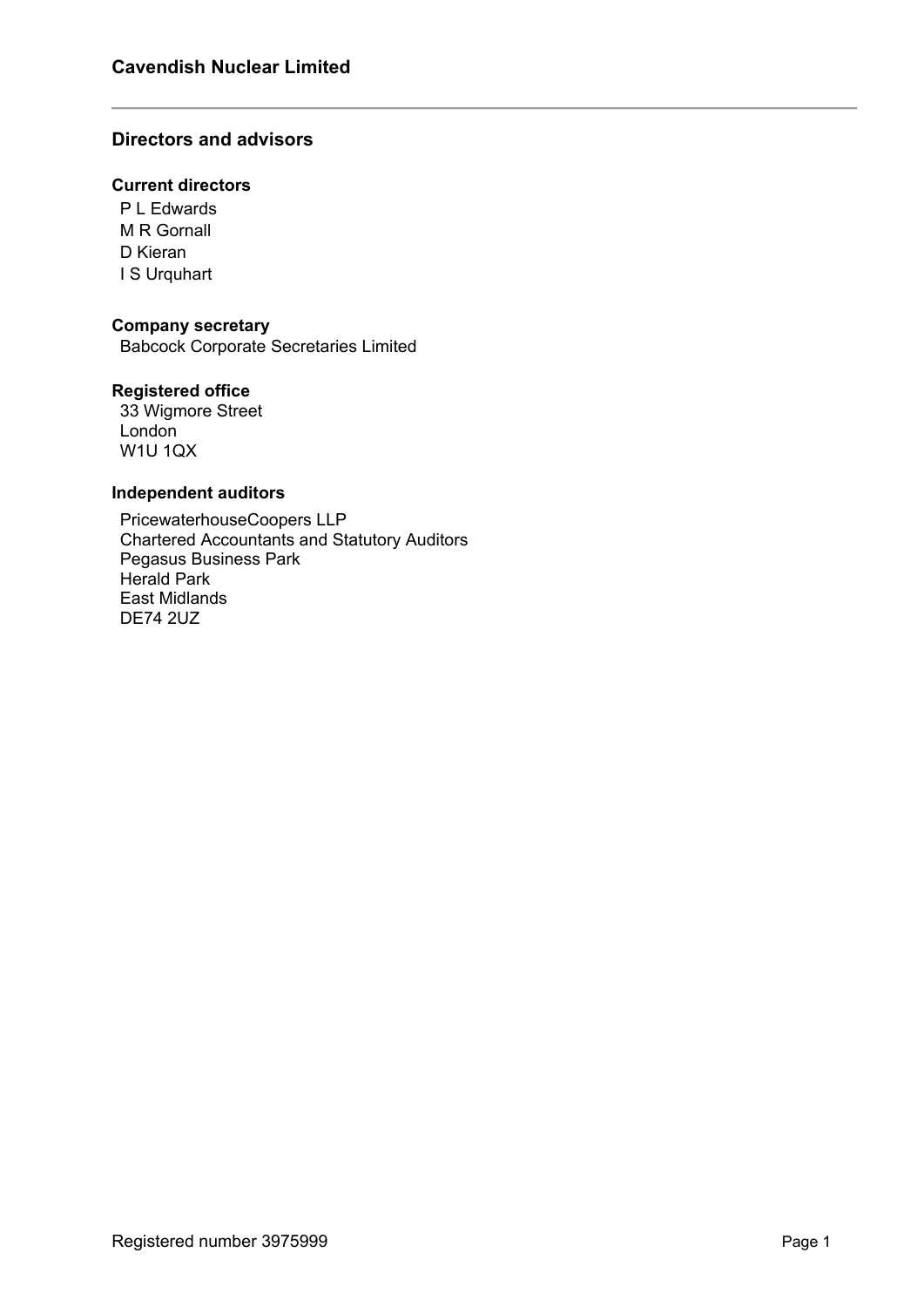## **Strategic report for the year ended 31 March 2021**

The directors present their Strategic report on the Company for the year ended 31 March 2021.

#### **Principal activities**

The principal activities of the Company are the provision of engineering and support services to the nuclear industry.

#### **Review of the business**

|                                                                     | 2021    | 2020        |
|---------------------------------------------------------------------|---------|-------------|
|                                                                     |         | As restated |
|                                                                     | £'000   | £'000       |
| Revenue                                                             | 193,794 | 202,045     |
| Profit before taxation including income from joint ventures         | 13,861  | 21,758      |
| Profit/ (loss) before taxation excluding income from joint ventures | 12,788  | (2,344)     |

Cavendish Nuclear Limited operates across the nuclear industry. Services offered encompass consultancy, design, support to reactor outages and plant operations, decommissioning, and involvement in the UK's nuclear new build programmes.

Over the course of the year, the Company's core business activities continued to perform in line with expectations. Major customers included the Nuclear Decommissioning Authority ("the NDA") (including via the Cavendish Dounreay Partnership Limited), AWE, Sellafield, Magnox and EDF.

In the medium term, the Company's markets are expected to grow with the second-generation power stations moving into the decommissioning phase, together with expected growth in the UK nuclear new build sector. The Company is also pursuing targeted opportunities internationally.

The Company continued to provide critical services to its customers during the COVID19 pandemic with a significant proportion of the Company's employees working from home. The financial impact on the company was therefore limited. There has been no ongoing impact to existing contracts from COVID 19, whilst the long-term forecasts are broadly unchanged as a result of the pandemic.

#### **Operational and financial review**

Revenue for the year was £193,794,000 (2020: £202,045,000), whilst profit before taxation was £13,861,000 (2020: profit: £21,758,000). The decrease in profit before tax was largely due to a reduction in dividends on the cessation of the Magnox Joint Venture (JV) contract; and no profit recognition on the Dounreay JV contract due to the uncertainty concerning commercial close out; together with a reduction in non-JV revenue with some long term major contracts drawing to a conclusion in the year. The operating profit for the year includes a true-up adjustment for prior years in relation to research and development tax credits which is one-off in nature.

On 31 March 2021, the ownership of Dounreay Site Restoration Limited (DSRL) transferred from the Cavendish Dounreay Partnership Limited, a subsidiary of the Company, to the NDA. The NDA recognised the important contribution that the Company has delivered as part of the Cavendish Dounreay Partnership Limited to the clean-up and decommissioning of the Dounreay site.

The Company secured places on a number of long-term frameworks in the previous financial years and flow through opportunities have been secured notably at Dounreay. The company continued to deliver projects across the Magnox estate with the Berkeley vaults projects nearing completion.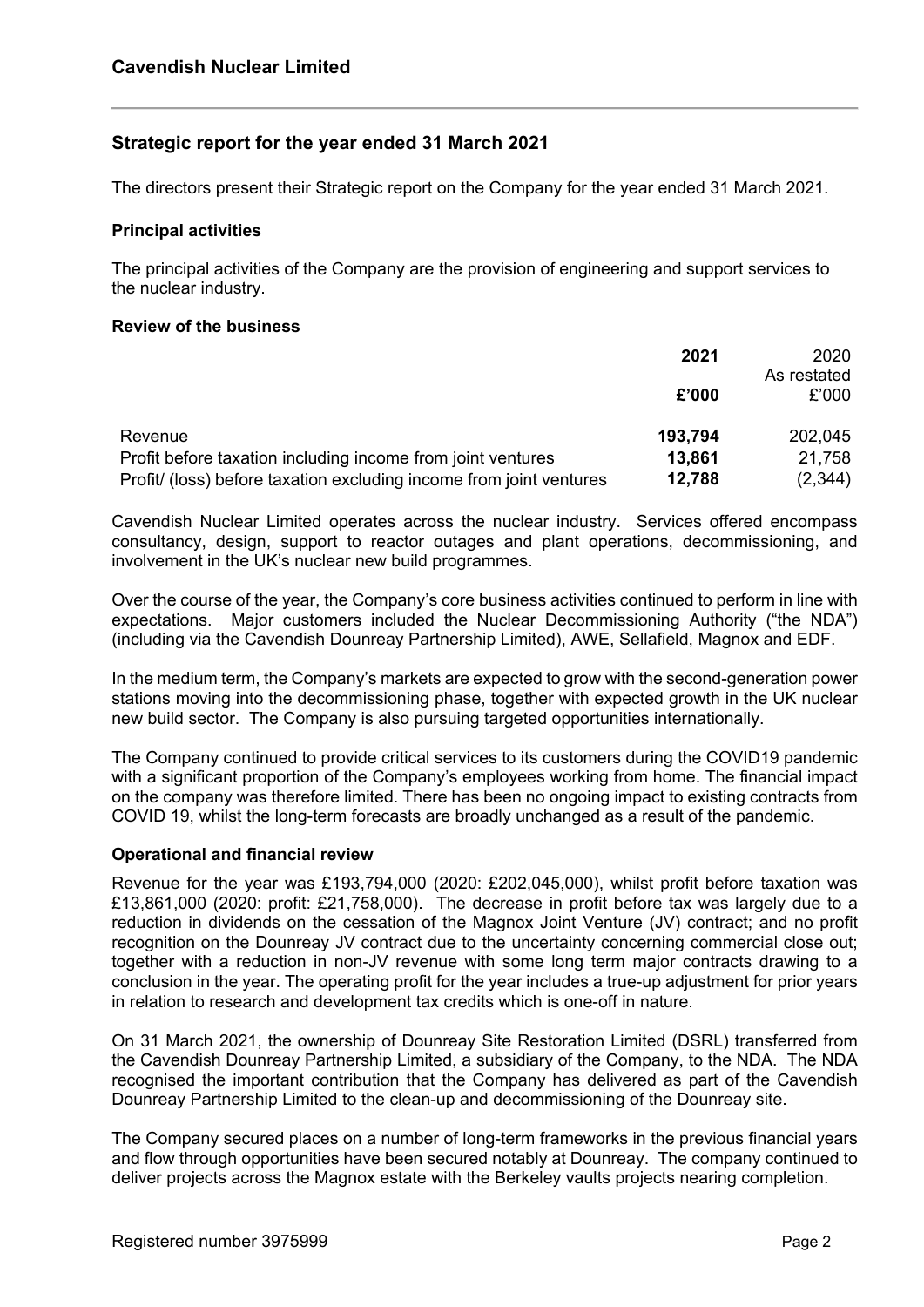## **Strategic report for the year ended 31 March 2021** *(continued)*

#### **Operational and financial review** *(continued)*

The strong performance on the design frameworks at Sellafield continues, with additional new scope secured, along with continued strong delivery on PFCS (Pile Fuel Cladding Silo).

The Company continues to provide services to EDF's generating fleet, including critical reactor core analysis, maintenance and outage support; and continues to be part of the MEH (Mechanical, Electrical and HVAC Heating, Ventilation and Air Conditioning) Alliance delivering for the EDF/NNB new nuclear power station at Hinkley Point C.

During the year, the Company significantly increased the support it is providing to the Devonport Royal Dockyard, whilst securing a place on the NTSP framework at Clyde.

The restructuring of the Company disclosed in the prior year's financial statements (following the end of the Magnox contract and recognising the profile of other key contracts) was completed by September 2020.

On 18September 2020, a subsidiary company, Cavendish Nuclear Manufacturing Limited, was sold as a going concern to QML Holdings Limited, a Company outside of the Babcock Group. At the date of sale, Cavendish Nuclear Limited assumed the responsibility for the pension liabilities from Cavendish Nuclear Manufacturing Limited pre-sale.

Long-term business sustainability is a key priority for Cavendish Nuclear and the company focuses on three key themes of safety, people and performance. The Company continues to actively recruit into the graduate and apprenticeship schemes.

#### **Principal risks and uncertainties**

The management of the business and the execution of the Company's strategy are subject to a number of risks and uncertainties. These are managed through the operational review process supplemented at Babcock International Group ("Group") level by independent challenge and review by the Group Risk Manager and the Audit and Risk Committee.

The directors manage this risk by meeting on a regular basis to discuss these risks.

Key current risks are:

#### *a) Operations that carry significant health and safety, and environmental risks*

Risk mitigation and control process:

- i) Health, safety and environmental performance is an absolute priority for the business and receives continuous attention and oversight at all levels in the business
- ii) Health, safety and environmental professionals are employed across the business
- iii) All staff are rigorously trained to minimise risk of mistakes and accidents

#### *b) Reliance on major contracts with a small number of large clients*

Risk mitigation and control process:

- i) The business is responsive, and innovative, to ensure it is meeting customer needs
- ii) The business has extensive dialogue with customers to ensure that we have a clear understanding of their changing requirements and priorities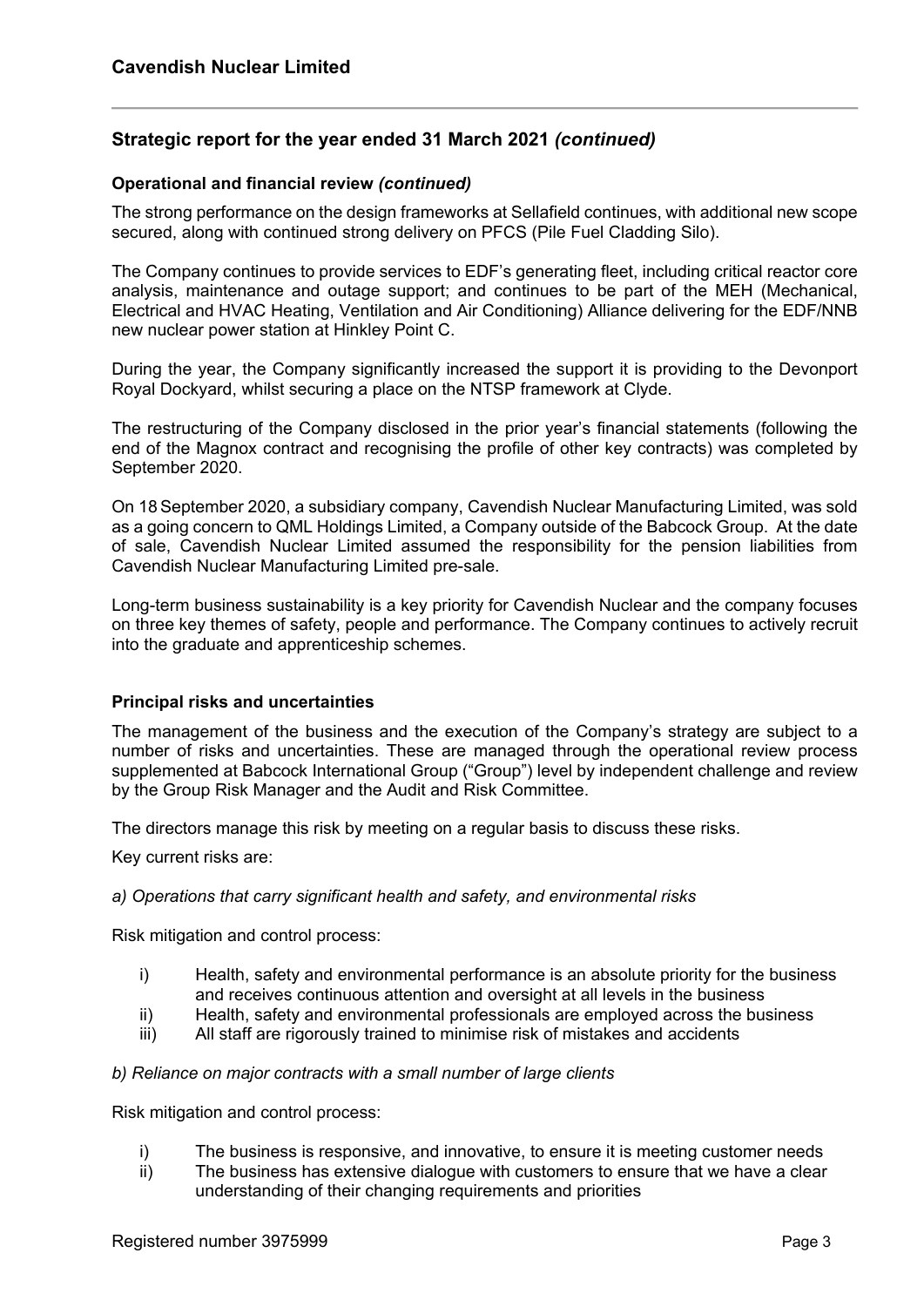## **Strategic report for the year ended 31 March 2021** *(continued)*

#### **Principal risks and uncertainties** *(continued)*

- iii) Projects are reviewed and monitored on a frequent basis to ensure we are delivering to customer agreed targets
- iv) The resource base includes a high level of agency staff enabling the business to flex its resources to meet project demands

#### *c) Dependency on attracting, developing and retaining skilled staff*

Risk mitigation and control process:

- i) A dedicated team is in place to focus on attracting and developing talent
- ii) Apprentice and graduate recruitment programmes are run annually
- iii) The business has a succession plan in place for all key staff and roles

Further discussion of these risks and uncertainties, in the context of the Group as a whole and including the expected impact of COVID-19 is provided on pages 84 to 95 of the annual report of Babcock International Group PLC, which does not form part of this report.

#### **Future developments**

The directors are confident about the future trading prospects of the Company due to its current order book and market opportunities.

#### **Key performance indicators**

The Group's activities are managed on a sector basis. For this reason, the Company's directors believe that analysis using key performance indicators for the Company is not necessary or appropriate for an understanding of the development, performance or position of the Company. The growth and performance of the Nuclear sector is discussed on pages 52 and 53 of the annual report of Babcock International Group PLC, which does not form part of this report.

#### **S172(1) Statement and Stakeholder engagement**

The Directors have acted in a way that they consider, in good faith, to be most likely to promote the long-term success of the Company for the benefit of the Shareholders as a whole while having regard for all stakeholders. Stakeholder engagement is managed in accordance with Group policies and procedures, which are discussed on pages 58, 59, 79 and 114 to 116 of the annual report of Babcock International group PLC, which does not form part of this report.

On behalf of the Board

WEdnar

P L Edwards

**Director** 

19 November 2021

Registered number 3975999 Page 4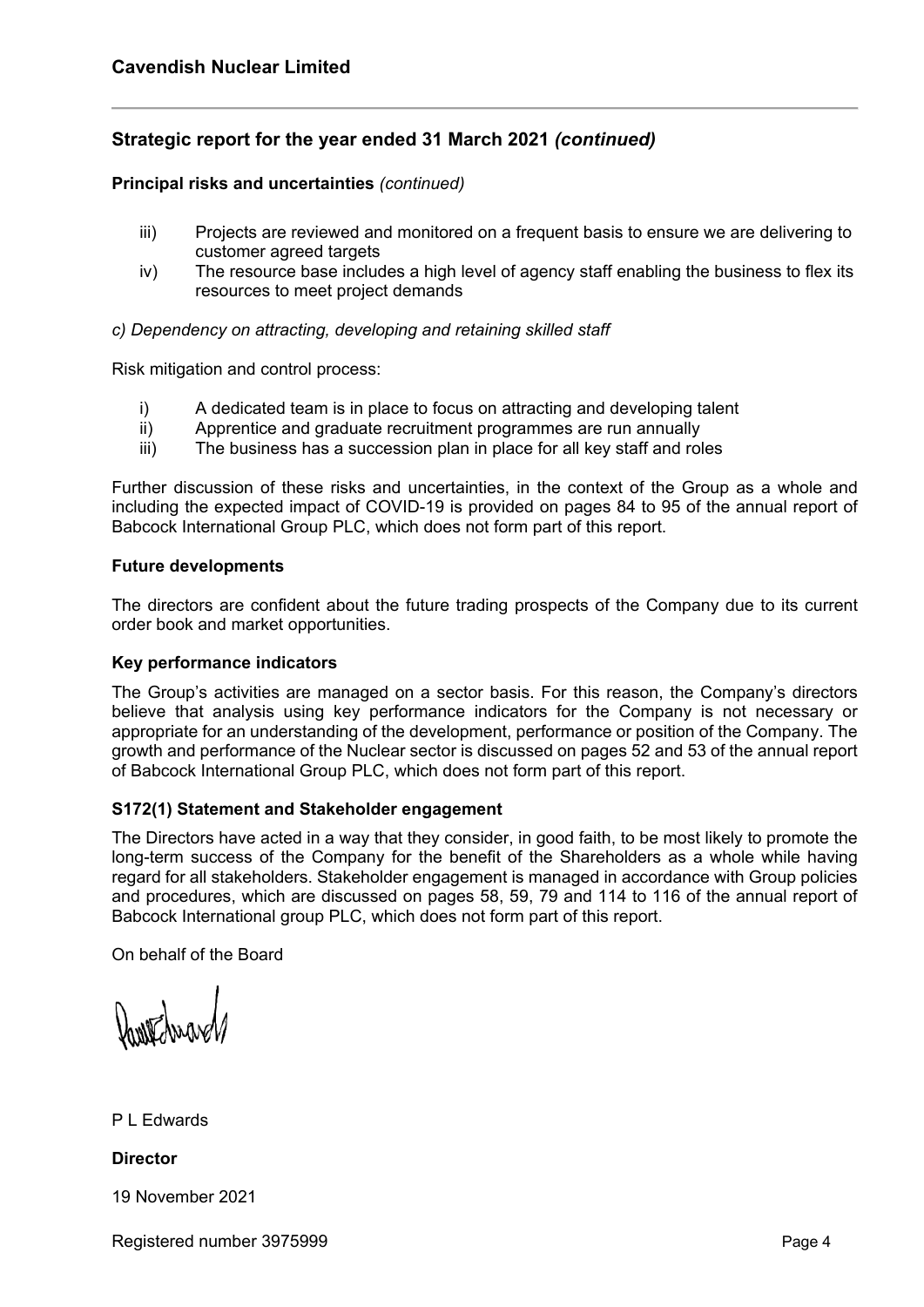## **Directors' report for the year ended 31 March 2021**

The directors present their report and the audited financial statements of the Company for the year ended 31 March 2021.

#### **Dividends**

No dividends were declared or paid in the year (2020: Nil).

#### **Future developments**

The directors are confident about the future trading prospects of the company due to its current order book and market opportunities.

The Company continued to provide critical services to all its customers throughout the COVID19 pandemic and this will continue into the new financial year. The Company is currently reviewing its longer term working arrangements with a view to implementing more flexible working practices where these benefit both the Company and employees. There has been no ongoing impact to existing contracts from COVID19, whilst the long-term forecasts are broadly unchanged as a result of the pandemic.

#### **Going concern**

The Company meets its day-to-day working capital requirements through bank facilities and the Group's treasury arrangements. The Company's forecasts and projections, taking account of reasonably possible changes in trading performance, show that the Company should be able to operate within the level of available facilities. After making enquiries, the directors have a reasonable expectation that the Company has adequate resources to continue in operational existence for the foreseeable future and for at least 12 months from the point of approving this Annual Report.

However, due to the recognition of current liabilities on the balance sheet, the Company has received a letter of support from Babcock Management Limited and, therefore, the directors are confident the company has access to adequate resources to meet current obligations. Accordingly, they continue to adopt the going concern basis in preparing the annual financial statements.

#### **Financial risk management**

The Company's operations expose it to a variety of financial risks that include the effects of changes in price risk, credit risk, liquidity risk and interest rate risk. The Company has in place a risk management programme that seeks to limit adverse effects on the financial performance of the Company by monitoring levels of debt finance and the related finance costs.

Given the size of the Company, the directors have not delegated the responsibility of monitoring financial risk management to a sub-committee of the board. The policies set by the board of directors of Babcock International Group PLC are implemented by the Group and Company's finance departments. The department has a policy and procedures manual that sets out specific guidelines to allow it to manage interest rate risk, credit risk and circumstances where it would be appropriate to use financial instruments to manage these.

All treasury transactions are carried out only with prime rated counter-parties. Financial Risk is managed in accordance with Group policies and procedures which are discussed on pages 47 to 49 and Note 2 of the annual report of Babcock International Group PLC, which does not form part of this report.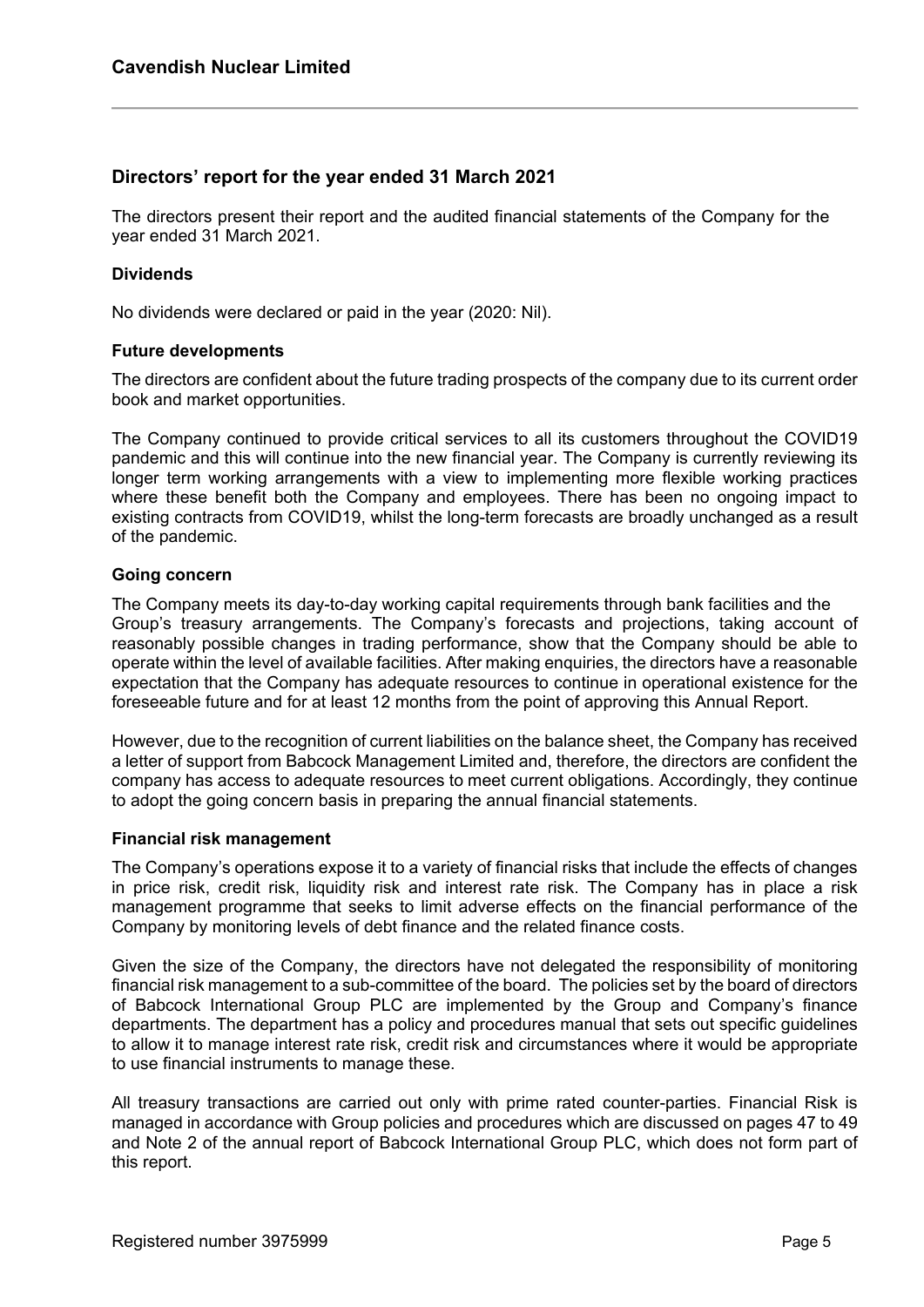## **Directors' report for the year ended 31 March 2021** *(continued)*

#### **Directors**

The directors who held office during the year and up to the date of signing the annual report were as follows:

S C Bowen (resigned 1 September 2021) P L Edwards M R Gornall (appointed 1 September 2021) D Kieran (appointed 24 June 2020) I S Urquhart

#### **Employment of disabled persons**

Applications for employment by disabled persons are always fully considered, bearing in mind the respective aptitudes and abilities of the applicant concerned. In the event of members of staff becoming disabled, every effort is made to ensure that their employment with the Company continues and the appropriate training is arranged. It is the policy of the Company that the training, career development and promotion of a disabled person should, as far as possible, be identical to that of a person who does not suffer from a disability.

#### **Employee involvement**

Consultation with employees or their representatives has continued at all levels, with the aim of ensuring that their views are taken into account when decisions are made that are likely to affect their interests and that all employees are aware of the financial and economic performance of their business units and of the Company as a whole. Communication with all employees continues through digital media and newsletters, briefing groups and the distribution of the annual report.

#### **Safety policy**

The Company recognises the promotion of health and safety at work as an important objective. It is Company policy to take steps to ensure, as far as reasonably practical, the health, safety and welfare of the employees of the Company.

#### **Research and development**

The Company commits resources to research and development to the extent management considers reasonable for the evolution and development of the business.

#### **Environment**

The Company recognises its responsibility to minimise so far as reasonably possible the potential for adverse impacts from its operations. It aims to achieve the highest standards in environmental management and seek accreditation to appropriate standards where appropriate.

The Company has developed and implemented an environmental policy to ensure that the impact of its activities on the environment is limited to the minimum practicable level.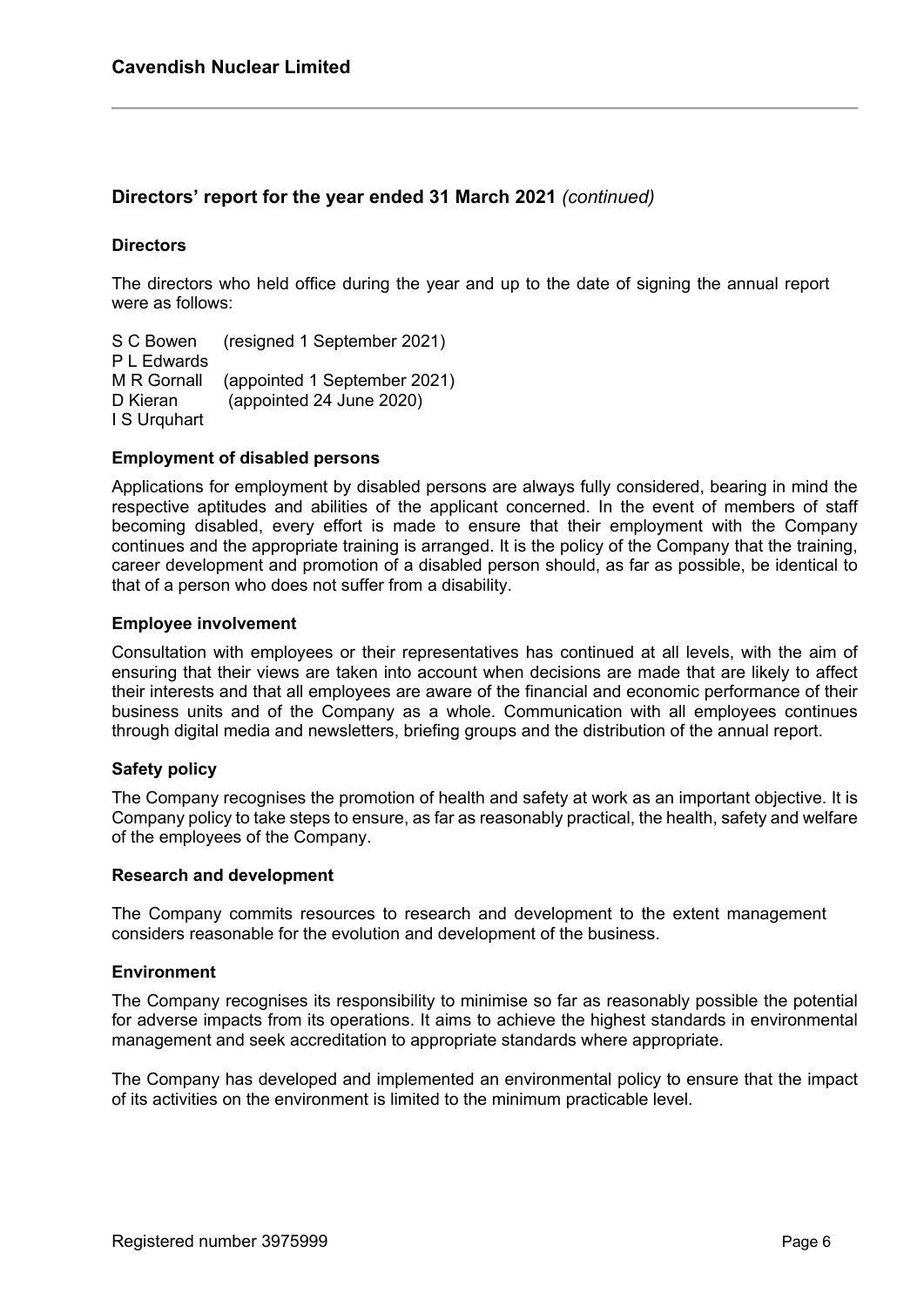## **Directors' report for the year ended 31 March 2021** *(continued)*

#### **Statement of directors' responsibilities in respect of the financial statements**

The directors are responsible for preparing the Annual Report and the financial statements in accordance with applicable law and regulation.

Company law requires the directors to prepare financial statements for each financial year. Under that law the directors have prepared the financial statements in accordance with United Kingdom Generally Accepted Accounting Practice (United Kingdom Accounting Standards, comprising FRS 101 "Reduced Disclosure Framework", and applicable law).

Under company law, directors must not approve the financial statements unless they are satisfied that they give a true and fair view of the state of affairs of the company and of the profit or loss of the company for that period. In preparing the financial statements, the directors are required to:

- $\bullet$  select suitable accounting policies and then apply them consistently;
- state whether applicable United Kingdom Accounting Standards, comprising FRS 101 have been followed, subject to any material departures disclosed and explained in the financial statements;
- make judgements and accounting estimates that are reasonable and prudent; and
- prepare the financial statements on the going concern basis unless it is inappropriate to presume that the company will continue in business.

The directors are also responsible for safeguarding the assets of the company and hence for taking reasonable steps for the prevention and detection of fraud and other irregularities.

The directors are responsible for keeping adequate accounting records that are sufficient to show and explain the company's transactions and disclose with reasonable accuracy at any time the financial position of the company and enable them to ensure that the financial statements comply with the Companies Act 2006.

#### **Directors' confirmations**

In the case of each director in office at the date the directors' report is approved:

- so far as the director is aware, there is no relevant audit information of which the company's auditors are unaware; and
- they have taken all the steps that they ought to have taken as a director in order to make themselves aware of any relevant audit information and to establish that the company's auditors are aware of that information.

#### **Qualifying third party indemnity provisions**

Babcock International Group PLC provides protections for directors of companies within the Group against personal financial exposure they may incur in their capacity as such. These include qualifying third party indemnity provisions (as defined by Companies Act 2006) for the benefit of members of Babcock International Group PLC, including, where applicable, in their capacity as a director of the Company and other companies within the Group. These indemnities came into force in 2012 and remain in force.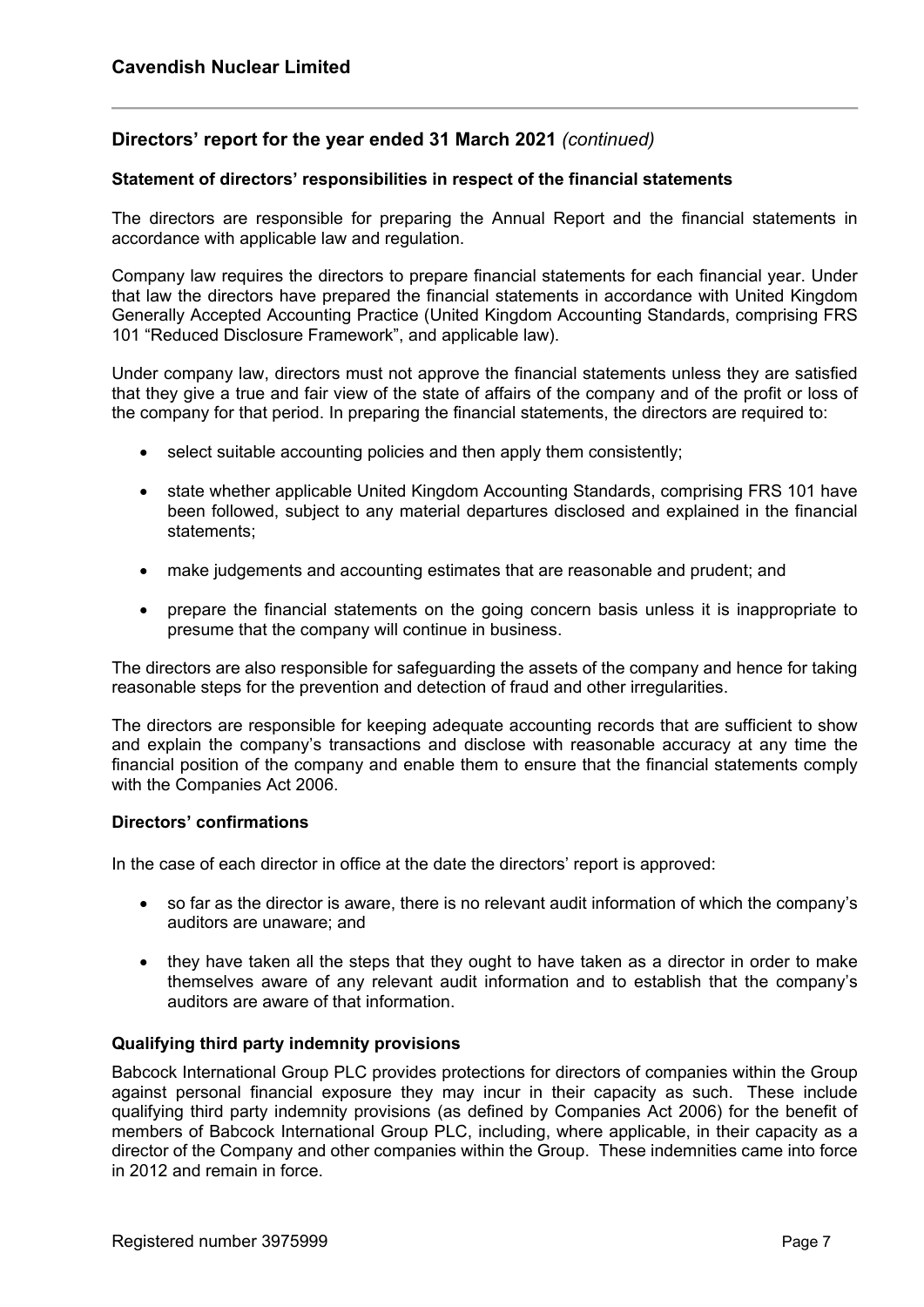## **Directors' report for the year ended 31 March 2021** *(continued)*

#### **Statement of disclosure of information to auditors**

Each director, as at the date of this report, has confirmed that in so far as they are aware there is no relevant audit information of which the Company's auditors are unaware, and they have taken all the steps that they ought to have taken as a director in order to make themselves aware of any relevant audit information and to establish that the Company's auditors are aware of this information.

## **Reappointment of auditors**

PricewaterhouseCoopers LLP has now completed its final audit as external auditor. Deloitte LLP has been selected as the Company's external auditor for the financial year ending 31 March 2022 following shareholder approval at the Annual General Meeting of the ultimate Parent, Babcock International Group PLC.

On behalf of the Board

.

P L Edwards

**Director** 19 November 2021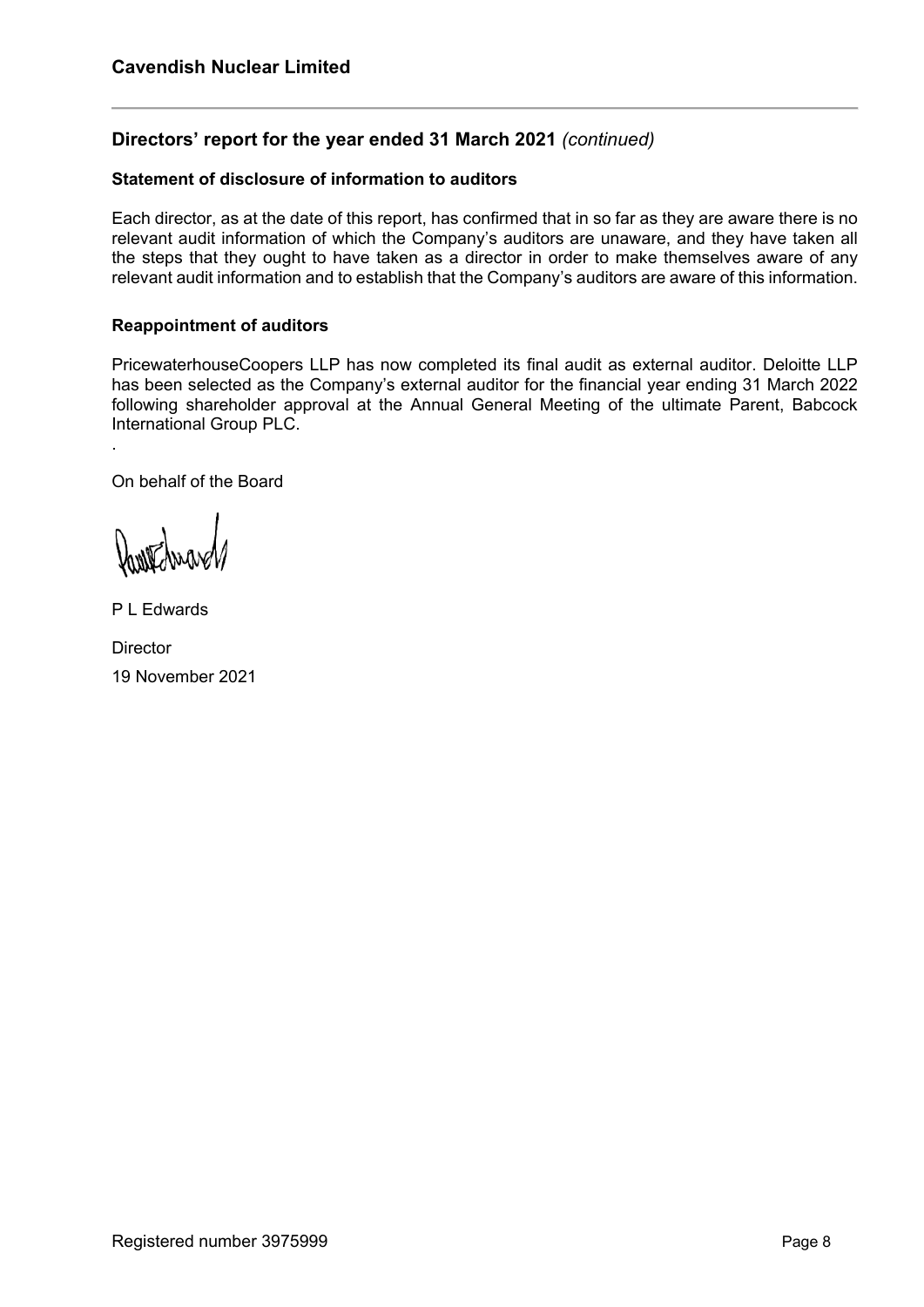# Independent auditors' report to the members of Cavendish Nuclear Limited

## Report on the audit of the financial statements

## **Opinion**

In our opinion, Cavendish Nuclear Limited's financial statements:

- give a true and fair view of the state of the company's affairs as at 31 March 2021 and of its profit for the year then ended;
- have been properly prepared in accordance with United Kingdom Generally Accepted Accounting Practice (United Kingdom Accounting Standards, comprising FRS 101 "Reduced Disclosure Framework", and applicable law); and
- have been prepared in accordance with the requirements of the Companies Act 2006.

We have audited the financial statements, included within the Annual Report, which comprise: Statement of financial position as at 31 March 2021; Income statement, Statement of comprehensive income and Statement of changes in equity for the year then ended; and the notes to the financial statements, which include a description of the significant accounting policies.

#### **Basis for opinion**

We conducted our audit in accordance with International Standards on Auditing (UK) ("ISAs (UK)") and applicable law. Our responsibilities under ISAs (UK) are further described in the Auditors' responsibilities for the audit of the financial statements section of our report. We believe that the audit evidence we have obtained is sufficient and appropriate to provide a basis for our opinion.

#### **Independence**

We remained independent of the company in accordance with the ethical requirements that are relevant to our audit of the financial statements in the UK, which includes the FRC's Ethical Standard, and we have fulfilled our other ethical responsibilities in accordance with these requirements.

#### **Conclusions relating to going concern**

Based on the work we have performed, we have not identified any material uncertainties relating to events or conditions that, individually or collectively, may cast significant doubt on the company's ability to continue as a going concern for a period of at least twelve months from when the financial statements are authorised for issue.

In auditing the financial statements, we have concluded that the directors' use of the going concern basis of accounting in the preparation of the financial statements is appropriate.

However, because not all future events or conditions can be predicted, this conclusion is not a guarantee as to the company's ability to continue as a going concern.

Our responsibilities and the responsibilities of the directors with respect to going concern are described in the relevant sections of this report.

#### **Reporting on other information**

The other information comprises all of the information in the Annual Report other than the financial statements and our auditors' report thereon. The directors are responsible for the other information. Our opinion on the financial statements does not cover the other information and, accordingly, we do not express an audit opinion or, except to the extent otherwise explicitly stated in this report, any form of assurance thereon.

In connection with our audit of the financial statements, our responsibility is to read the other information and, in doing so, consider whether the other information is materially inconsistent with the financial statements or our knowledge obtained in the audit, or otherwise appears to be materially misstated. If we identify an apparent material inconsistency or material misstatement, we are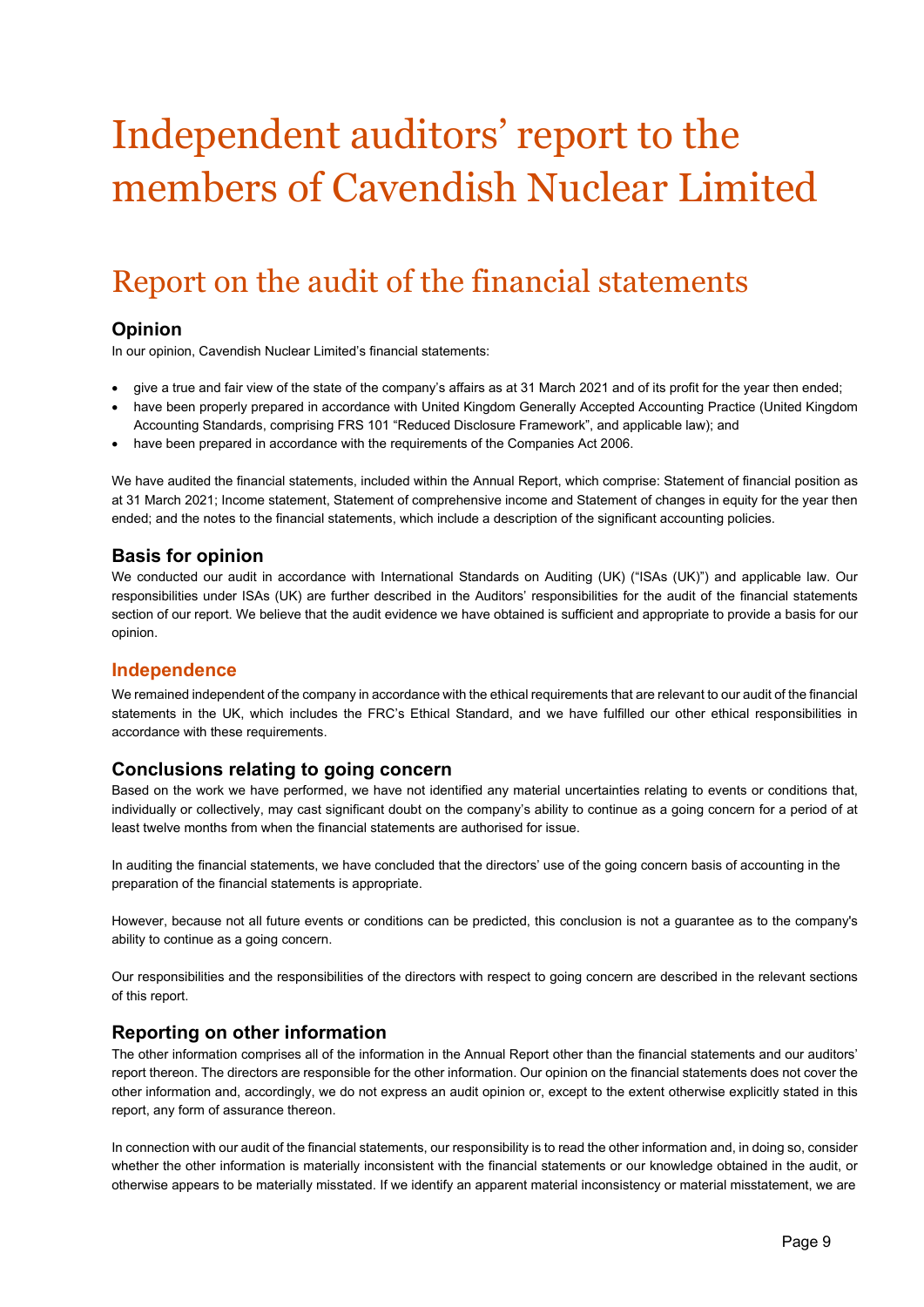required to perform procedures to conclude whether there is a material misstatement of the financial statements or a material misstatement of the other information. If, based on the work we have performed, we conclude that there is a material misstatement of this other information, we are required to report that fact. We have nothing to report based on these responsibilities.

With respect to the Strategic report and Directors' Report for the year ended 31 March 2021, we also considered whether the disclosures required by the UK Companies Act 2006 have been included.

Based on our work undertaken in the course of the audit, the Companies Act 2006 requires us also to report certain opinions and matters as described below.

## **Strategic report and Directors' Report for the year ended 31 March 2021**

In our opinion, based on the work undertaken in the course of the audit, the information given in the Strategic report and Directors' Report for the year ended 31 March 2021 is consistent with the financial statements and has been prepared in accordance with applicable legal requirements.

In light of the knowledge and understanding of the company and its environment obtained in the course of the audit, we did not identify any material misstatements in the Strategic report and Directors' Report for the year ended 31 March 2021.

#### **Responsibilities for the financial statements and the audit**

## **Responsibilities of the directors for the financial statements**

As explained more fully in the Statement of directors' responsibilities in respect of the financial statements, the directors are responsible for the preparation of the financial statements in accordance with the applicable framework and for being satisfied that they give a true and fair view. The directors are also responsible for such internal control as they determine is necessary to enable the preparation of financial statements that are free from material misstatement, whether due to fraud or error.

In preparing the financial statements, the directors are responsible for assessing the company's ability to continue as a going concern, disclosing, as applicable, matters related to going concern and using the going concern basis of accounting unless the directors either intend to liquidate the company or to cease operations, or have no realistic alternative but to do so.

#### **Auditors' responsibilities for the audit of the financial statements**

Our objectives are to obtain reasonable assurance about whether the financial statements as a whole are free from material misstatement, whether due to fraud or error, and to issue an auditors' report that includes our opinion. Reasonable assurance is a high level of assurance, but is not a guarantee that an audit conducted in accordance with ISAs (UK) will always detect a material misstatement when it exists. Misstatements can arise from fraud or error and are considered material if, individually or in the aggregate, they could reasonably be expected to influence the economic decisions of users taken on the basis of these financial statements.

Irregularities, including fraud, are instances of non-compliance with laws and regulations. We design procedures in line with our responsibilities, outlined above, to detect material misstatements in respect of irregularities, including fraud. The extent to which our procedures are capable of detecting irregularities, including fraud, is detailed below.

Based on our understanding of the company and industry, we identified that the principal risks of non-compliance with laws and regulations related to tax legislation, employment laws and regulations and health and safety legislation, and we considered the extent to which non-compliance might have a material effect on the financial statements. We also considered those laws and regulations that have a direct impact on the financial statements such as the Companies Act 2006. We evaluated management's incentives and opportunities for fraudulent manipulation of the financial statements (including the risk of override of controls), and determined that the principal risks were related to posting unusual journal entries to increase revenue and profits and management bias in accounting estimates. Audit procedures performed by the engagement team included:

- Enquiry of management over compliance with employment legislation, health and safety legislation and taxation legislation, including consideration of actual or potential litigation and claims.
- Consideration of any changes to the control environment as a result of Covid-19.
- Auditing the risk of management override of controls or risk of fraud in revenue recognition through testing journal entries which may appear to have unusual accounting entries.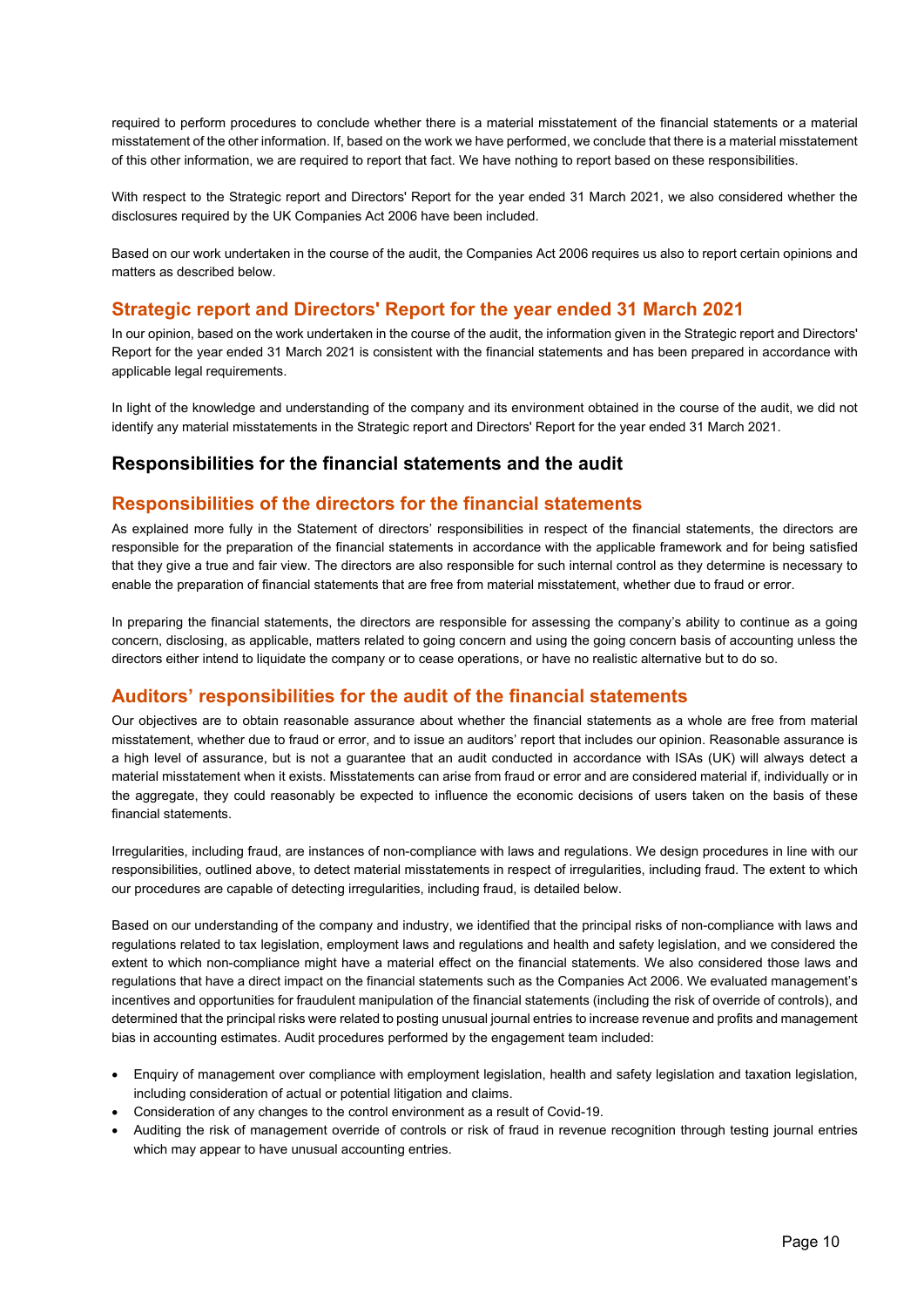- Challenging assumptions and judgements made by management on their significant accounting estimates, in particular in relation to impairment of goodwill, allowance for doubtful accounts, assumptions associated with the pension surplus and the disclosures included on these balances within the financial statements.
- Reviewing minutes of meetings of those charged with governance.
- Reviewing financial statement disclosures and testing to supporting documentation to assess compliance with applicable laws and regulations.

There are inherent limitations in the audit procedures described above. We are less likely to become aware of instances of noncompliance with laws and regulations that are not closely related to events and transactions reflected in the financial statements. Also, the risk of not detecting a material misstatement due to fraud is higher than the risk of not detecting one resulting from error, as fraud may involve deliberate concealment by, for example, forgery or intentional misrepresentations, or through collusion.

A further description of our responsibilities for the audit of the financial statements is located on the FRC's website at: www.frc.org.uk/auditorsresponsibilities. This description forms part of our auditors' report.

## **Use of this report**

This report, including the opinions, has been prepared for and only for the company's members as a body in accordance with Chapter 3 of Part 16 of the Companies Act 2006 and for no other purpose. We do not, in giving these opinions, accept or assume responsibility for any other purpose or to any other person to whom this report is shown or into whose hands it may come save where expressly agreed by our prior consent in writing.

## Other required reporting

## **Companies Act 2006 exception reporting**

Under the Companies Act 2006 we are required to report to you if, in our opinion:

- we have not obtained all the information and explanations we require for our audit; or
- adequate accounting records have not been kept by the company, or returns adequate for our audit have not been received from branches not visited by us; or
- certain disclosures of directors' remuneration specified by law are not made; or
- the financial statements are not in agreement with the accounting records and returns.

We have no exceptions to report arising from this responsibility.

Alan Walsh (Senior Statutory Auditor) for and on behalf of PricewaterhouseCoopers LLP Chartered Accountants and Statutory Auditors East Midlands 19 November 2021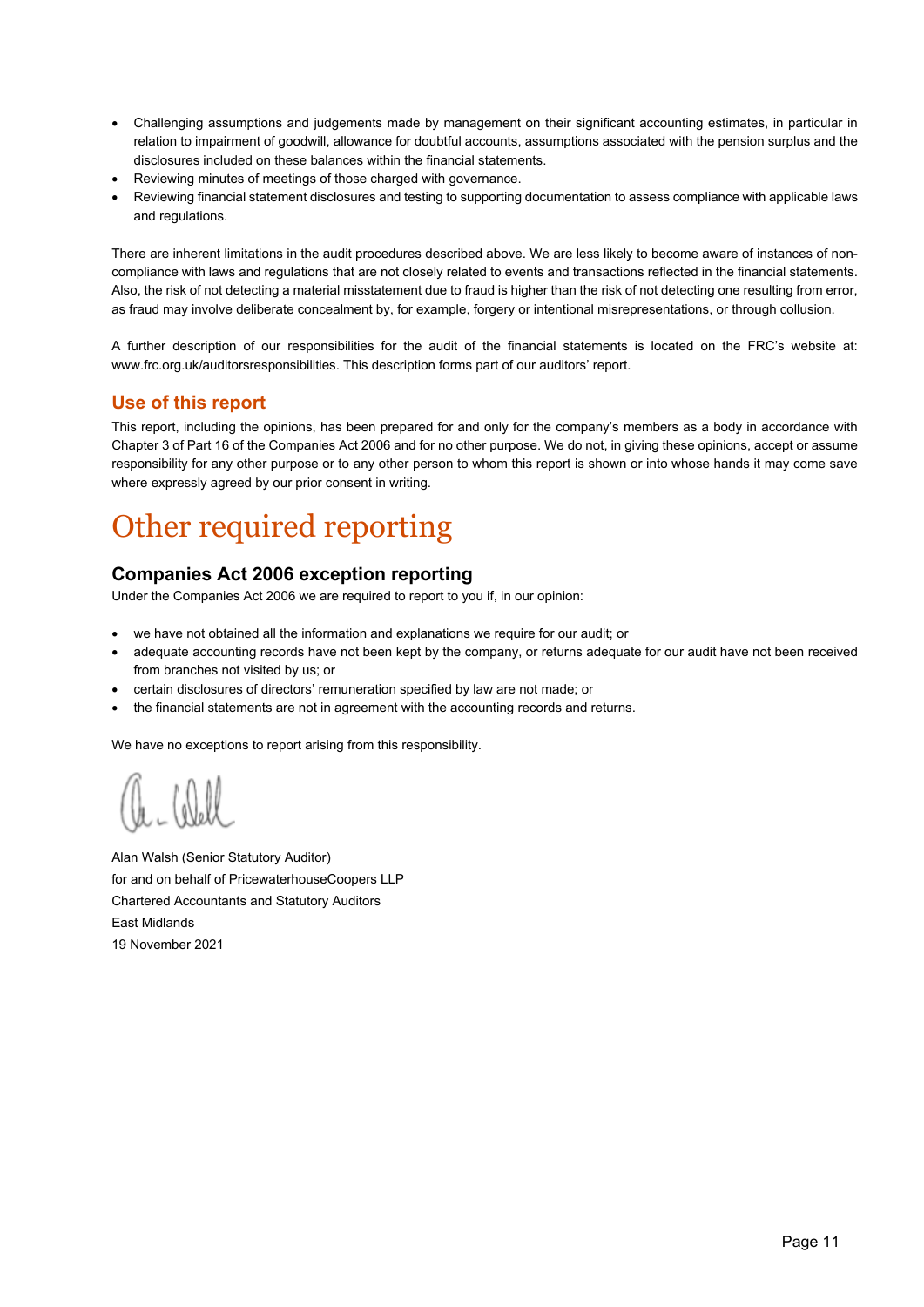## **Income statement**

*for the year ended 31 March 2021*

|                                                                               | Note           |           | 2020        |
|-------------------------------------------------------------------------------|----------------|-----------|-------------|
|                                                                               |                | 2021      | As restated |
|                                                                               |                | £'000     | £'000       |
| <b>Revenue</b>                                                                | $\overline{4}$ | 193,794   | 202,045     |
| Cost of sales                                                                 |                | (158,383) | (185, 233)  |
| <b>Gross profit</b>                                                           |                | 35,411    | 16,812      |
| Administrative expenses                                                       |                | (24, 255) | (19, 166)   |
| <b>Operating profit/ (loss)</b>                                               |                | 11,156    | (2, 354)    |
| Income from shares in group undertakings                                      | $\overline{7}$ | 1,073     | 24,102      |
| <b>Profit before interest and taxation</b>                                    |                | 12,229    | 21,748      |
| Finance income                                                                | 5              | 46        | 20          |
| Finance costs                                                                 | 5              | (641)     | (825)       |
| Finance income – pensions                                                     | 27             | 2,227     | 815         |
| Profit before income tax                                                      |                | 13,861    | 21,758      |
| Income tax expense                                                            | 11             | (4, 224)  | (4, 556)    |
| Profit for the financial year                                                 |                | 9,637     | 17,202      |
| All of the above results derive from continuing operations.                   |                |           |             |
| <b>Statement of comprehensive Income</b>                                      |                |           |             |
| for the year ended 31 March 2021                                              | <b>Note</b>    | 2021      | 2020        |
|                                                                               |                | £'000     | £'000       |
| Profit for the financial year                                                 |                | 9,637     | 17,202      |
| Other comprehensive (loss)/ income:                                           |                |           |             |
| Items that may be subsequently reclassified to income                         |                |           |             |
| statement:                                                                    |                |           |             |
| Fair value adjustment of interest rate and foreign                            | 21             | (111)     | 42          |
| exchange hedges<br>Items that will not be subsequently reclassified to income |                |           |             |
| statement:                                                                    |                |           |             |
| (Loss)/ gain on remeasurement of net defined benefit<br>obligation            | 27             | (76, 767) | 35,553      |
| Tax on net defined benefit obligation                                         | 22             | 14,913    | (6, 755)    |
| Impact of change in tax rate                                                  | 11             |           | (572)       |
| Total comprehensive (loss)/ income for the year                               |                | (52, 328) | 45,470      |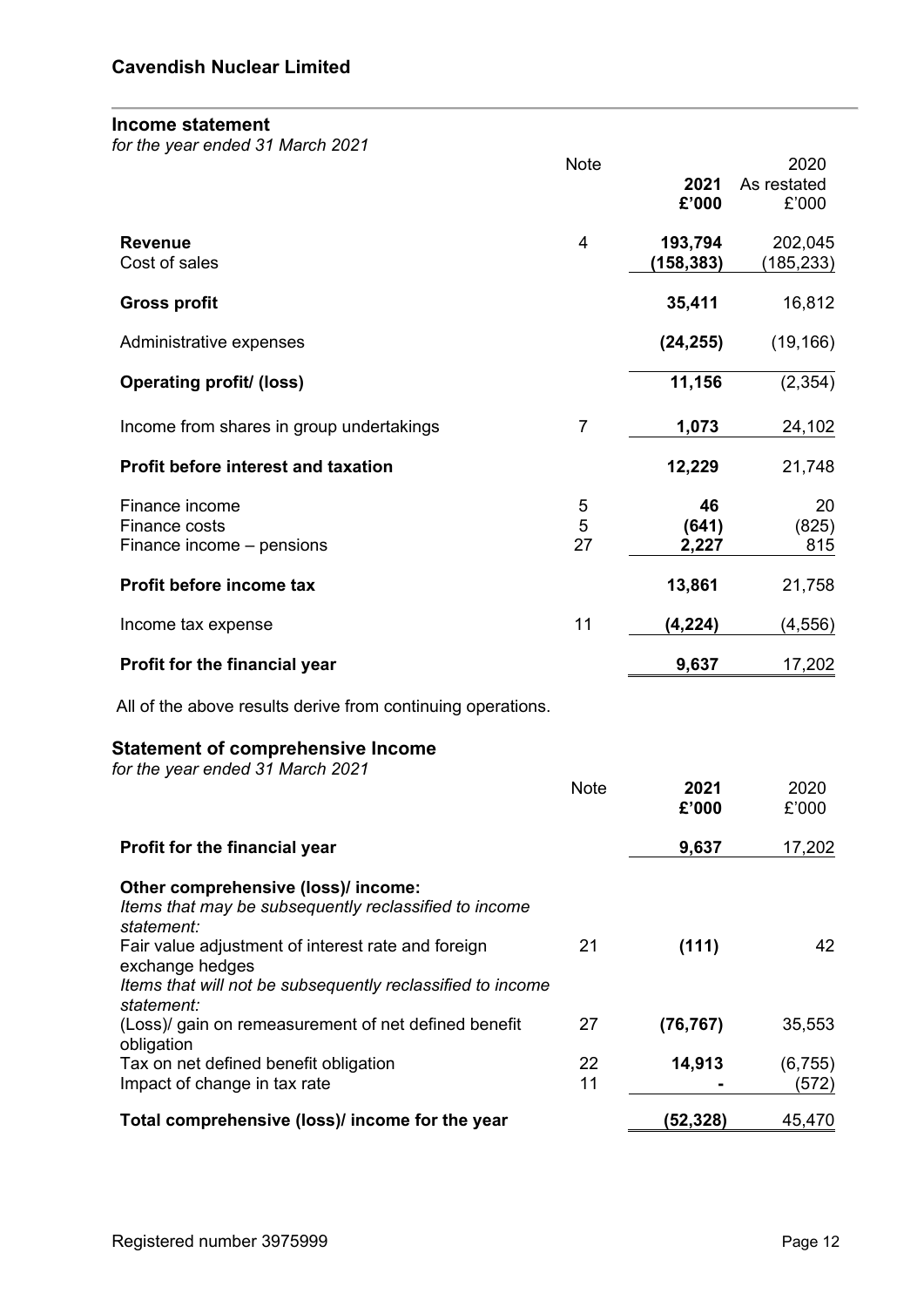## **Statement of financial position**

*as at 31 March 2021* 

|                                                                         | Note |            | 2020        |
|-------------------------------------------------------------------------|------|------------|-------------|
|                                                                         |      | 2021       | As restated |
|                                                                         |      | £'000      | £'000       |
| <b>Non-current assets</b>                                               |      |            |             |
| Intangible assets                                                       | 12   | 93,645     | 93,762      |
| Tangible fixed assets                                                   | 13   | 6,406      | 8,837       |
| Right-of-use assets                                                     | 14   | 7,157      | 10,076      |
| Investments                                                             | 15   | 2,000      | 2,000       |
| <b>Retirement benefit assets</b>                                        | 27   | 21,802     | 77,115      |
|                                                                         |      |            |             |
|                                                                         |      | 131,010    | 191,790     |
| <b>Current assets</b>                                                   |      |            |             |
| Inventories                                                             | 16   | 676        | 2,972       |
| Trade and other receivables                                             | 17   | 138,790    | 108,830     |
| Other financial assets                                                  | 21   | 1,330      | 42          |
| Cash and cash equivalents                                               |      | 7,502      | 23,093      |
|                                                                         |      |            |             |
| <b>Current Liabilities</b>                                              |      | 148,298    | 134,937     |
|                                                                         |      |            |             |
| Trade and other payables – amounts falling due within one year          | 18   | (170, 563) | (158, 491)  |
| Lease liabilities                                                       | 19   | (1,950)    | (1,802)     |
| Other financial liabilities                                             | 21   | (474)      |             |
| <b>Net current liabilities</b>                                          |      | (24, 689)  | (25, 356)   |
|                                                                         |      |            |             |
| <b>Total assets less current liabilities</b>                            |      | 106,321    | 166,434     |
|                                                                         |      |            |             |
| Lease liabilities – amounts falling due in more than one year           | 19   | (7,698)    | (9,601)     |
| Other financial liabilities - amounts falling due in more than one year | 21   | (925)      |             |
| Provision for liabilities                                               | 20   | (9,869)    | (16, 676)   |
| <b>Net assets</b>                                                       |      | 87,829     | 140,157     |
| <b>Equity</b>                                                           |      |            |             |
|                                                                         |      |            |             |
| Called up share capital                                                 | 23   | 50         | 50          |
| Share premium account                                                   |      | 50,000     | 50,000      |
| Other reserves                                                          |      | (69)       | 42          |
| Retained earnings                                                       |      | 37,848     | 90,065      |
| <b>Total shareholders' funds</b>                                        |      | 87,829     | 140,157     |

The notes on pages 15 to 49 are an integral part of these financial statements. The financial statements on pages 12 to 49 were approved by the board of directors and signed on its behalf by:

Harthward

P L Edwards Director 19 November 2021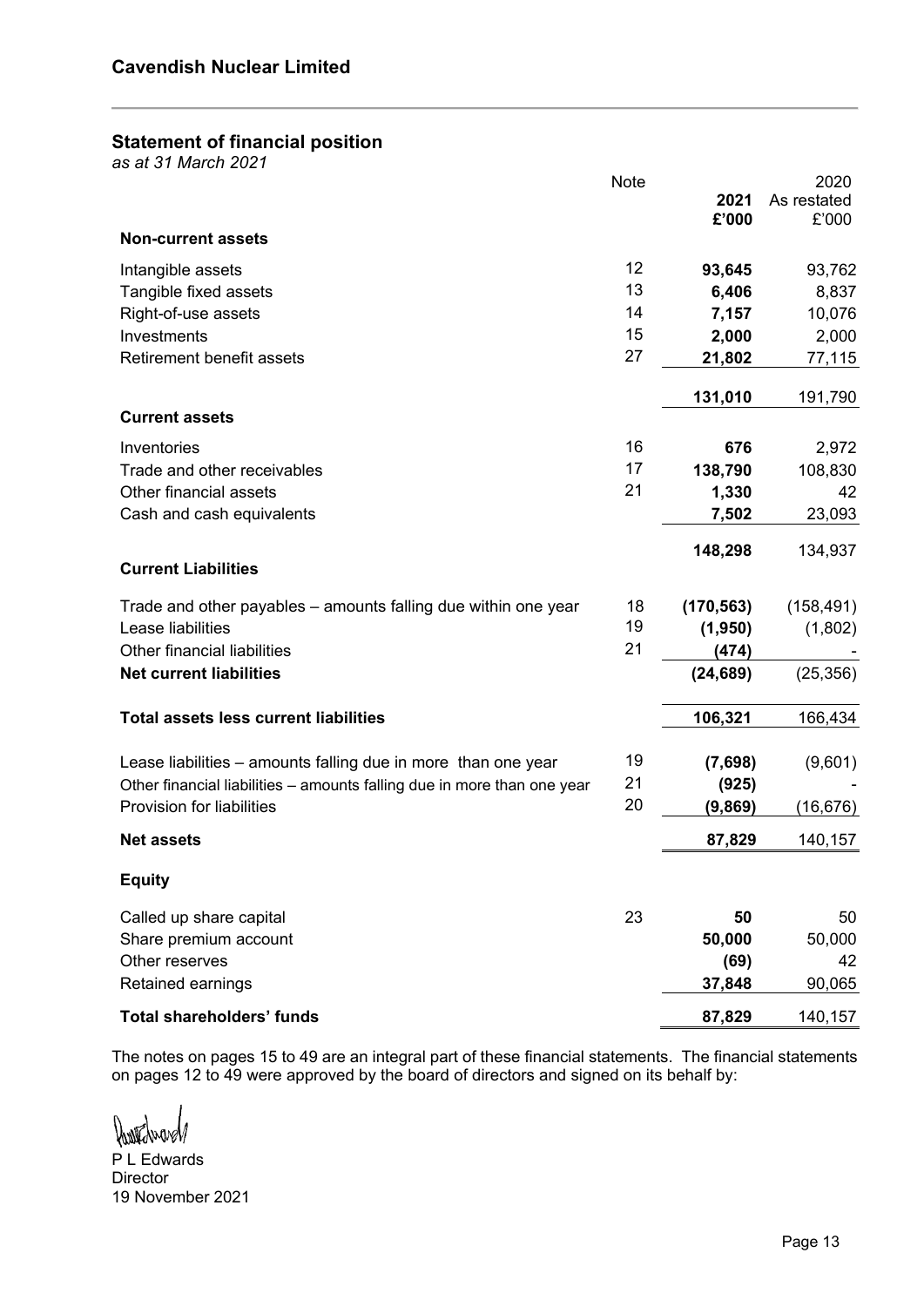## **Statement of changes in equity**

*for the year ended 31 March 2021* 

|                                                                                | <b>Called</b><br>up<br>share<br>capital<br>£'000 | <b>Share</b><br>premium<br>account<br>£'000 | <b>Hedging</b><br>reserve<br>£'000 | <b>Retained</b><br>earnings<br>£'000 | <b>Total</b><br>share-<br>holders'<br>funds<br>£'000 |
|--------------------------------------------------------------------------------|--------------------------------------------------|---------------------------------------------|------------------------------------|--------------------------------------|------------------------------------------------------|
| <b>Balance at 1 April 2019</b>                                                 | 50                                               | 50,000                                      |                                    | 45,144                               | 95,194                                               |
| Profit for the year<br>Other comprehensive<br>income<br>Transition to IFRS1 16 |                                                  |                                             | 42                                 | 17,202<br>28,226                     | 17,202<br>28,268                                     |
| <b>Balance at 31 March 2020</b>                                                | 50                                               | ۰<br>50,000                                 | 42                                 | (507)<br>90,065                      | (507)<br>140,157                                     |
| Profit for the year<br>Other comprehensive<br>expense                          |                                                  | $\blacksquare$<br>$\blacksquare$            | (111)                              | 9,637<br>(61, 854)                   | 9,637<br>(61, 965)                                   |
| <b>Balance at 31 March 2021</b>                                                | 50                                               | 50,000                                      | (69)                               | 37,848                               | 87,829                                               |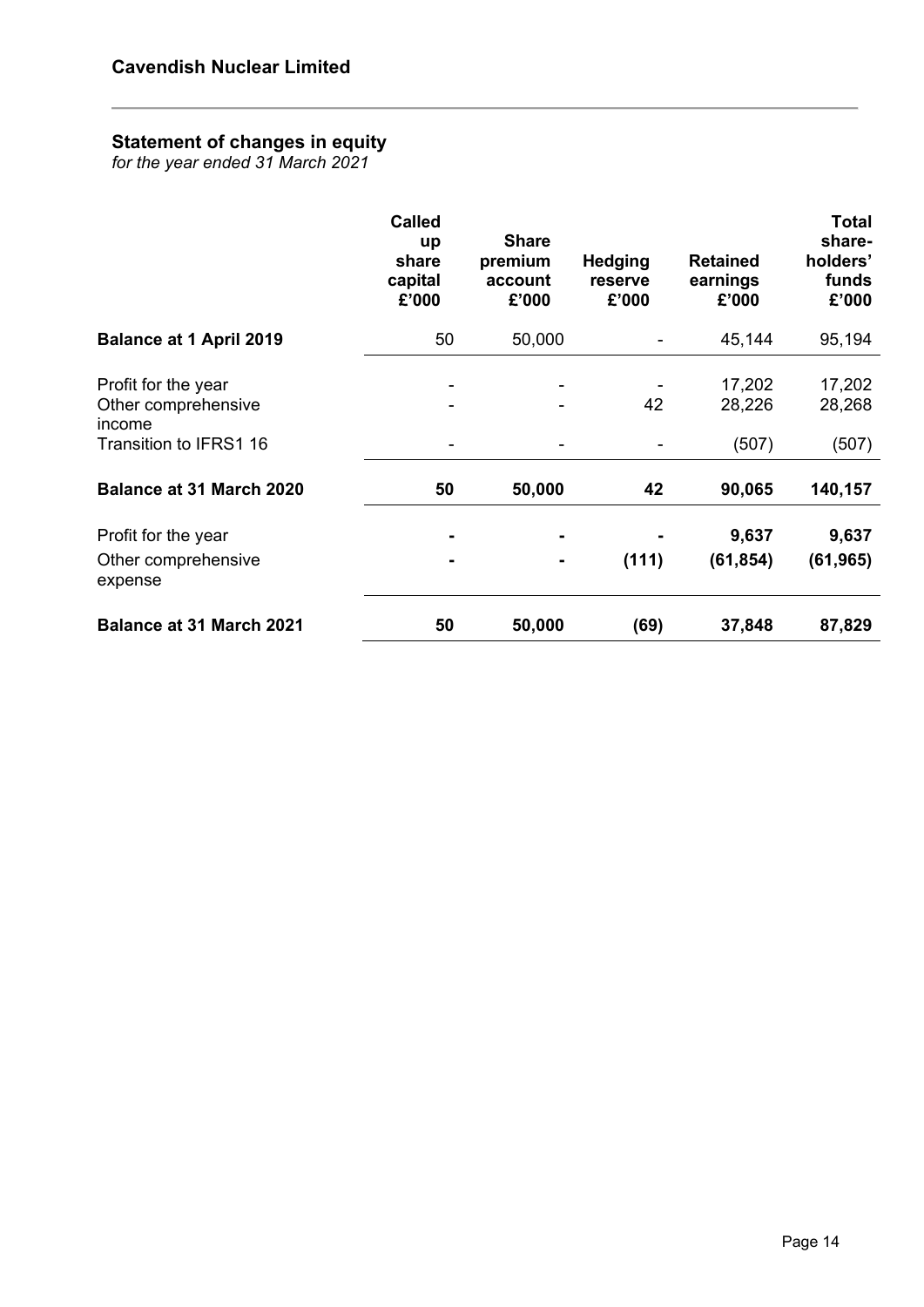## **Notes to the financial statements**

#### **1 General information**

Cavendish Nuclear Limited is a private company which is incorporated and domiciled in the UK. The address of the registered Office is 33 Wigmore Street, London W1U 1QX.

#### **2 Summary of significant accounting policies**

The principal accounting policies applied in the preparation of these financial statements are set out below. These policies have been consistently applied to all the years presented.

#### **Basis of preparation**

The financial statements have been prepared in accordance with Financial Reporting Standard 101, 'Reduced Disclosure Framework' (FRS 101).

These financial statements are prepared on a going concern basis, under the historical cost convention, as modified by the revaluation of land and buildings and certain financial assets and liabilities measured at fair value through profit and loss in accordance with the Companies Act 2006. The financial statements are prepared in sterling which is the functional currency of the Company and rounded to the nearest £'000.

The preparation of financial statements in conformity with FRS 101 requires the use of certain critical accounting estimates. The areas involving a higher degree of judgement or complexity, or areas where assumptions and estimates are significant to the financial statements are disclosed in note 3.

The Company is a wholly owned subsidiary of Babcock Services Group Limited and of its ultimate parent, Babcock International Group PLC. It is included in the consolidated financial statements of Babcock International Group PLC which are publicly available. Therefore the Company is exempt by virtue of section 400 of the Companies Act 2006 from the requirement to prepare consolidated financial statements*.*

The following exemptions from the requirements of IFRS have been applied in the preparation of these financial statements, in accordance with FRS 101:

- a) Paragraphs 45(b) and 46 to 52 of IFRS 2, 'Share based payments'
- b) IFRS 7, 'Financial instruments: Disclosures'
- c) Paragraphs 91 to 99 of IFRS 13 'Fair value measurement' (disclosure of valuation techniques and inputs used for fair value measurement of assets and liabilities)
- d) Paragraph 38 of IAS 1, 'Presentation of financial statements' comparative information in respect of:
- paragraph 79(a) (iv) of IAS 1 Share capital and reserves;
- paragraph 73(e) of IAS 16 Property, plant and equipment; and
- paragraph 118(e) of IAS 38 Intangible assets (reconciliations between the carrying amount at the beginning and end of the period)
- e) The requirements of the second sentence of paragraph 110 and paragraphs 113(a), 114, 115, 118, 119(a) to (c), 120 to 127 and 129 of IFRS 15 Revenue from Contracts with Customers.
- f) The requirements of paragraph 52, the second sentence of paragraph 89, and paragraphs 90, 91 and 93 of IFRS 16 Leases.
- g) The following paragraphs of IAS 1, 'Presentation of financial statements':
	- 10(d), 10(f), 16, 38, 40, 40A 40D, 111, and 134-136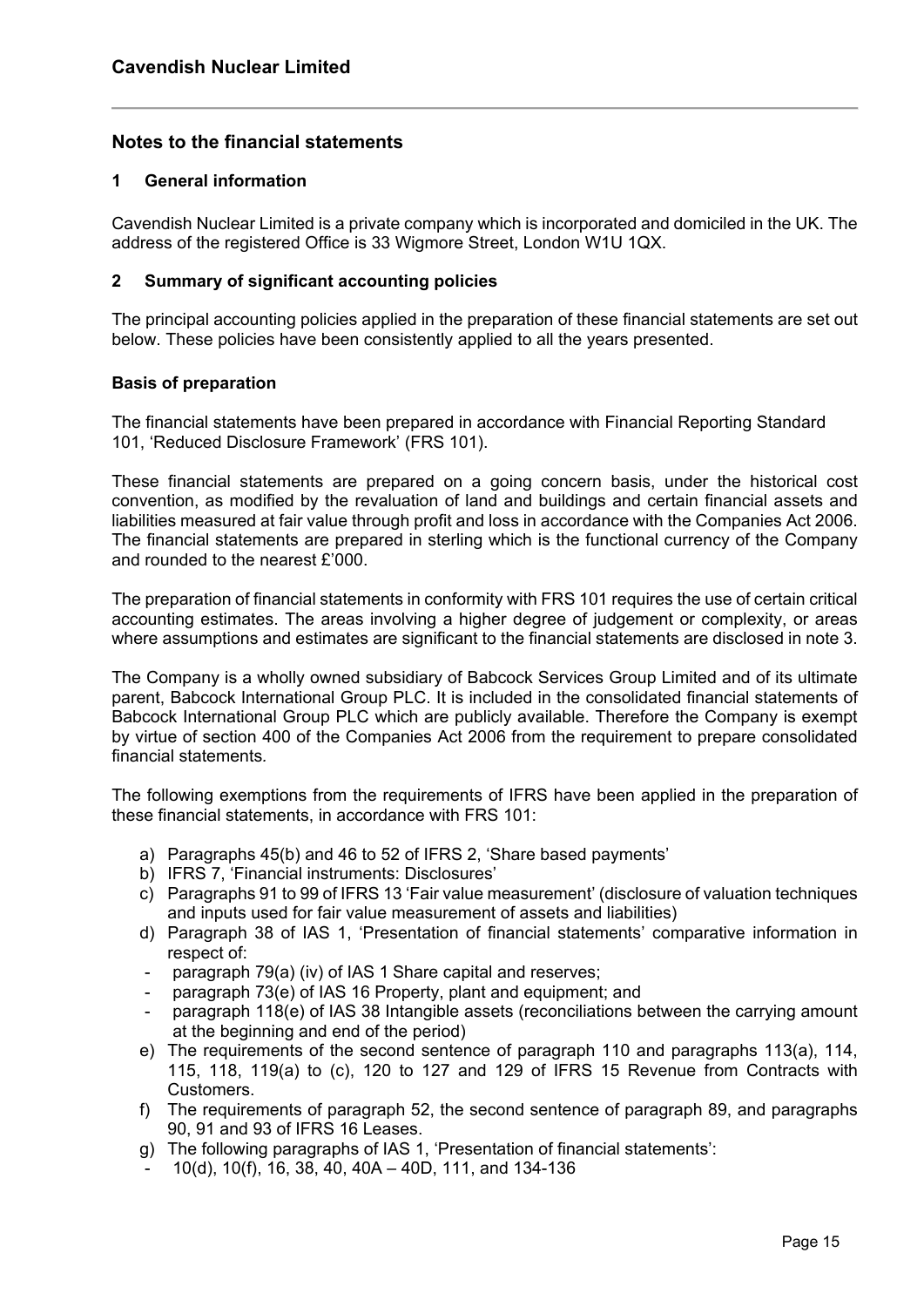#### **2 Summary of significant accounting policies** *(continued)*

- h) IAS 7, 'Statement of cash flows'
- i) Paragraph 30 and 31 of IAS 8 'Accounting policies, changes in accounting estimates and errors'
- j) Paragraph 17 of IAS 24, 'Related party transactions' in respect of key management compensation
- k) The requirements of IAS 24, 'Related party disclosures' to disclose related party transactions entered into between two or more members of a group.
- l) The IFRS 7 exemption not to disclose a third balance sheet on restatement of prior year balances.

#### **Going concern**

At 31 March 2021, the company had net current liabilities of £24,689,000 (2020: £25,356,000). The Company is dependent upon the continued support of a fellow group undertaking, Babcock Management Limited, which has expressed its willingness to support the Company for at least 12 months from the signing of these financial statements. On this basis the directors consider it appropriate that these financial statements have been prepared on a going concern basis.

#### **Adoption of new and revised standards**

There are no amendments to accounting standards, or IFRIC interpretations that are effective for the year ended 31 March 2021 that have a material impact on the company's financial statements.

#### **Revenue**

Revenue recognised represents income derived from contracts with customers for the provision of goods and services in the ordinary course of business. Revenue is recognised in line with IFRS 15, Revenue from Contracts with Customers. IFRS 15 requires the identification of performance obligations in contracts, allocation of the contract price to the performance obligations and recognition of revenue as performance obligations are satisfied.

(a) Performance obligations

Contracts are assessed to identify each promise to transfer either a distinct good or service or a series of distinct goods or services that are substantially the same and have the same pattern of transfer to the customer. Goods and services are distinct and accounted for as separate performance obligations if the customer can benefit from them either on their own or together with other resources readily available to the customer and they are separately identifiable in the contract. The integrated output nature of many of the goods and services provided by the Company can result in contracts with one performance obligation.

#### (b) Allocation of contract price to performance obligations

The contract price represents the amount of consideration which the Company expects to receive in exchange for delivering the promised goods or services to the customer. Variable consideration is included in the contract price on the most likely outcome basis but only to the extent that it is highly probable that it will not reverse in the future. Given the bespoke nature of many of the goods and services the Company provides, stand-alone selling prices are generally not available and, in these circumstances, the Company allocates the contract price to performance obligations based on cost plus margin. The Company's contracts typically do not include significant financing components.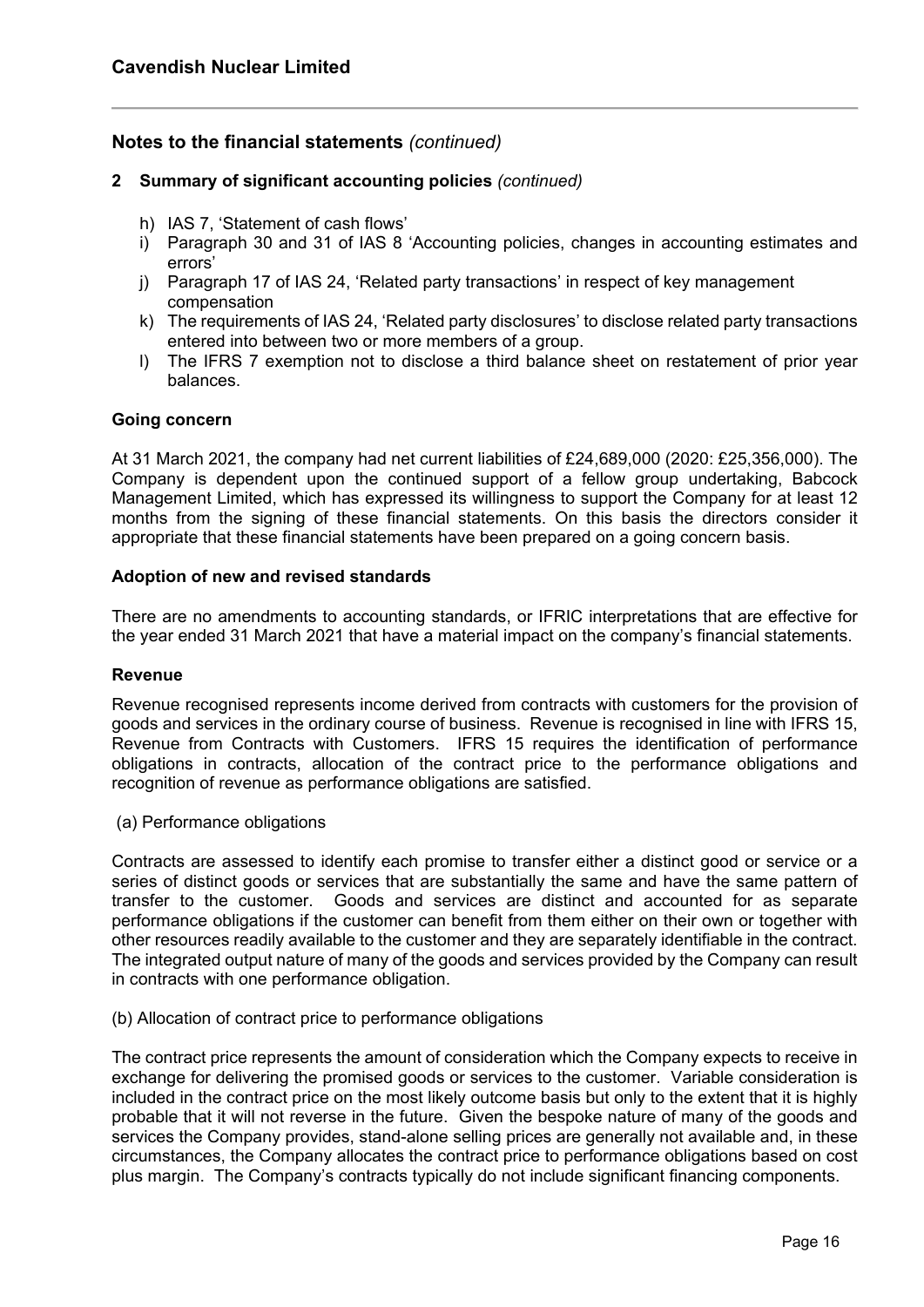#### **2 Summary of significant accounting policies** *(continued)*

#### **Revenue** *(continued)*

#### (c) Revenue and profit recognition

Performance obligations are satisfied, and revenue recognised, as control of goods and services is transferred to the customer. Control can be transferred at a point in time or over time and the Company determines, for each performance obligation, whether it is satisfied over time or at a point in time. Performance obligations are satisfied over time if any of the following criteria are satisfied:

- the customer simultaneously receives and consumes the benefits of the company's performance as it performs; or
- the company's performance does not create an asset with an alternative use to the company and the company has an enforceable right to payment for work done; or
- the company's performance creates or enhances an asset controlled by the customer.

Most of the Company's contracts meet the requirements to satisfy performance obligations and recognise revenue over time either because the customer simultaneously receives and consumes the benefits of the Company's performance as it performs or the Company's performance does not create an asset with an alternative use to the Company and the Company has an enforceable right to payment for work done.

Where the Company satisfies performance obligations over time, revenue is recognised using costs incurred as a proportion of total estimated costs to assess stage of completion, but with the stage of completion and revenue assessed in relation to each performance obligation. In some circumstances the Company also uses an output based earned value approach, as an indicator, to validate the cost based input approach and this approach uses suitably qualified and experienced Company personnel to assess the stage of completion of performance obligations.

If a performance obligation is not satisfied over time, then revenue is recognised at the point in time that control is transferred to the customer. Point in time recognition mainly applies to sale of goods. Control typically transfers to the customer when the customer has legal title to the goods and this is usually coincident with delivery of the goods to the customer and right to payment by the Company.

Profit is recognised to the extent that the final outcome on contracts can be reliably assessed. Contract outturn assessments are carried out on a contract-by-contract basis, including consideration of technical and other risks, by suitably qualified and experienced personnel and the assessments of all significant contracts are subject to review and challenge. Assessment of outcomes is in relation to separate performance obligations and includes variable consideration, which can include judgements on variations and claims, measured using the most likely outcome approach, to the extent that it is highly probable that there will not be a reversal in the amount of cumulative revenue recognised. Judgements on contract variations and claims may consider, amongst other matters, the contract terms and conditions, previous experience with customers and the status of negotiations at the time judgements are made. Any expected loss on a contract is recognised immediately in the income statement.

The Company operates in a partnering environment with some customers and certain contracts include pain/gain share arrangements under which cost under/over spends against the contract target cost are shared with the customer. These contract sharing arrangements are included in the assessment of contract outturns.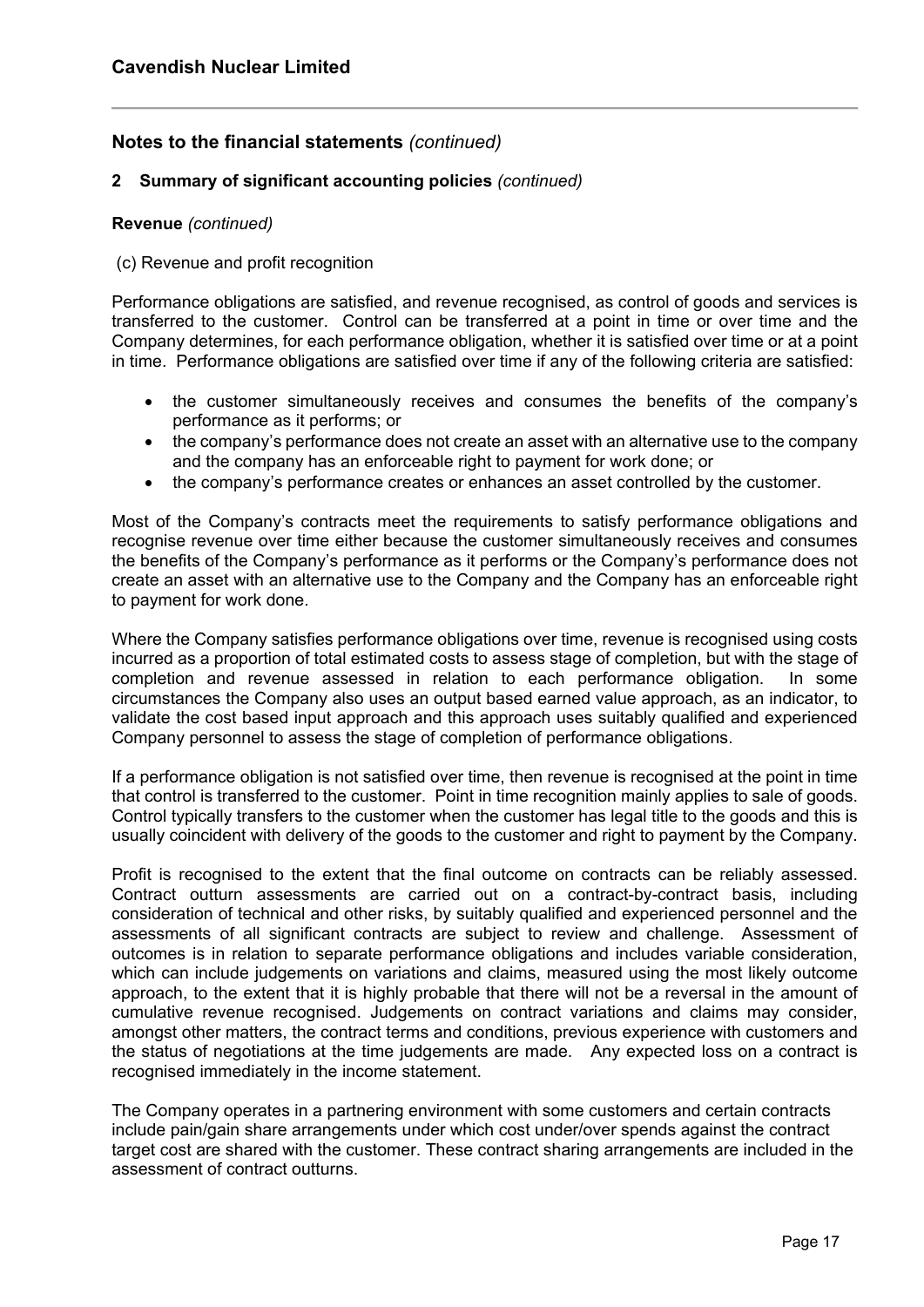#### **2 Summary of significant accounting policies** *(continued)*

#### **Revenue** *(continued)*

The Company presents as an asset the gross amount due from customers for contract work for all contracts in progress for which costs incurred plus recognised profits (less recognised losses) exceed progress billings. The Company presents as a liability the gross amount due to customers for contract work for all contracts in progress for which progress billings exceed costs incurred plus recognised profits (less recognised losses).

#### (e) Contract mobilisation costs

Post-contract award but pre-contract operational start-up mobilisation costs are recognised as an asset and amortised over the life of the contract. These mobilisation costs are included within the contract value and relate to ensuring that assets and resources are mobilised as necessary to support delivery of performance obligations in accordance with contract requirements.

#### **Intangible assets**

Intangible assets are stated at cost less accumulated amortisation. The intangible assets are amortised on a straight line basis as follows:

#### *a) Goodwill*

Goodwill relating to acquisitions prior to transition date is maintained at its net book value on the date of transition to FRS 101.

Annual impairment reviews are performed as outlined in note 12.

#### *b) Research and development*

Research expenditure is recognised as an expense as incurred. Costs incurred on development projects are recognised as intangible assets when it is probable that the project will be a success considering its commercial and technological feasibility, and only if the cost can be measured reliably. Other development expenditure is recognised as an expense as incurred. Development costs previously recognised as an expense are not recognised as an asset in a subsequent period. Development costs that have been capitalised are amortised from the date the product is available for use on a straight-line basis over the period of its expected benefit but not exceeding seven years.

#### *c) Computer software*

Computer software includes software licences acquired plus the costs incurred in bringing the software into use and is shown at cost less accumulated amortisation and is amortised over its expected useful lives of between three and five years.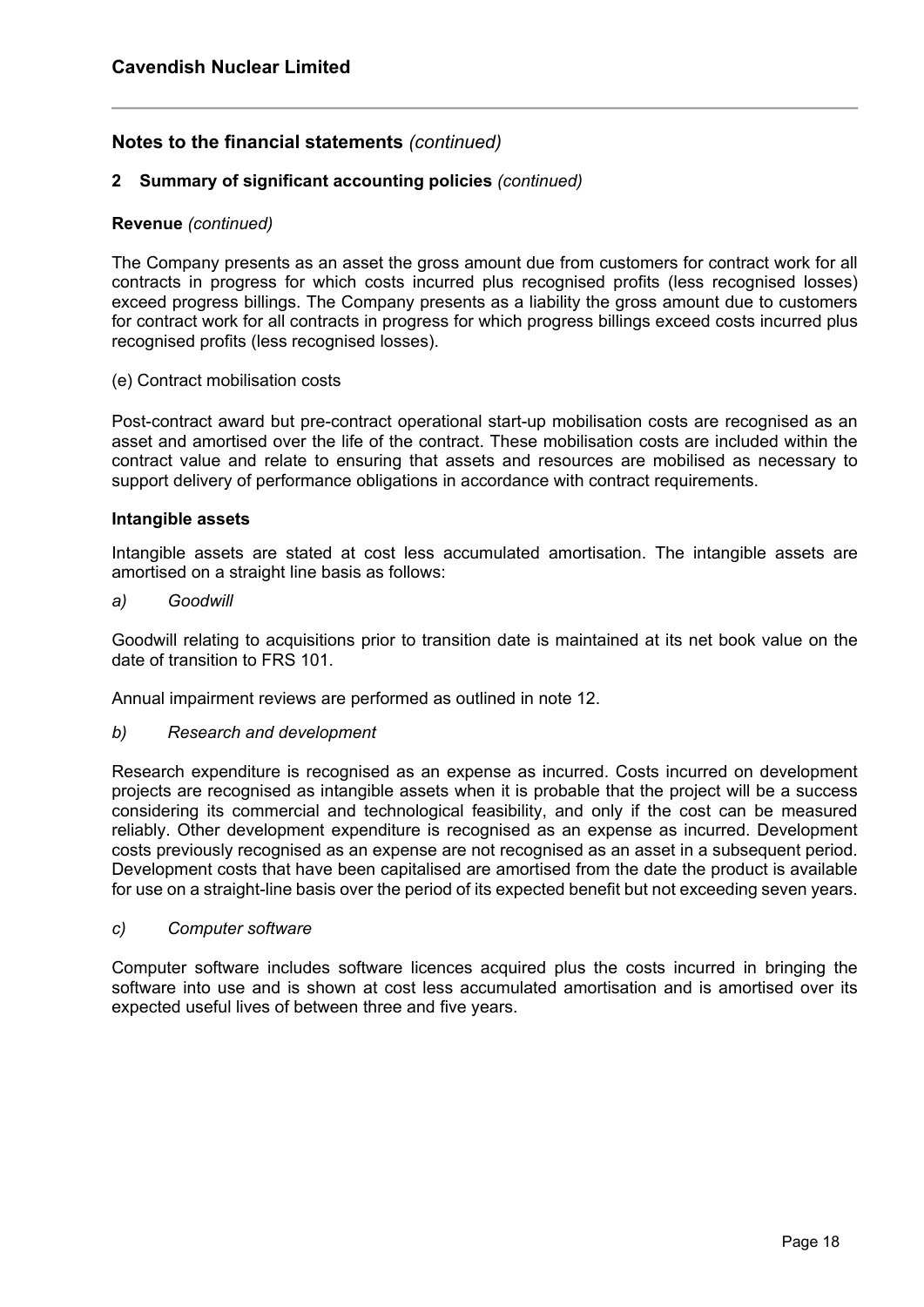#### **2 Summary of significant accounting policies** *(continued)*

#### **Property, plant and equipment**

Property, plant and equipment is shown at cost less subsequent depreciation and impairment, except for land, which is shown at cost less impairment. Cost includes expenditure that is directly attributable to the acquisition of the items. Depreciation is provided on a straight-line basis to write off the cost of PPE over the estimated useful lives to their estimated residual value (reassessed at each balance sheet date) at the following annual rates:

| Freehold property                  | 2% per annum           |
|------------------------------------|------------------------|
| Short Leasehold land and buildings | 6.66% to 20% per annum |
| Vehicles, plant and machinery      | 6.6% to 33.3%          |
| Office equipment                   | 20% per annum          |

Property, plant and equipment is reviewed for impairment whenever events or changes in circumstances indicate that the carrying amount of the fixed asset may not be recoverable. An asset's carrying amount is written down immediately to its recoverable amount if the asset's carrying amount exceeds the higher of an asset's fair value less cost to sell or value in use.

#### **Investments**

Fixed asset investments are stated at cost less accumulated impairment losses.

#### **Inventory and work in progress**

Inventory is valued at the lower of cost and net realisable value. Cost is determined on a first-in firstout method. In the case of finished goods and work in progress, cost comprises direct material and labour and an appropriate proportion of overheads.

#### **Financial assets and liabilities at amortised cost**

Cash and cash equivalents, trade receivables, amounts due from related parties and other debtors are classified as financial assets held at amortised cost. Trade creditors, amounts due to related parties, other creditors and accruals are classified as financial liabilities held at amortised cost.

The Company assesses on a forward-looking basis the expected credit losses associated with financial assets held at amortised cost. The impairment methodology applied depends on whether there has been a significant increase in credit risk.

#### **Share based payments**

The Group operates equity-settled, share-based compensation plans. The economic cost of awarding shares and share options to employees is recognised as an expense in the income statement equivalent to the fair value of the benefit awarded. The fair value is determined by reference to option pricing models. The charge is recognised in the income statement over the vesting period of the award.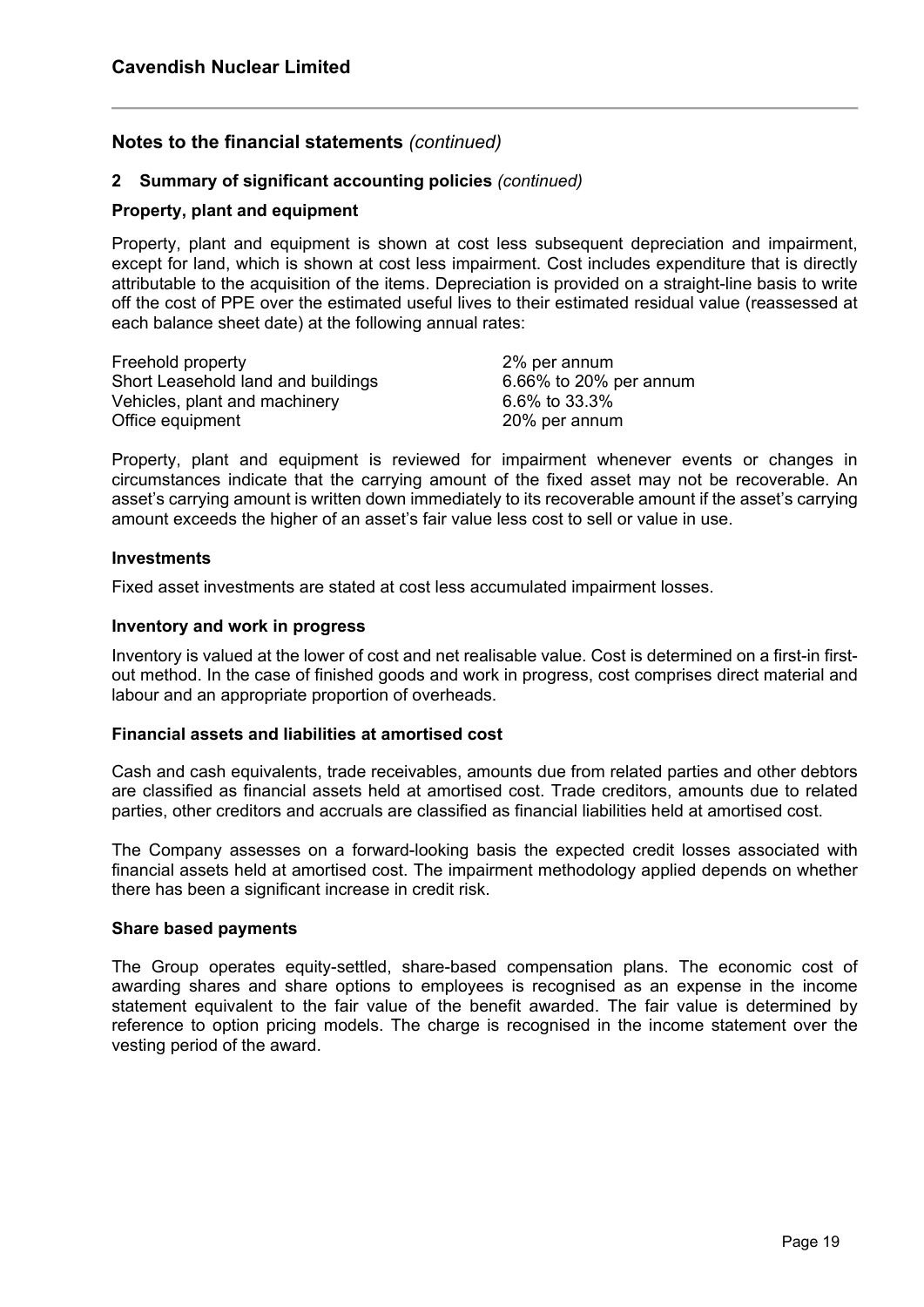#### **2 Summary of significant accounting policies** *(continued)*

#### **Taxation**

(a) Current income tax

Current tax is provided at amounts expected to be paid (or recovered) using the tax rates and laws that have been enacted or substantially enacted by the statement of financial position date.

#### (b) Deferred income tax

Deferred income tax is provided in full, using the liability method, on temporary differences arising between the tax basis of assets and liabilities and their carrying amounts in the financial statements. However, if the deferred income tax arises from initial recognition of an asset or liability in a transaction, other than a business combination, that at the time of the transaction affects neither accounting nor taxable profit or loss, it is not accounted for. Deferred income tax is determined using tax rates (and laws) that have been enacted, or substantially enacted by the statement of financial position date and are expected to apply when the related deferred income tax asset is realised or the deferred income tax liability is settled.

Deferred income tax assets are recognised to the extent that it is probable that future taxable profit will be available against which the temporary differences can be utilised.

Tax is recognised in the income statement except to the extent that it relates to items recognised directly in either other comprehensive income or in equity.

#### **Pensions costs and other post-retirement benefits**

The Company participates in defined benefit schemes that share risks between entities under common control. The defined benefit schemes define the amount of pension benefit that an employee will receive on retirement, usually dependent on one or more factors such as age, years of service and compensation.

The cost of providing benefits is determined using the projected unit credit actuarial valuation method. The total service cost and associated administration costs of the pension schemes are charged to operating profit in the entities which participate in the scheme. In addition, a retirement benefit interest charge on the net pension deficit is charged to the income statement as a finance cost. Actuarial gains and losses are recognised directly in equity through the statement of comprehensive income.

The fair value of plan assets is measured in accordance with the FRS 101 fair value hierarchy using appropriate valuation techniques.

The extent to which the Company recognises its share of the income statement charge, the assets and liabilities of the scheme, and the actuarial gain or loss is determined by the proportion of active members of the scheme that it employs.

The scheme's liability is the present value of the defined benefit obligation at the end of the reporting date less the fair value of the plan assets at the reporting date.

The Company participates in defined contribution schemes. Obligations for contributions to the defined contribution pension plans are recognised as an expense in the income statement.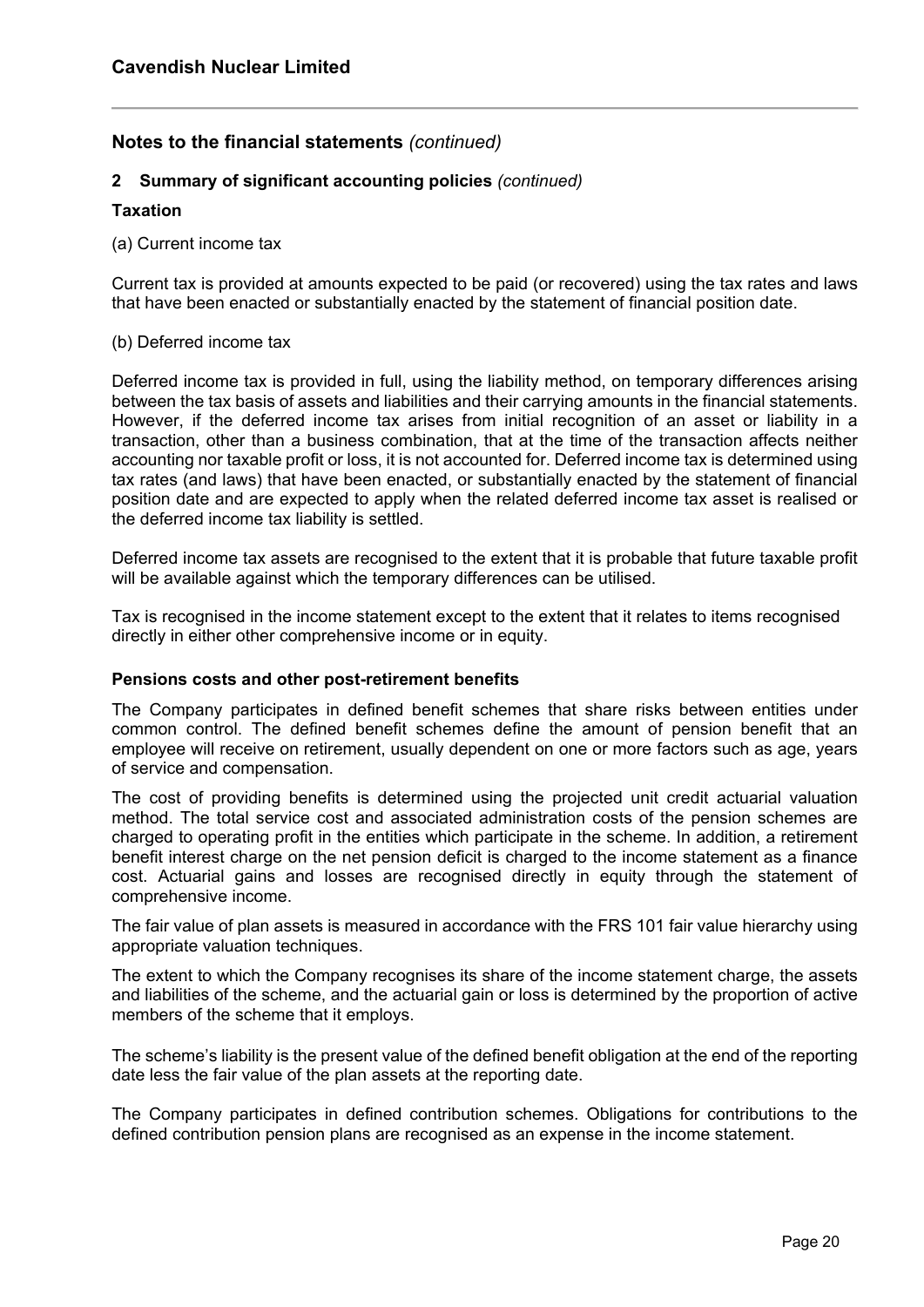#### **2 Summary of significant accounting policies** *(continued)*

#### **Foreign currencies**

Foreign currency transactions are translated into the functional currency using the exchange rates prevailing at the dates of the transactions. Monetary assets and liabilities denominated in foreign currencies are translated into the local currency at the year end exchange rates.

Foreign exchange gains and losses resulting from the settlement of such transactions and from the translation at exchange rates ruling at the statement of financial position date of monetary assets and liabilities denominated in foreign currencies are recognised in the income statement.

#### **Lessee Accounting**

For all leases in which the Company is a lessee (other than those meeting the criteria detailed below), the present value of future lease payments are capitalised to the statement of financial position in accordance with IFRS 16 'Leases', with a corresponding right of use asset recognised.

Lease payments are discounted using the interest rate implicit in the lease or the incremental borrowing rate where the interest rate implicit in the lease is not available.

Depreciation of right of use assets is recognised as an expense in the income statement on a straight-line basis over the shorter of the asset's useful life or expected term of the lease.

Interest on the lease liability is recognised as a finance expense in the income statement over time, with the rate being determined at lease inception based on a number of factors including asset type, lease currency and lease term.

Right of use assets are reviewed for impairment whenever events or changes in circumstances indicate that the carrying amount may not be recoverable, with the impairment expense being recognised in the income statement. Where a lease is terminated early, any termination fees or gain or loss relating to the release of right of use asset and lease obligation are recognised as a gain or loss through the income statement.

Payments in respect of short-term leases or low-value leases are expensed straight-line to the income statement as permitted by IFRS 16 'Leases'. A lease is considered short-term if the total lease length is less than 12 months, and low-value if the underlying asset would cost less than £5,000 to buy new.

As a lessor, the Company recognises assets held under a lease in the statement of financial position as a financial asset. The lease payment receivable is treated as finance income and a repayment of principal including initial direct costs. Finance income is allocated over the lease term, with the gross receivable being reviewed for impairment on a regular basis.

#### **Provisions for liabilities**

A provision is recognised in the balance sheet when the Company has a present legal or constructive obligation as a result of a past event, it is probable that an outflow of economic benefits will be required to settle the obligation and the amount has been reliably estimated. If the effect is material, provisions are determined by discounting the expected future cash flows at an appropriate discount rate.

A provision for restructuring is recognised when the Company has approved a detailed and formal restructuring plan, and the restructuring has either commenced or has been publicly announced. Future operating costs are not provided for.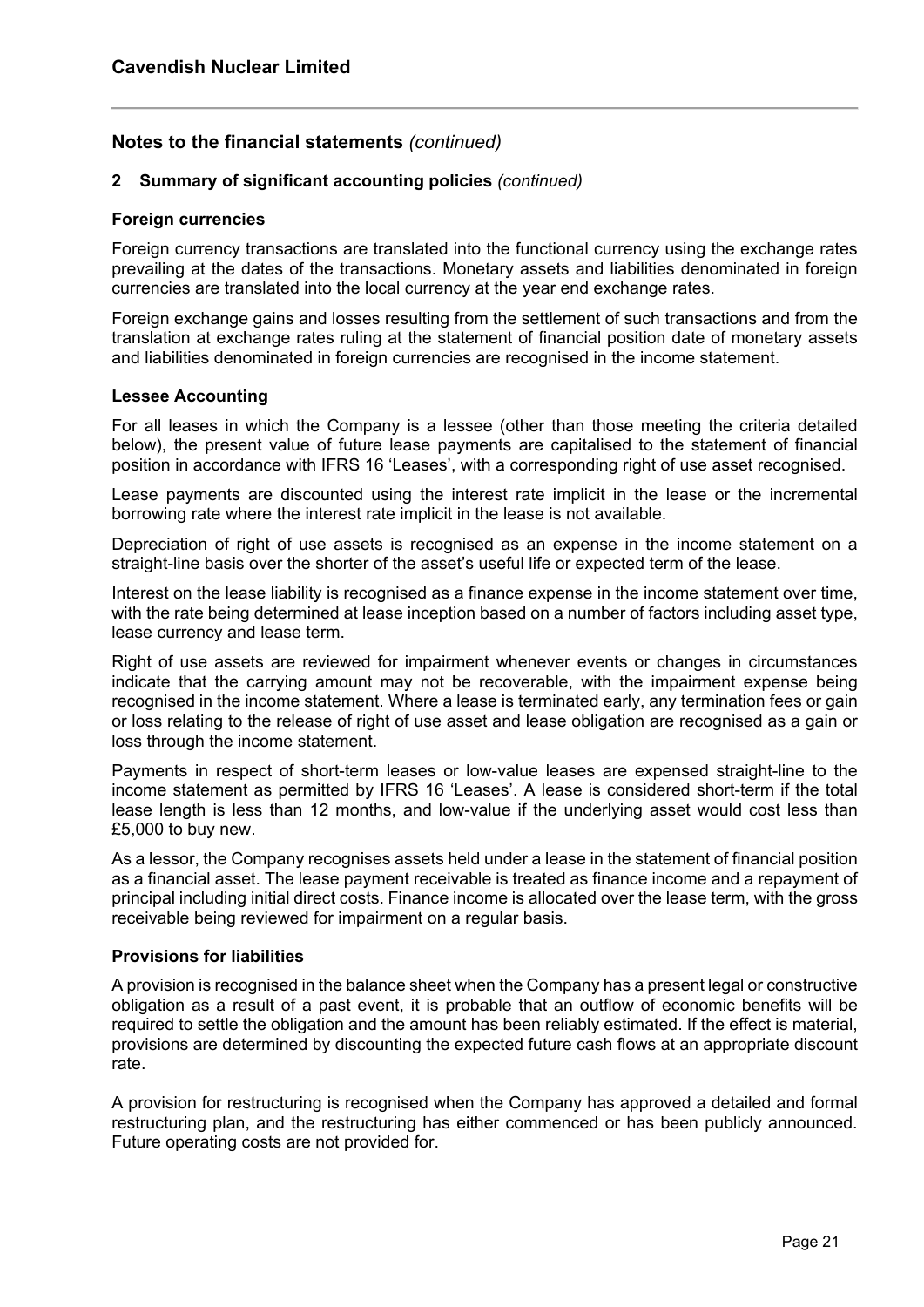#### **2 Summary of significant accounting policies** *(continued)*

#### **Provisions for liabilities** *(continued)*

A provision for onerous contracts is recognised when the expected benefits to be derived by the Company from a contract are lower than the unavoidable cost of meeting its obligations under the contract. A provision for warranties is recognised on completed contracts and disposals when there is a realistic expectation of the Company incurring further costs.

Provisions for losses on contracts are recorded when it becomes probable that total estimated contract costs will exceed total contract revenues.

Such provisions are recorded as write downs of contract balances for that portion of the work which has already been completed, and as liability provisions for the remainder. Losses are determined on the basis of estimated results on completion of contracts and are contract assessments are updated regularly. A provision is made where operating leases are deemed to be onerous.

A provision for deferred consideration on acquisitions is recognised when the Company has a realistic expectation of the expense based on the Purchase and Sale Agreement.

A provision for employee benefits is recognised when there is a realistic expectation of the liability.

#### **Derivative financial instruments**

Derivatives are initially recognised at fair value on the date a derivative is entered into and are subsequently remeasured at their fair value. The Company designates certain of the derivative instruments within its portfolio to be hedges of the fair value of recognised assets or liabilities or unrecognised firm commitments.

Changes in the fair value of derivatives that are designated and qualify as fair value hedges are recorded in the income statement, together with changes in the fair value of the hedged asset or liability that are attributable to the hedged risk.

For derivatives that qualify as cash flow hedges, gains and losses are deferred in equity until such time as the firm commitment is recognised, at which point any deferred gain or loss is included in the assets' carrying amount. These gains or losses are then realised through the income statement as the asset is sold.

Certain derivatives do not qualify or are not designated as hedging instruments and any movement in their fair values is recognised in the income statement immediately.

#### **Dividend distribution**

Dividends are recognised as a liability in the Company's financial statements in the period in which they are approved.

#### **Finance costs**

Finance costs are recognised as an expense in the period in which they are incurred unless they are attributable to an asset under construction, in which case finance costs are capitalised.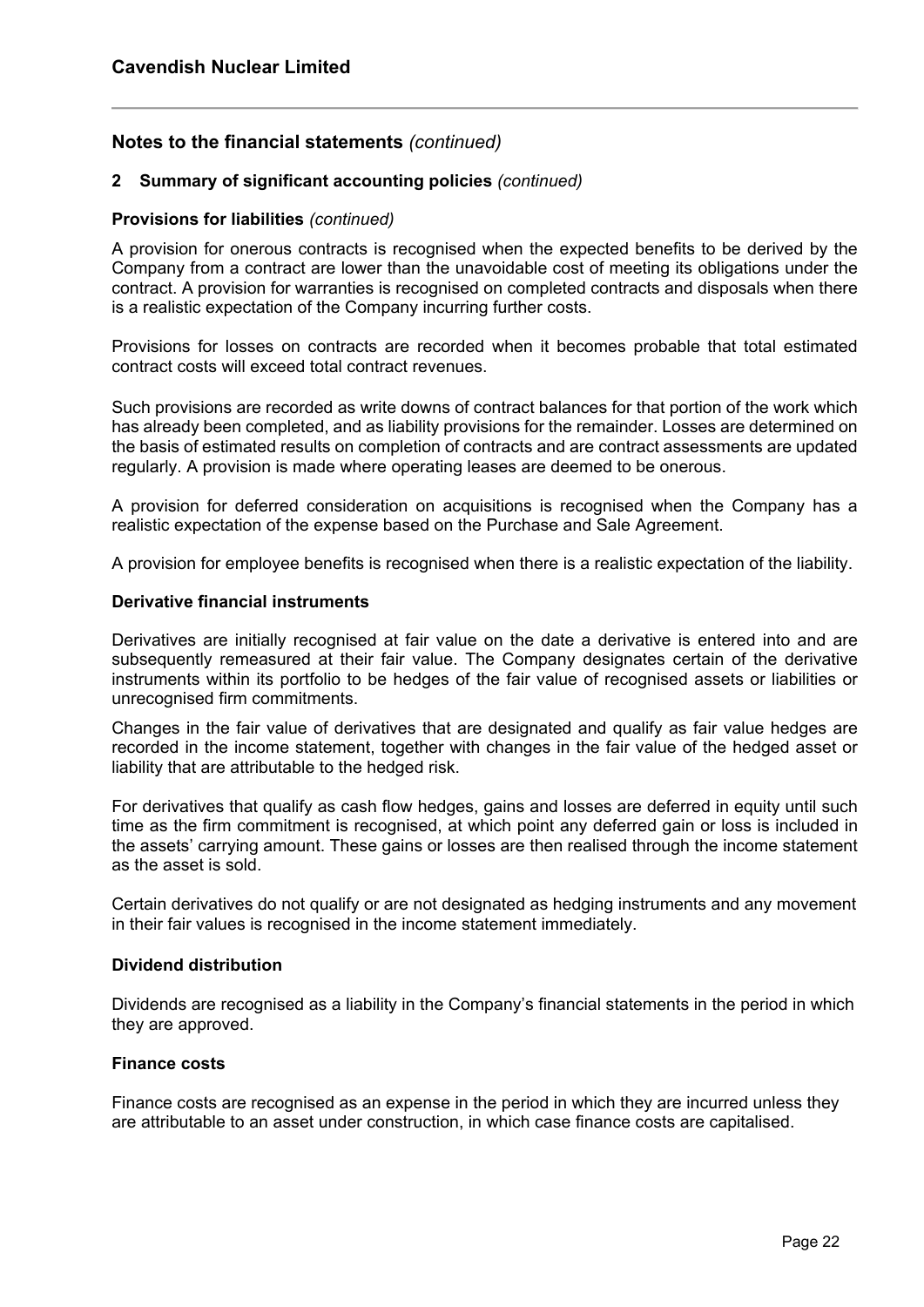#### **2 Summary of significant accounting policies** *(continued)*

#### **Exceptional items**

The Company classifies certain one-off charges or credits that have a material impact on the group's financial results as 'exceptional items'. These are disclosed separately in note 6 to provide further understanding of the financial performance of the Company.

#### **Restatement**

A prior year restatement has been identified relating to a pain/gain share agreement, which resulted in variable revenues being incorrectly recognised as a Contract cost accrual and included within Cost of sales in the Income statement. The variable revenues should have been recognised through Revenue and held within Amounts due from customers for contract work. The restatement results in a reduction of £1,542,000 in both Revenue and Cost of sales for the year ended 31 March 2020, with no impact on gross profit. The restatement also results in a £1,021,000 reduction of both Amounts due from customers for contract work and Contract cost accruals as at 1 April 2019, and a cumulative reduction of £2,563,000 to both Amounts due from customers for contract work and Contract cost accruals as at 31 March 2020. There is no impact on net current liabilities or net assets.

#### **3 Critical accounting estimates and judgements**

In the course of preparation of the financial statements no judgements have been made in applying the Company's accounting policies, other than those involving estimates, that have had a material effect on the amounts recognised in the financial statements. The application of the Company's accounting policies requires the use of estimates and the inherent uncertainty in forward looking estimates may result in a material adjustment to the carrying amount of assets and liabilities in the next financial year.

Critical accounting estimates are subject to continuing evaluation and are based on historical experience and other factors, including expectations of future events that are believed to be reasonable in light of known circumstances. Critical accounting estimates in relation to these financial statements are considered below:

#### **Revenue and profit recognition**

Revenue and profit recognition on contracts is based on estimates of outturn revenues and costs on a contract-by-contract basis. Both of these estimates can involve significant levels of estimation uncertainty. Estimating contract revenues can involve judgements around whether the Company will meet performance targets, earn incentives and the pricing of any scope changes, variations or claims under the contract. When considering variations to contracts, the Company must make a judgement as to whether the variation should be accounted for as a separate, distinct contract or be considered, and accounted for, as part of the original contract. This judgement will depend on the scope of the variation, its pricing and the contractual terms.

Contract outturn assessments are carried out by suitably qualified and experienced personnel and include assessments of variable consideration and contract contingencies arising out of technical, commercial, operational and other risks. When considering variations, claims and contingencies, the Company analyses various factors including the contractual terms, status of negotiations with the customer and historic experience with that customer and similar contracts. The assessment of all significant contracts are subject to review and challenge. As contracts near completion, often less judgement is needed to determine the size of the expected outturn.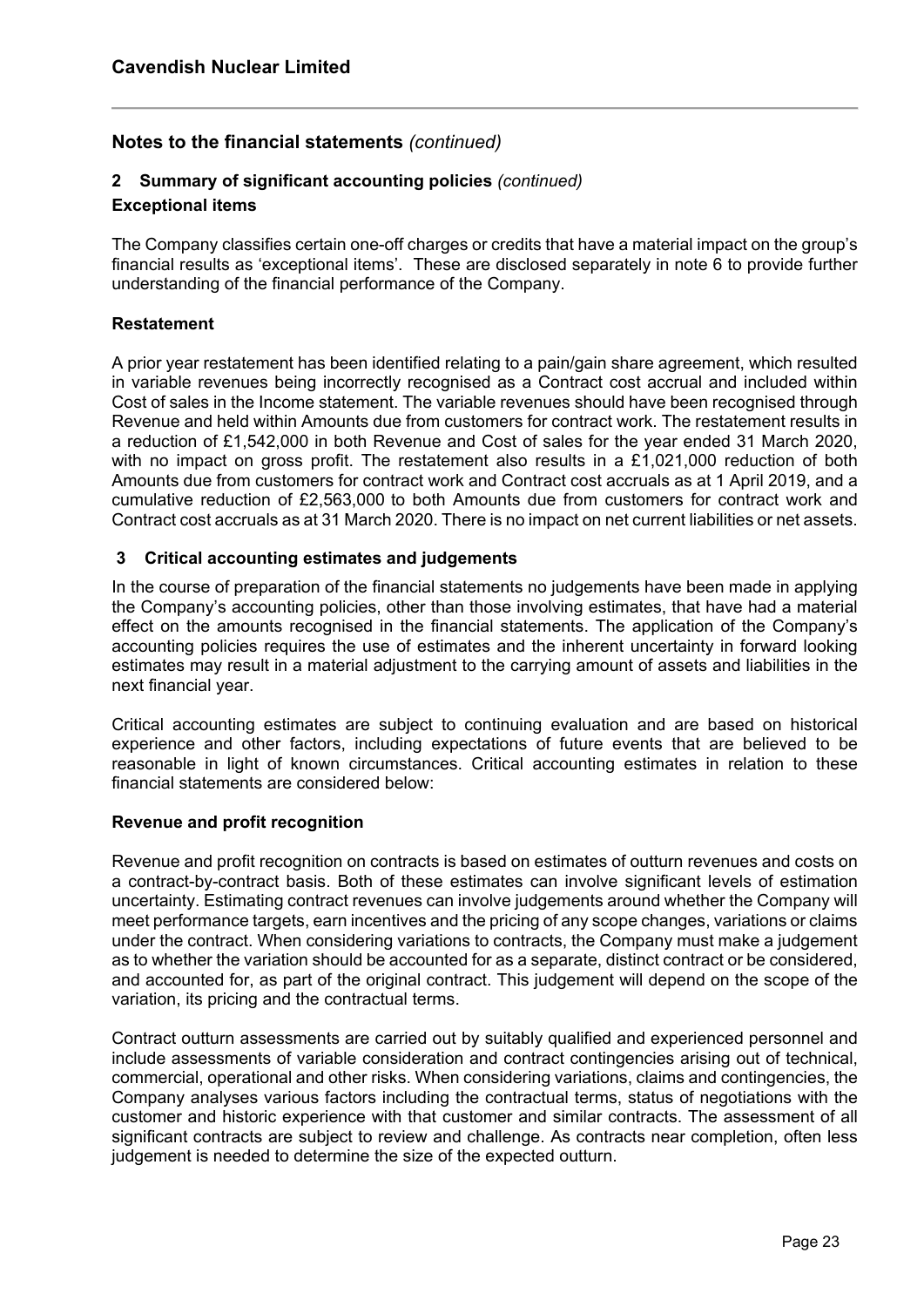#### **Defined benefit pension scheme**

The Company has an obligation to pay pension benefits to certain employees. The cost of these benefits and the present value of the obligation depend on a number of factors, including: life expectancy, salary increases, asset valuations and the discount rate on corporate bonds. Management estimates these factors in determining the net pension obligation in the balance sheet. The assumptions reflect historical experience and current trends. See note 27 for the disclosures of the defined benefit pension scheme.

#### **4 Revenue**

Revenue is wholly attributable to the principal activities of the Company and arises as follows:

|                                                                        |         | 2020              |
|------------------------------------------------------------------------|---------|-------------------|
|                                                                        | 2021    | As restated       |
|                                                                        | £'000   | £'000             |
| By area of activity:<br>Sale of goods - transferred at a point in time | 5,530   | 3,556             |
| Sale of goods - transferred over time                                  | 2,082   | 2,212             |
| Provision of services – transferred over time                          | 186,182 | 196,277           |
|                                                                        | 193,794 | 202,045           |
|                                                                        |         | 2020              |
|                                                                        | 2021    | As restated       |
|                                                                        | £'000   | £'000             |
| By geographical area:<br><b>United Kingdom</b>                         | 192,330 | 201,470           |
| Rest of world                                                          | 1,464   | 575               |
|                                                                        | 193,794 | 202,045           |
| 5<br><b>Finance income and costs</b>                                   |         |                   |
|                                                                        | 2021    | 2020              |
|                                                                        | £'000   | £'000             |
| <b>Finance income:</b>                                                 |         |                   |
| Bank interest income                                                   |         | 20<br>$\mathbf 2$ |
| Finance lease income                                                   | 44      |                   |
|                                                                        | 46      | 20                |
| <b>Finance costs:</b>                                                  |         |                   |
| <b>Bank interest</b>                                                   | (13)    | (140)             |
| <b>IFRS 16 interest</b>                                                | (490)   | (593)             |
| Finance lease interest                                                 | (44)    |                   |
| Other charges                                                          | (94)    | (92)              |
|                                                                        | (641)   | (825)             |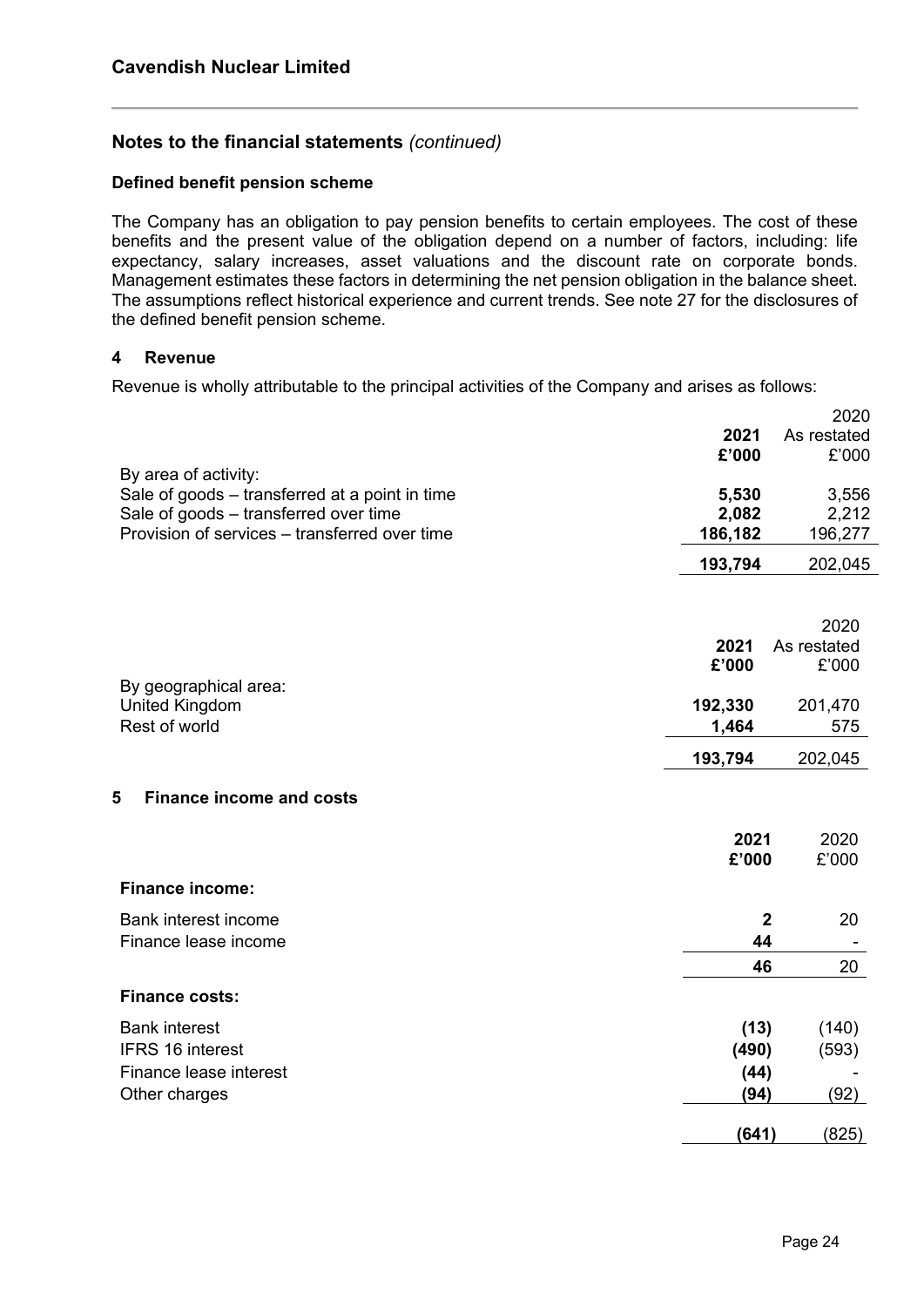#### **6 Operating profit/ loss**

Operating profit is stated after charging / (crediting):

|                                                          | 2021<br>£'000 | 2020<br>£'000  |
|----------------------------------------------------------|---------------|----------------|
| Depreciation and amortisation                            | 3,189         | 3,625          |
| Impairment                                               | 2,843         | 814            |
| Research and development expenditure credit (RDEC)       | (14, 170)     | (8,400)        |
| Exceptional costs relating to organisational restructure | (678)         | 17,013         |
| Subleasing income                                        | (74)          |                |
| Profit on sale of subsidiary undertaking                 | (392)         |                |
| Foreign exchange losses                                  | 36            | $\overline{2}$ |
| Audit fees payable to the Company's auditor              | 77            | 61             |

Fees paid to the Company's auditors, PricewaterhouseCoopers LLP, and its associates, for services other than statutory audit of the Company, are disclosed on a consolidated basis in the financial statements of the ultimate parent undertaking, Babcock International Group PLC. The group accounts are required to comply with the statutory disclosure requirements.

The increase in administrative expenses year on year is due largely to a change in allocation of IT costs from cost of sales into administrative expenses.

Included within the research and development credit is £10,370,000 relating to the true up of prior years.

#### **7 Income from shares in group undertakings**

|                                        | 2020  | 2019   |
|----------------------------------------|-------|--------|
| Dividends received from joint ventures | £'000 | £'000  |
|                                        | 1.073 | 24,102 |

The decrease in dividend income reflects the impact of the termination of the Magnox joint venture contract and nil dividend income from the Dounreay joint venture.

#### **8 Staff costs**

The average monthly number of employees (including directors) employed by the Company during the year was as follows:

|                               | 2021          | 2020   |
|-------------------------------|---------------|--------|
|                               | <b>Number</b> | Number |
| By activity:                  |               |        |
| Operations                    | 1,139         | 1,092  |
| Management and administration | 189           | 197    |
|                               | 1,328         | 1,289  |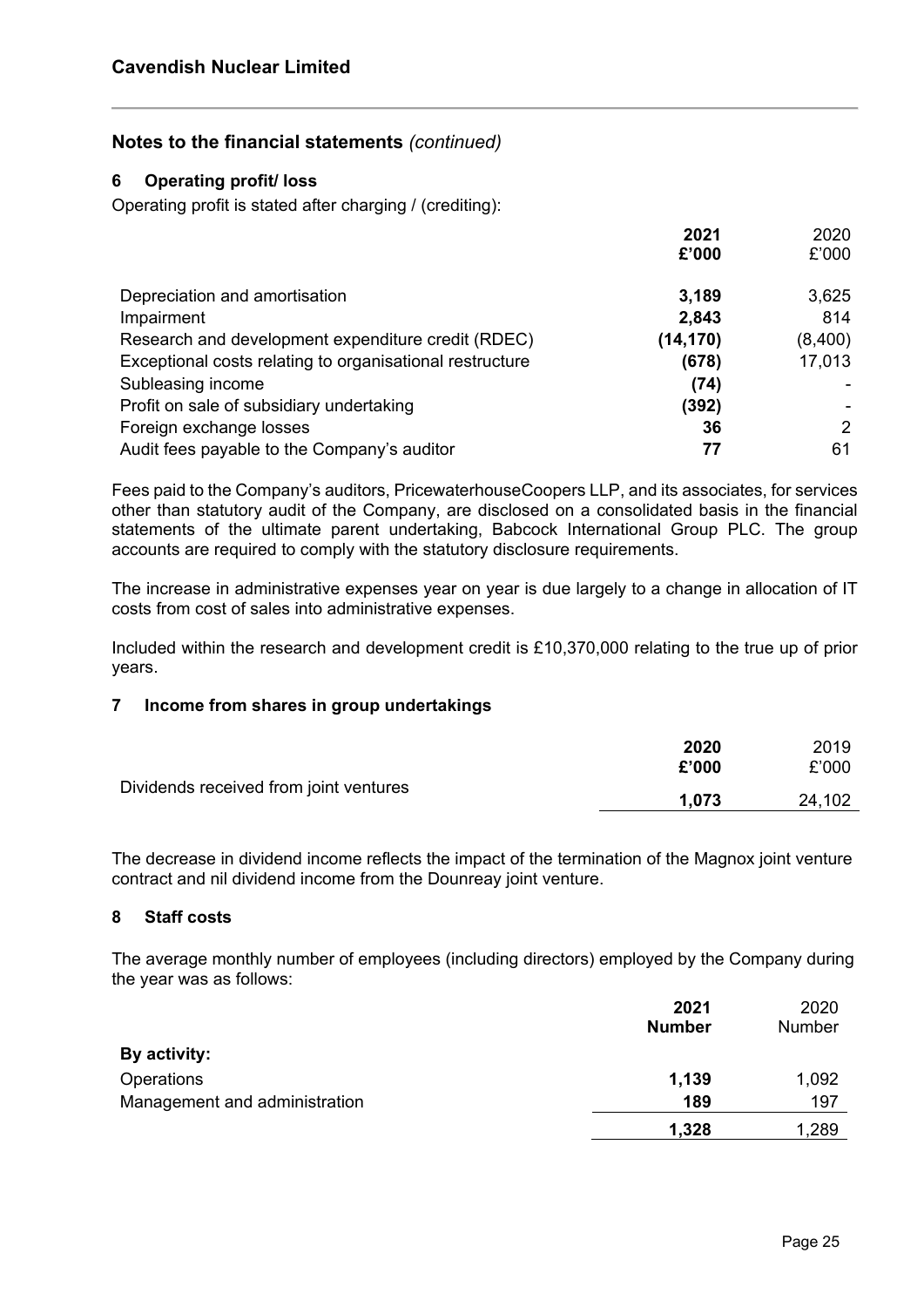#### **8 Staff costs** *(continued)*

Their aggregate remuneration comprised:

|                       | 2021   | 2020   |
|-----------------------|--------|--------|
|                       | £'000  | £'000  |
| Wages and salaries    | 63,701 | 62,093 |
| Social security costs | 7,126  | 6,946  |
| Other pension costs   | 12,996 | 11,754 |
|                       | 83,823 | 80,793 |

Included in other pension costs are £6,563,000 (2020: £6,175,000) in respect of the defined benefit schemes and £6,434,000 (2020: £5,579,000) in respect of the defined contribution scheme.

The employment costs above include those of employees providing management services to other group companies, as well as staff seconded to other group companies. These are recharged to those business entities. A surplus of £7,829,000 on the Babcock International Group defined benefit pension scheme was transferred to the Company on the sale of Cavendish Nuclear Manufacturing Limited (see note 27).

#### **9 Directors' remuneration**

The emoluments of the directors, including pension contributions, paid by any company in respect of services provided to this Company were as follows:

| The remuneration of the directors which was paid by the | 2021  | 2020  |
|---------------------------------------------------------|-------|-------|
| Company was as follows:                                 | £'000 | £'000 |
| Emoluments (including benefits in-kind)                 | 901   | 777   |
| Defined contribution pension scheme                     | 57    | 20    |

During the year one (2020: two) director remunerated by Cavendish Nuclear Limited exercised share options under long-term incentive plans and three (2020: three) directors were entitled to receive share options under long term incentive plans.

Retirement benefits are accruing to no directors (2020: None) under defined pension scheme schemes.

One (2020: one) director of the Company was remunerated by other Babcock Group companies. It is not possible to make an accurate apportionment of these director's emoluments relating to services provided to the Company and as such no disclosure of emoluments received by this director has been made in these financial statements. No recharge is made for costs borne by the Company in relation to services performed by the director in relation to other Babcock Group companies.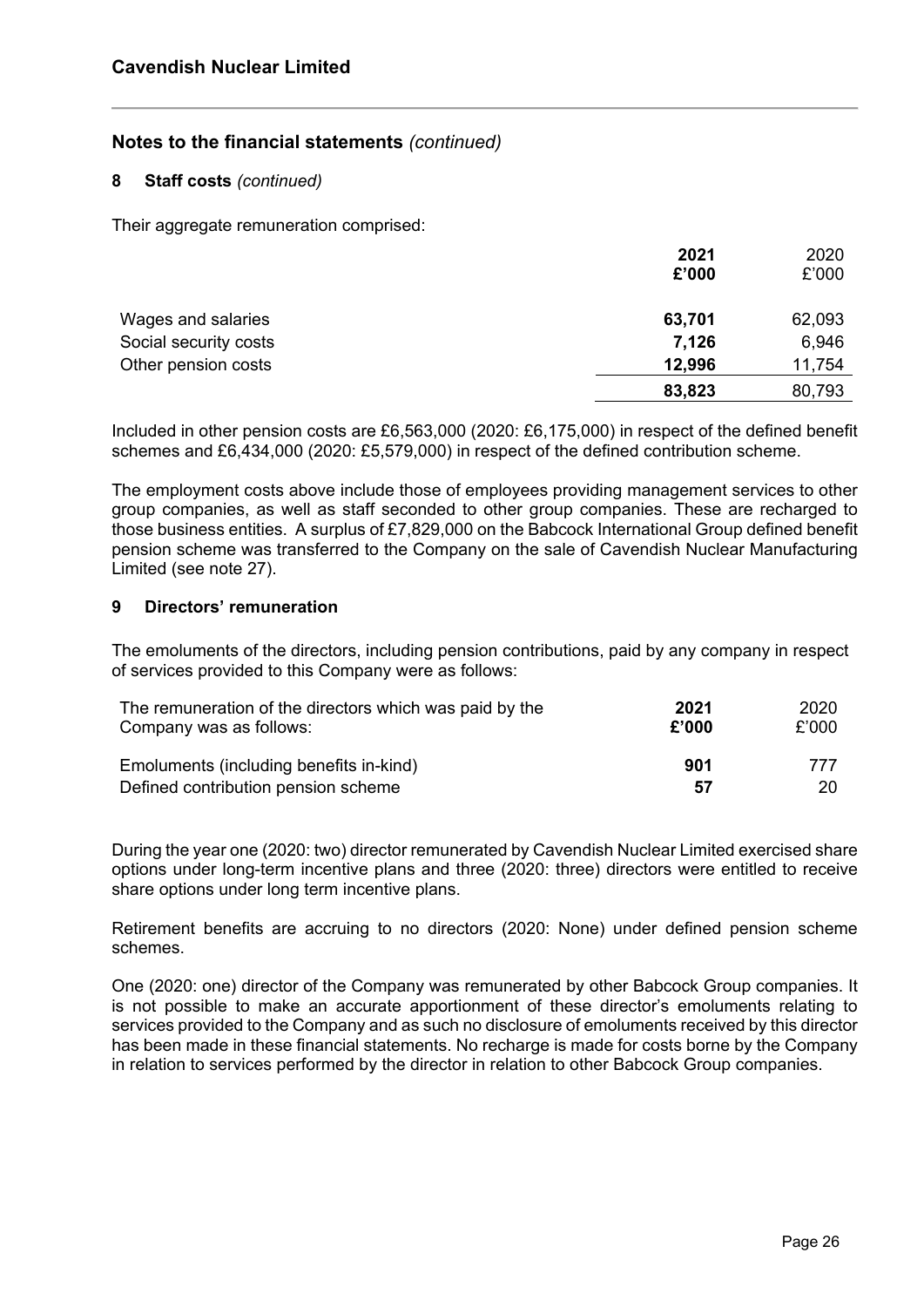#### **9 Directors' remuneration** *(continued)*

The above amounts for remuneration include the following in respect of the highest paid director:

|                                                                                                                          | 2021  | 2020  |
|--------------------------------------------------------------------------------------------------------------------------|-------|-------|
|                                                                                                                          | £'000 | £'000 |
| Emoluments (excluding pension contributions)                                                                             | 412   | 511   |
| Company pension contributions (in place of accrued benefit<br>entitlement under the group's defined contribution scheme) | 80    | 79.   |

The highest paid director exercised shares under long term incentive plans (2020: the highest paid director exercised shares under long term incentive plans).

#### **10 Share based payments**

The charge to the income statement is based on the amount charged from Babcock International Group PLC. This charge represents an allocation of the total charge based on the proportion which relates to Cavendish Nuclear Limited. The total charge has been based on the assumptions below and is based on the binomial model as adjusted, allowing for a closed form numerical-integrated solution, which makes it analogous to the Monte Carlo simulations, including performance conditions. The detailed description of the plans below is included within the Remuneration report in the Babcock International Group PLC Annual Report and Accounts.

During the year the total charge relating to employee share-based payment plans was £296,000 (2020: £250,000) all of which related to equity-settled share-based payment transactions. After tax, the income statement charge was £246,000 (2020: £200,000).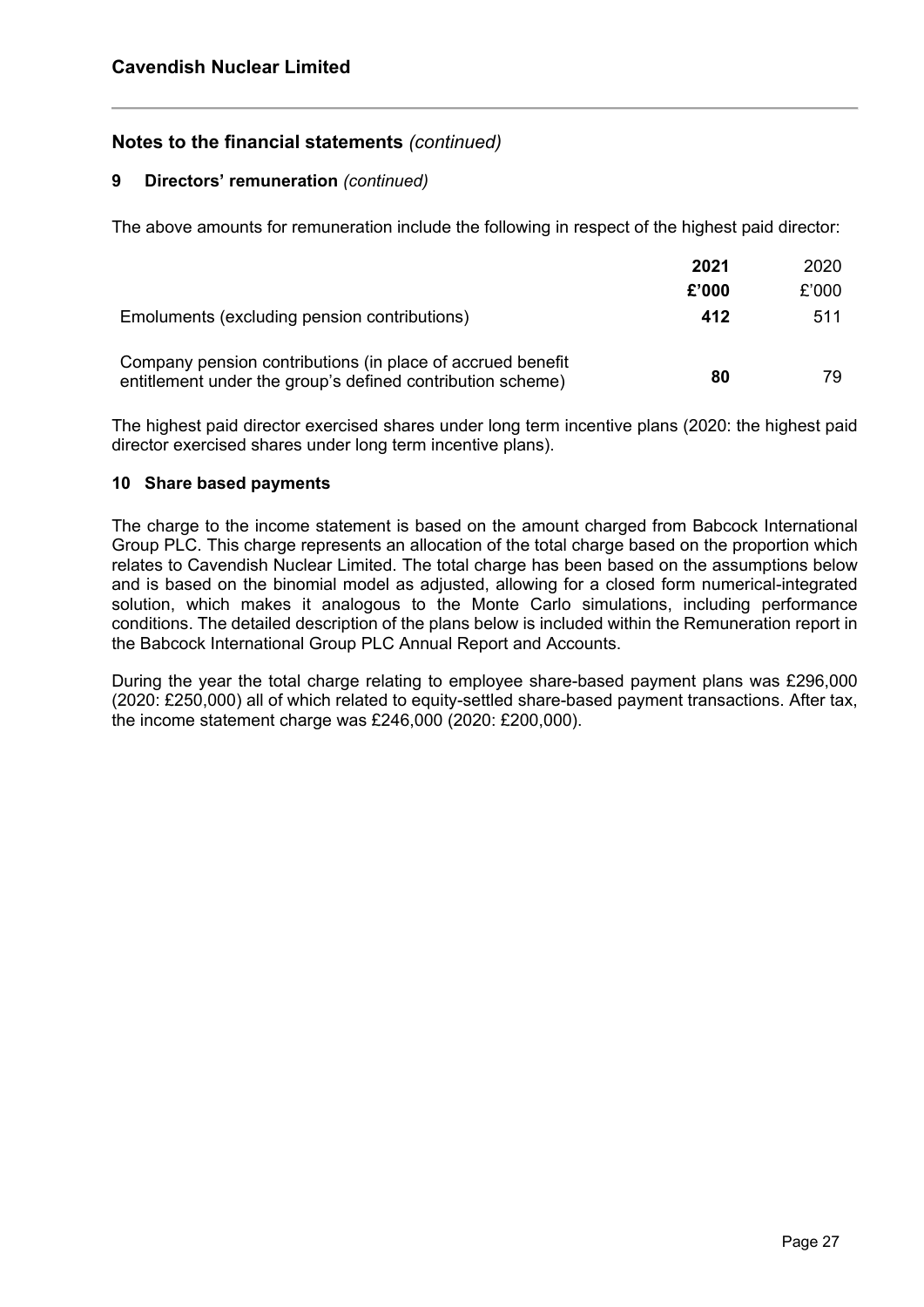## **10 Share based payments** *(continued)*

The fair value per option granted and the assumptions used in the calculation are as follows:

## DBMP, PSPs and DBP<sup>1</sup>

|          | Options<br>awarded<br>Number | Share<br>price<br>at grant<br>or<br>modificat<br>ion<br>date<br>Pence | Expected<br>volatility<br>$\frac{0}{0}$ | Option<br>life<br>Years | Expectati<br>ons<br>of<br>meeting<br>performa<br>nce<br>criteria -<br>non-<br>market<br>condition<br>S<br>$\frac{0}{0}$ | Fair value<br>per<br>option-<br><b>TSR</b><br>Pence | Fair value<br>per<br>option-<br>non-<br>market<br>condition<br>S<br>Pence | Correlati<br>on<br>0/6 | Grant or<br>modificat<br>ion<br>date |
|----------|------------------------------|-----------------------------------------------------------------------|-----------------------------------------|-------------------------|-------------------------------------------------------------------------------------------------------------------------|-----------------------------------------------------|---------------------------------------------------------------------------|------------------------|--------------------------------------|
| 2020 PSP | 695,458                      | 350.0                                                                 | 19.0%                                   | 6.0                     | 100.0%                                                                                                                  | -                                                   | 305.2                                                                     | 55.0%                  | 01/12/20                             |
| 2020 PSP | 2,091,24                     | 350.0                                                                 | 19.0%                                   | 4.0                     | 100.0%                                                                                                                  | $\overline{\phantom{0}}$                            | 350.0                                                                     | 55.0%                  | 01/12/20                             |
| 2020 PSP | 1,341,477                    | 350.0                                                                 | 19.0%                                   | 6.0                     | 100.0%                                                                                                                  | 137.9                                               | 305.2                                                                     | 55.0%                  | 01/12/20                             |
| 2020 DBP | 118,320                      | 289.0                                                                 | 19.0%                                   | 4.0                     | 100.0%                                                                                                                  | $\qquad \qquad -$                                   | 289.0                                                                     | 55.0%                  | 03/08/2                              |
| 2020 DBP | 146,306                      | 289.0                                                                 | 19.0%                                   | 3.0                     | 100.0%                                                                                                                  | $\overline{\phantom{0}}$                            | 289.0                                                                     | 55.0%                  | 03/08/2                              |
| 2020 DBP | 192,096                      | 284.2                                                                 | 19.0%                                   | 4.0                     | 100.0%                                                                                                                  | $\overline{\phantom{0}}$                            | 284.2                                                                     | 55.0%                  | 13/08/20                             |
| 2020 DBP | 8,474                        | 284.2                                                                 | 19.0%                                   | 3.0                     | 100.0%                                                                                                                  | $\qquad \qquad -$                                   | 284.2                                                                     | 55.0%                  | 13/08/20                             |
| 2019 PSP | 1,370,671                    | 472.8                                                                 | 11.0%                                   | 6.0                     |                                                                                                                         | 70.9                                                | 472.8                                                                     | 45.0%                  | 13/06/19                             |
| 2019 PSP | 3,019,03                     | 472.8                                                                 | 11.0%                                   | 4.0                     |                                                                                                                         | 70.9                                                | 472.8                                                                     | 45.0%                  | 13/06/19                             |
| 2019 DBP | 313,909                      | 472.8                                                                 | 11.0%                                   | 4.0                     | 100.0%                                                                                                                  | -                                                   | 472.8                                                                     | 45.0%                  | 13/06/19                             |
| 2019 DBP | 93,430                       | 472.8                                                                 | 11.0%                                   | 3.0                     | 100.0%                                                                                                                  |                                                     | 472.8                                                                     | 45.0%                  | 13/06/19                             |
| 2018 PSP | 860,157                      | 856.0                                                                 | 14.0%                                   | 6.0                     | $\overline{\phantom{0}}$                                                                                                | 370.9                                               | 856.0                                                                     | 56.0%                  | 13/06/18                             |
| 2018 PSP | 1,699,32                     | 856.0                                                                 | 14.0%                                   | 4.0                     | -                                                                                                                       | 370.9                                               | 856.0                                                                     | 56.0%                  | 13/06/18                             |
| 2018 DBP | 187,433                      | 856.0                                                                 | 14.0%                                   | 4.0                     | 100.0%                                                                                                                  |                                                     | 856.0                                                                     | 56.0%                  | 13/06/18                             |
| 2018 DBP | 90,777                       | 856.0                                                                 | 14.0%                                   | 3.0                     | 100.0%                                                                                                                  | $\overline{\phantom{0}}$                            | 856.0                                                                     | 56.0%                  | 13/06/18                             |
| 2017 PSP | 902,424                      | 905.5                                                                 | 15.0%                                   | 6.0                     | $\overline{\phantom{0}}$                                                                                                | 131.2                                               | 905.5                                                                     | 46.0%                  | 14/06/17                             |
| 2017 PSP | 1,769,338                    | 905.5                                                                 | 15.0%                                   | 4.0                     | -                                                                                                                       | 131.2                                               | 905.5                                                                     | 46.0%                  | 14/06/17                             |
| 2017 DBP | 186,949                      | 905.5                                                                 | 15.0%                                   | 4.0                     | 100.0%                                                                                                                  |                                                     | 905.5                                                                     | 46.0%                  | 14/06/17                             |
| 2017 DBP | 103,246                      | 905.5                                                                 | 15.0%                                   | 3.0                     | 100.0%                                                                                                                  | $\qquad \qquad -$                                   | 905.5                                                                     | 46.0%                  | 14/06/17                             |

Both the vesting period and the expected life of all DBMP and PSP awards are three years, but for the DBP they are two years, other than for Executive Directors where the vesting period is three years. The holders of all awards receive dividends.

PSP awards for 2017 to 2019 are split evenly between the performance criteria of TSR, EPS and ROCE.

For PSP awards made in December 2020, 2,786,705 were made via the use of restricted shares with a three-year vesting period. There are no performance conditions attached. A further 1,341,477 awards were made where the performance criteria is 50% against free cash flow and 50% TSR.

There are no performance conditions attached to the DBP.

The expected volatility is based on historical volatility over the last one to three years. The expected life is the average expected period to exercise. The risk-free rate of return is the yield on zero-coupon government bonds of a term consistent with the assumed option life.

1. DBMP = 2012 Deferred Bonus Matching Plan, PSP = 2009 Performance Share Plan and DBP = 2012 Deferred Bonus Plan.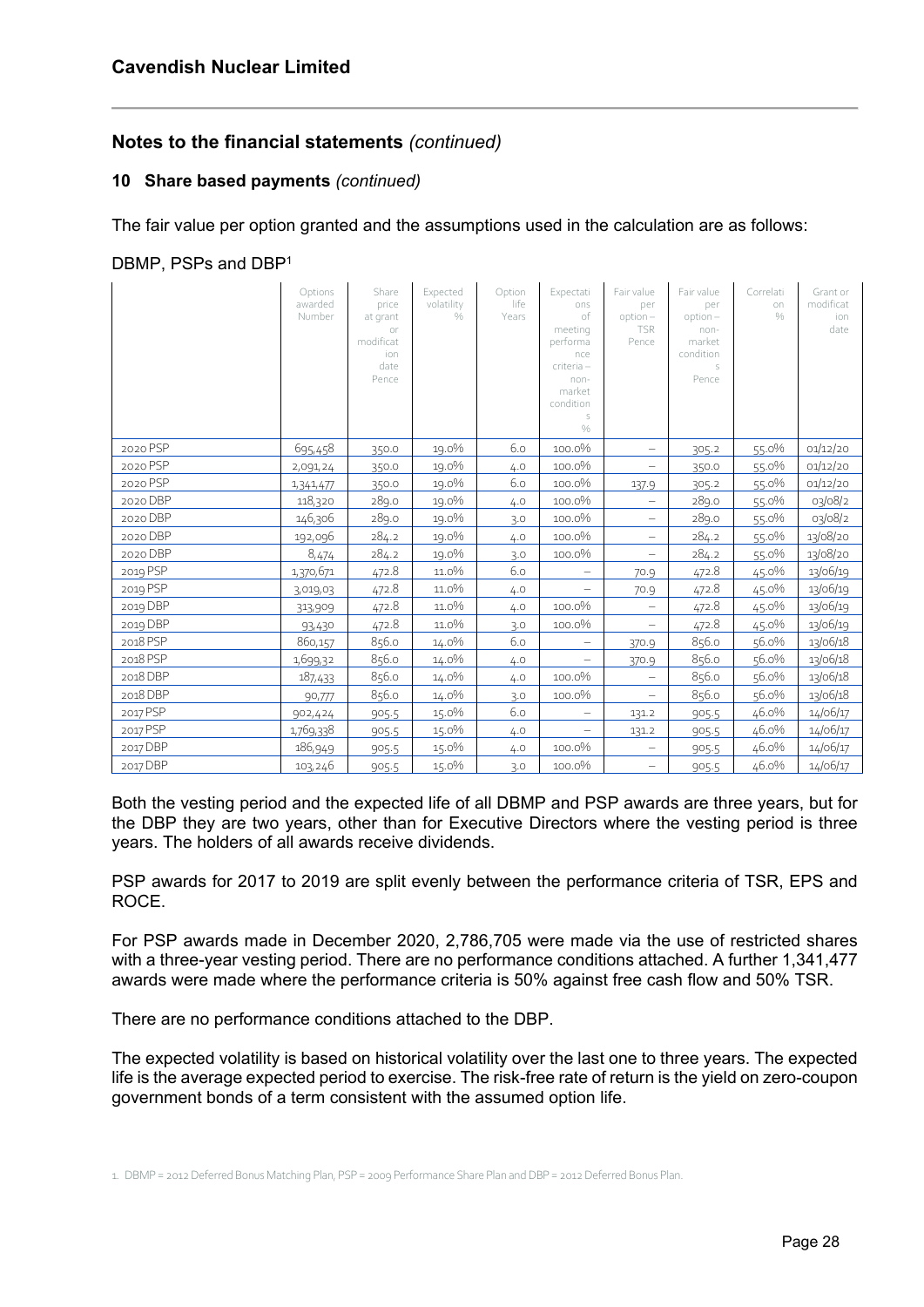#### **10 Share based payments** *(continued)*

The Group also operates the Babcock Employee Share Plan which allows employees to contribute up to £150 per month to the fund, which then purchases shares on the open market on the employees' behalf. The Group provides matching shares, purchased on the open market, of one share for every 10 purchased by the employee. During the year the Group bought 180,175 matching shares (2020: 104,756 matching shares) at a cost of £0.5 million (2020: £0.5 million).

The Group also operates the Babcock Employee Share Plan International which reflects the structure of the UK Plan. During the year 5,000 matching shares were purchased on the open market (2020: 1,000 matching shares) and 1,193 matching shares vested (2020: 713 matching shares) leaving a balance of 5,012 matching shares (2020: 1,205 matching shares).

#### **11 Income tax expense**

#### **Tax expense included in income statement**

|                                                              | 2021<br>£'000 | 2020<br>£'000 |
|--------------------------------------------------------------|---------------|---------------|
| <b>Current tax:</b>                                          |               |               |
| UK Corporation tax on profits for the year                   |               | 2,341         |
| Adjustment in respect of prior year                          |               |               |
| Current tax charge for the year                              |               | 2,341         |
| Deferred tax:                                                |               |               |
| Origination and reversal of temporary differences            | 4,084         | 2,471         |
| Adjustment in respect of prior years                         | 140           | (167)         |
| Impact of change in UK tax rate                              |               | (89)          |
| Total deferred tax charge (Note 22)                          | 4,224         | 2,215         |
| Tax on profit                                                | 4,224         | 4,556         |
| Tax (income)/ expense included in other comprehensive income |               |               |

Current tax

| Deferred tax:<br>Tax impact of actuarial gains/ losses on pension<br>$\blacksquare$ |                |       |
|-------------------------------------------------------------------------------------|----------------|-------|
| schemes                                                                             | (14.913)       | 6,755 |
| Impact of change in tax rates<br>$\sim$ $\sim$                                      | $\blacksquare$ | 572   |
| Tax (income)/ expense included in other comprehensive<br>income                     | (14,913)       | 7,327 |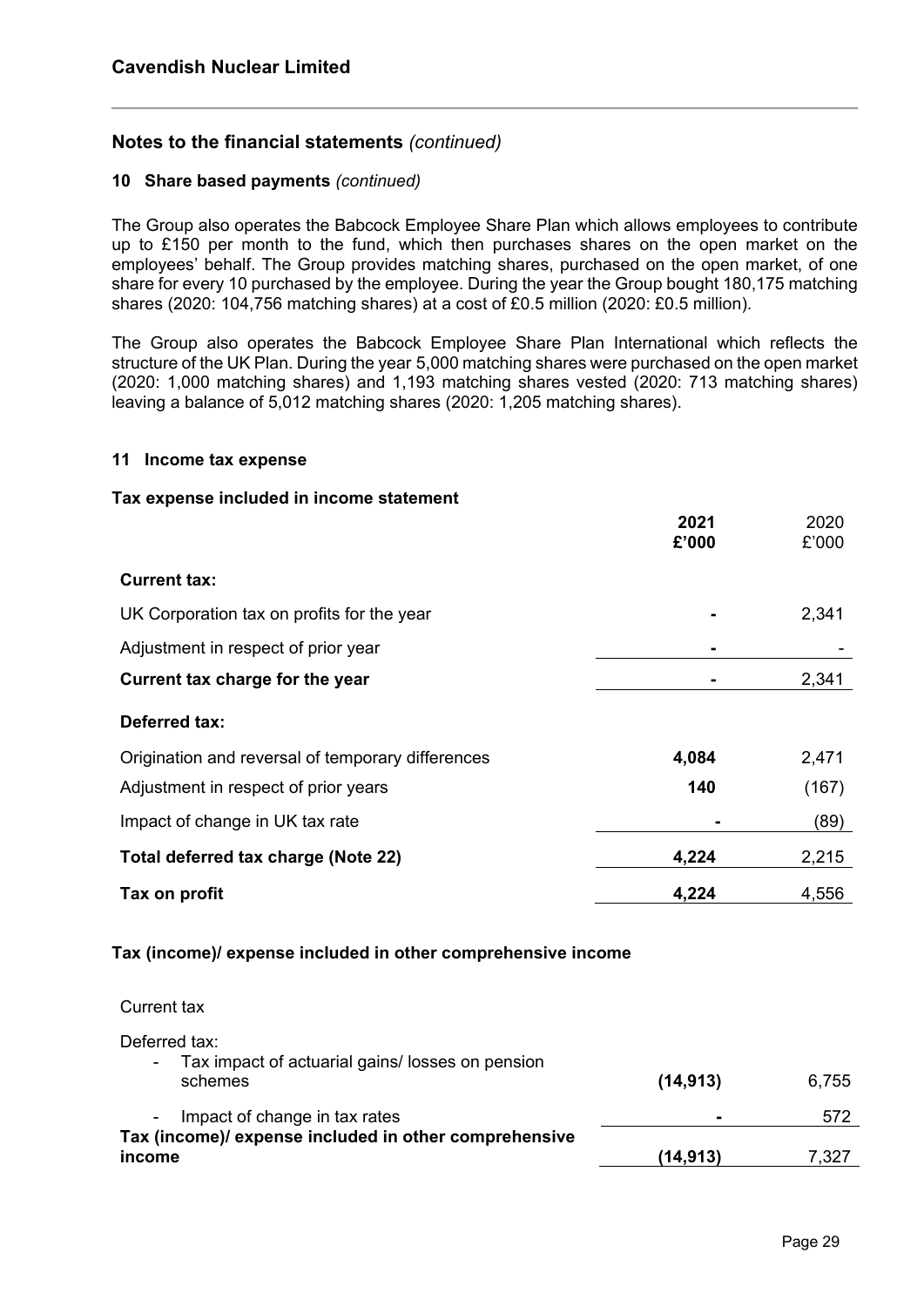#### **11 Income tax expense** *(continued)*

Tax expense for the year is higher (2020: higher) than the standard effective rate of corporation tax in the UK for the year ended 31 March 2021 of 19% (2020: 19%). The differences are explained below:

|                                                                                           | 2021<br>£'000 | 2020<br>£'000 |
|-------------------------------------------------------------------------------------------|---------------|---------------|
| <b>Profit before taxation</b>                                                             | 13,861        | 21,758        |
| Profit multiplied by standard UK corporation tax rate of 19%<br>(2020:19%)<br>Effects of: | 2,634         | 4,134         |
| Expenses not deductible for tax purposes                                                  | 694           | 678           |
| Group relief surrendered for nil consideration                                            | 756           |               |
| Adjustments in respect of deferred tax for prior years                                    | 140           | (167)         |
| Impact of change in UK tax rate                                                           |               | (89)          |
| Tax charge for the year                                                                   | 4,224         | 4,556         |

In the 2020 budget, it was announced that the decrease in the UK rate of corporation tax from 19% to 17% was cancelled. On 24 May 2021, the Finance Act 2021 was substantively enacted, increasing the main rate of UK corporation tax from 19% to 25% with effect from 1 April 2023. As the increase of the rate to 25% had not been substantively enacted at the Balance Sheet date, its effects are not included in these financial statements.

#### **12 Intangible assets**

|                                         | <b>Development</b><br>costs<br>£'000 | <b>Software</b><br>£'000 | Goodwill<br>£'000 | Total<br>£'000 |
|-----------------------------------------|--------------------------------------|--------------------------|-------------------|----------------|
| Cost                                    |                                      |                          |                   |                |
| At 1 April 2020                         | 43                                   | 2,767                    | 118,774           | 121,584        |
| Additions                               |                                      | 172                      |                   | 172            |
| <b>Disposals</b>                        | (21)                                 |                          |                   | (21)           |
| At 31 March 2021                        | 22                                   | 2,939                    | 118,774           | 121,735        |
| Accumulated amortisation and impairment |                                      |                          |                   |                |
| At 1 April 2020                         |                                      | 1,396                    | 26,426            | 27,822         |
| Amortisation                            |                                      | 268                      |                   | 268            |
| At 31 March 2021                        |                                      | 1,664                    | 26,426            | 28,090         |
| Net book value                          |                                      |                          |                   |                |
| At 31 March 2021                        | 22                                   | 1,275                    | 92,348            | 93,645         |
| At 31 March 2020                        | 43                                   | 1,371                    | 92,348            | 93,762         |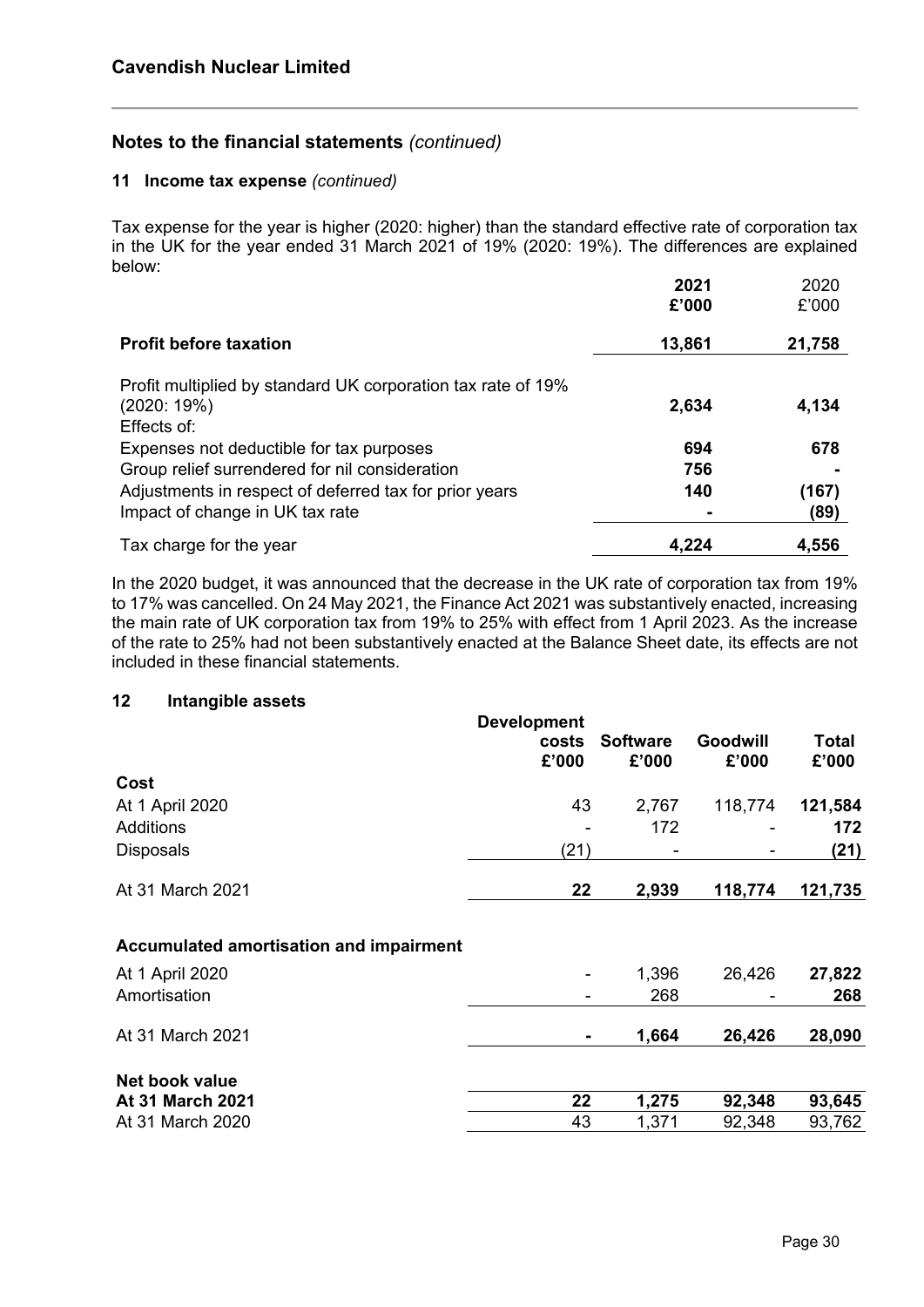#### **12 Intangible assets** *(continued)*

The goodwill arose on acquisition of the following:

| <b>Acquisition</b>                               | <b>Date</b>     | 2020<br>£000 |
|--------------------------------------------------|-----------------|--------------|
| Trade and assets of Lemsew Limited               | 8 May 2006      | 33,609       |
| Trade and assets of INS Innovation Limited       | 28 June 2008    | 36,418       |
| Nuclear business of Strachan and Henshaw Limited | 30 January 2009 | 23,468       |
| UK trade and assets of Babcock Nuclear Limited   | 1 April 2012    | 25,279       |

#### **118,774**

The Company does not amortise goodwill in accordance with the requirements of IFRS as applied under FRS 101. Instead an annual impairment test is performed and any impairment that is identified is recognised in the income statement. The non-amortisation of goodwill conflicts with paragraph 22 of Schedule 1 to 'The Large and Medium-sized Companies and Groups (Accounts and Reports) Regulations 2008 (SI 2008/410), which requires acquired goodwill to be written off over its useful economic life. As such, the non-amortisation of goodwill is a departure, for the overriding purpose of giving a true and fair view, from the requirement of paragraph 22 of Schedule 1 to the Regulations.

It is not possible to quantify the effect of the departure from the Companies Act, because a finite life for the goodwill has not been identified. However, the effect of amortising over a useful life of 20 years would be a charge of £5.9 million (2020: £5.9 million) against operating profit, and a reduction of £41.4 million (2020: £35.5 million) in the carrying value of goodwill in the balance sheet.

The Company has written off £21,000 (2020: capitalised £43,000) of development costs. Development costs are capitalised on the basis that the expenditure relates to clearly defined and separately identifiable projects which are commercially viable and technically feasible. Once the products under development come into use, these amounts will be written off over the period during which the Company is expected to benefit from them. To the extent that these conditions for capitalisation become doubtful, the capitalised costs will be written off in full.

Intangible assets amortisation is recorded in administrative expenses in the income statement.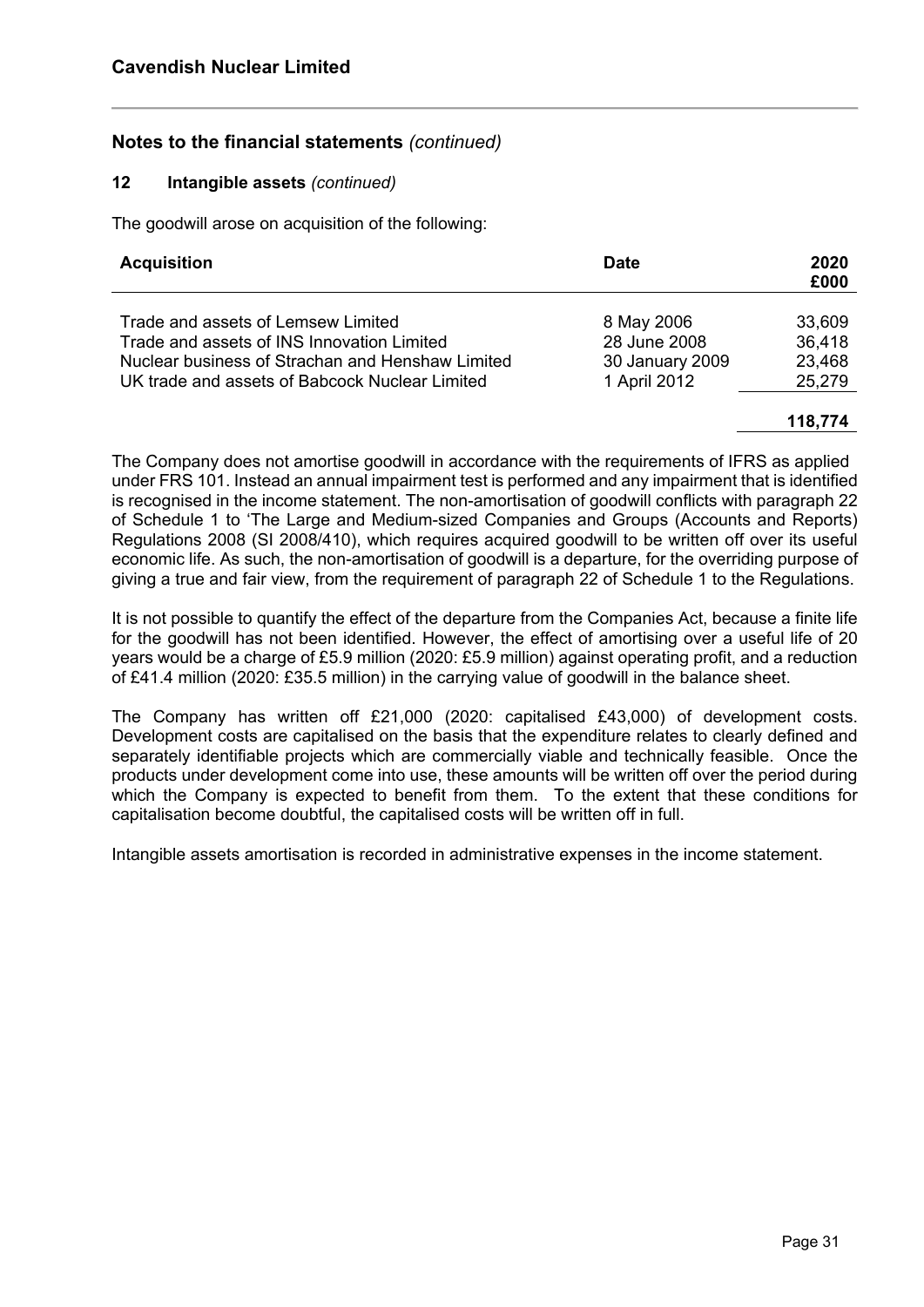## **13 Tangible fixed assets**

|                     | <b>Freehold</b><br>land and<br>buildings<br>£'000 | Leasehold<br>improve-<br>ments<br>£'000 | Vehicles,<br>plant and<br>machinery<br>£'000 | <b>Office</b><br>equipment<br>£'000 | Total<br>£'000 |
|---------------------|---------------------------------------------------|-----------------------------------------|----------------------------------------------|-------------------------------------|----------------|
| Cost                |                                                   |                                         |                                              |                                     |                |
| At 1 April 2020     | 2,219                                             | 8,869                                   | 1,900                                        | 2,952                               | 15,940         |
| <b>Additions</b>    | 34                                                | 91                                      | 220                                          |                                     | 345            |
| <b>Disposals</b>    |                                                   | (35)                                    |                                              |                                     | (35)           |
| At 31 March 2021    | 2,253                                             | 8,925                                   | 2,120                                        | 2,952                               | 16,250         |
| <b>Accumulated</b>  |                                                   |                                         |                                              |                                     |                |
| At 1 April 2020     | 476                                               | 2,752                                   | 1,213                                        | 2,662                               | 7,103          |
| Charge for the year | 95                                                | 679                                     | 163                                          | 185                                 | 1,122          |
| Impairment          |                                                   | 1,651                                   |                                              |                                     | 1,651          |
| <b>Disposals</b>    |                                                   | (32)                                    |                                              |                                     | (32)           |
| At 31 March 2021    | 571                                               | 5,050                                   | 1,376                                        | 2,847                               | 9,844          |
| Net book value      |                                                   |                                         |                                              |                                     |                |
| At 31 March 2021    | 1,682                                             | 3,875                                   | 744                                          | 105                                 | 6,406          |
| At 31 March 2020    | 1,743                                             | 6,117                                   | 687                                          | 290                                 | 8,837          |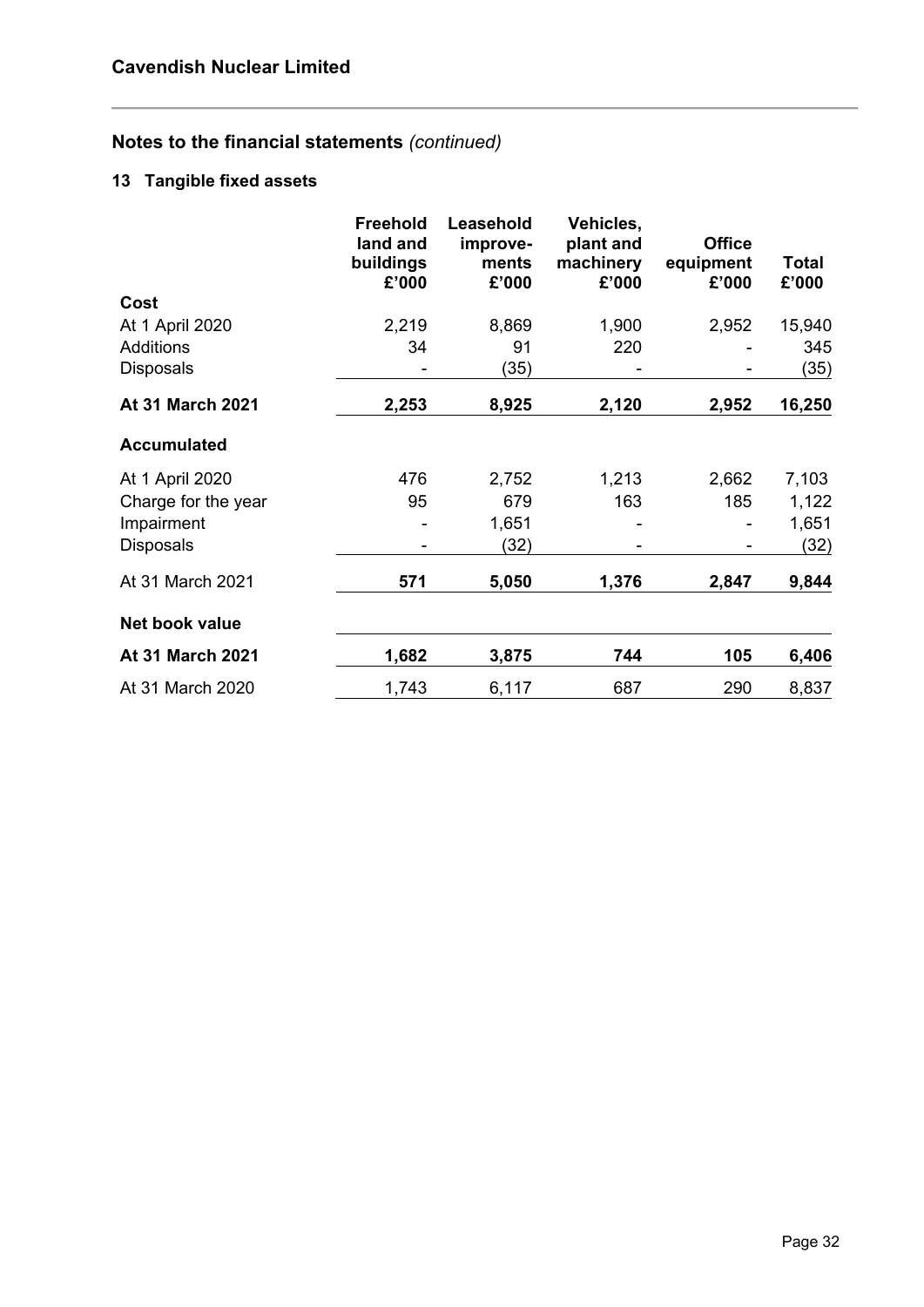## **14 Right of use assets**

|                                    | <b>Property</b> | <b>Plant and</b><br>equipment | <b>Total</b>  |
|------------------------------------|-----------------|-------------------------------|---------------|
|                                    | £'000           | £'000                         | £'000         |
| Cost                               |                 |                               |               |
| At 1 April 2020                    | 16,128          | 973                           | 17,101        |
| <b>Additions</b>                   |                 | 126                           | 126           |
| Modifications                      |                 | 54                            | 54            |
| Terminations                       | (34)            | (277)                         | (311)         |
| At 31 March 2021                   | 16,094          | 876                           | 16,970        |
| <b>Accumulated depreciation</b>    |                 |                               |               |
| At 1 April 2020                    | 6,664           | 361                           | 7,025         |
| Charge for the year                | 1,471           | 328                           | 1,799         |
| Impairment                         | 1,193           |                               | 1,193         |
| Terminations                       | (10)            | (194)                         | (204)         |
| At 31 March 2021                   | 9,318           | 495                           | 9,813         |
| Net book value                     |                 |                               |               |
| At 31 March 2021                   | 6,776           | 381                           | 7,157         |
| At 31 March 2020                   | 9,464           | 612                           | 10,076        |
| <b>Investments</b><br>15           |                 |                               |               |
|                                    |                 | <b>Shares in</b>              | Shares in     |
|                                    |                 | group                         | group         |
|                                    |                 | undertakings                  | undertakings  |
|                                    |                 | 2021<br>£'000                 | 2020<br>£'000 |
|                                    |                 |                               |               |
| <b>Carrying amount at 31 March</b> |                 | 2,000                         | 2,000         |
| <b>Inventories</b><br>16           |                 |                               |               |
|                                    |                 | 2021                          | 2020          |
|                                    |                 | £'000                         | £'000         |
| Raw materials                      |                 | 676                           | 744           |
| Work-in-progress                   |                 |                               | 2,228         |
|                                    |                 | 676                           | 2,972         |

The amount of provision for obsolescence of inventories recognised as an expense was £200,000 (2020: £21,000).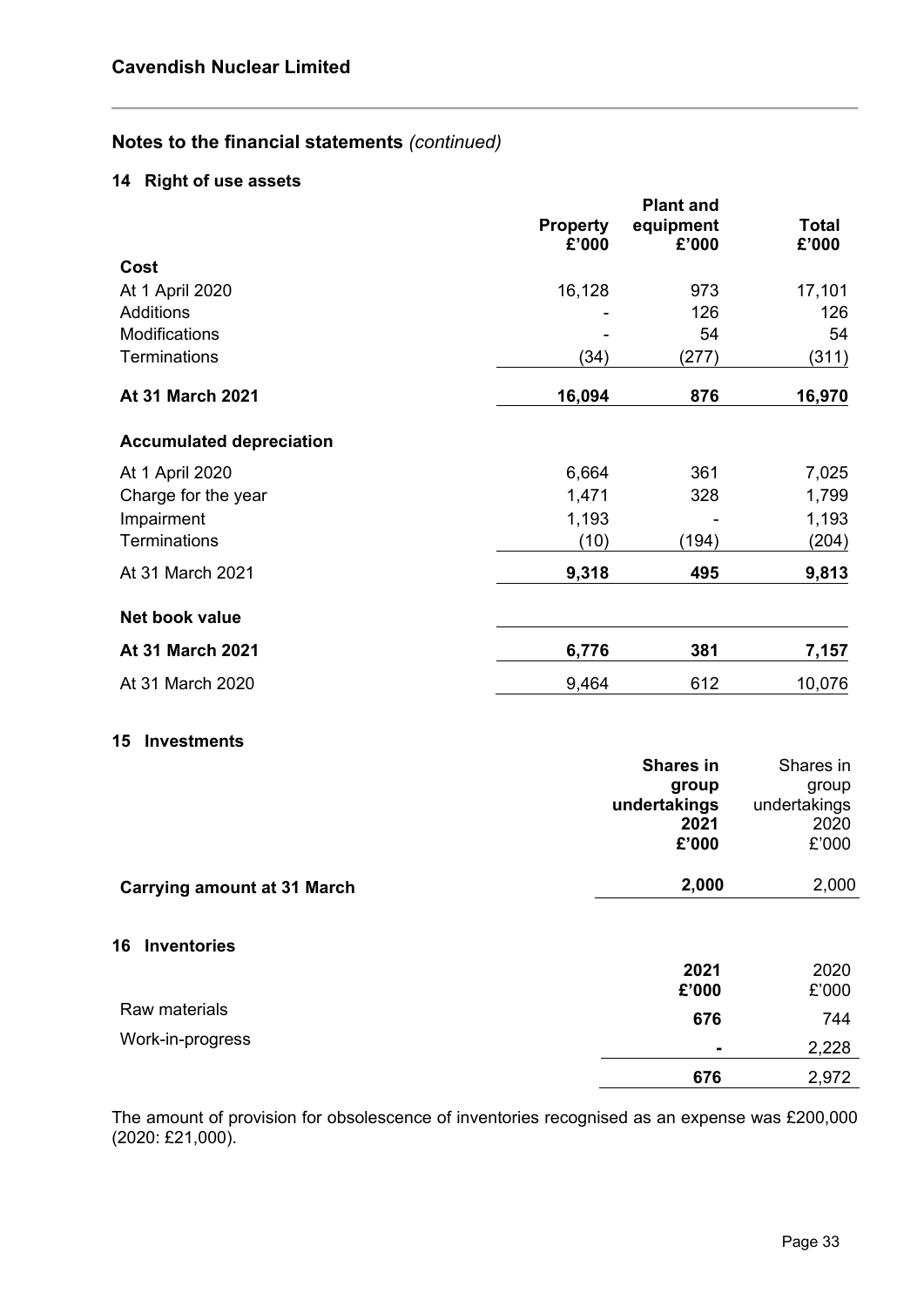#### **17 Trade and other receivables**

|                                              | 2021    | 2020        |
|----------------------------------------------|---------|-------------|
|                                              | £'000   | As restated |
|                                              |         | £'000       |
| Amounts falling due within one year:         |         |             |
| Trade receivables                            | 19,852  | 10,490      |
| Amounts due from customers for contract work | 19,553  | 22,660      |
| Amounts due by group undertakings            | 91,445  | 62,987      |
| UK corporation tax receivable                | 3,436   | 6,305       |
| Other receivables                            | 1,464   | 2,803       |
| Prepayments and accrued income               | 515     | 1,166       |
|                                              |         |             |
|                                              | 136,265 | 106,411     |
| Amounts due after more than one year:        |         |             |
| Other receivables                            | 2,525   | 2,419       |
|                                              | 138,790 | 108,830     |
|                                              |         |             |

Amounts due by group undertakings are unsecured and repayable on demand.

Seven (2020: four) loans totalling £81,017,000 (2020: £57,596,000) are repayable on demand, with no interest charge.

|                                                                                                                                            | <b>Amounts due</b><br>for contract<br>work<br>£'000 | <b>Capitalised</b><br>contract<br>costs<br>£'000 | Total<br>£'000 |
|--------------------------------------------------------------------------------------------------------------------------------------------|-----------------------------------------------------|--------------------------------------------------|----------------|
| At 1 April 2020 as restated                                                                                                                | 22,660                                              | 1,264                                            | 23,924         |
| Transfers from contract assets recognised at the<br>beginning of the year to receivables<br>Increase due to work done not transferred from | (22, 721)                                           | $\overline{\phantom{a}}$                         | (22, 721)      |
| contract assets                                                                                                                            | 19,614                                              |                                                  | 19,614         |
| Amounts capitalised                                                                                                                        |                                                     | 64                                               | 64             |
| Amortisation of contract assets<br>Impairment of contract assets                                                                           |                                                     | (1, 133)                                         | (1, 133)       |
| <b>At 31 March 2021</b>                                                                                                                    | 19,553                                              | 195                                              | 19,748         |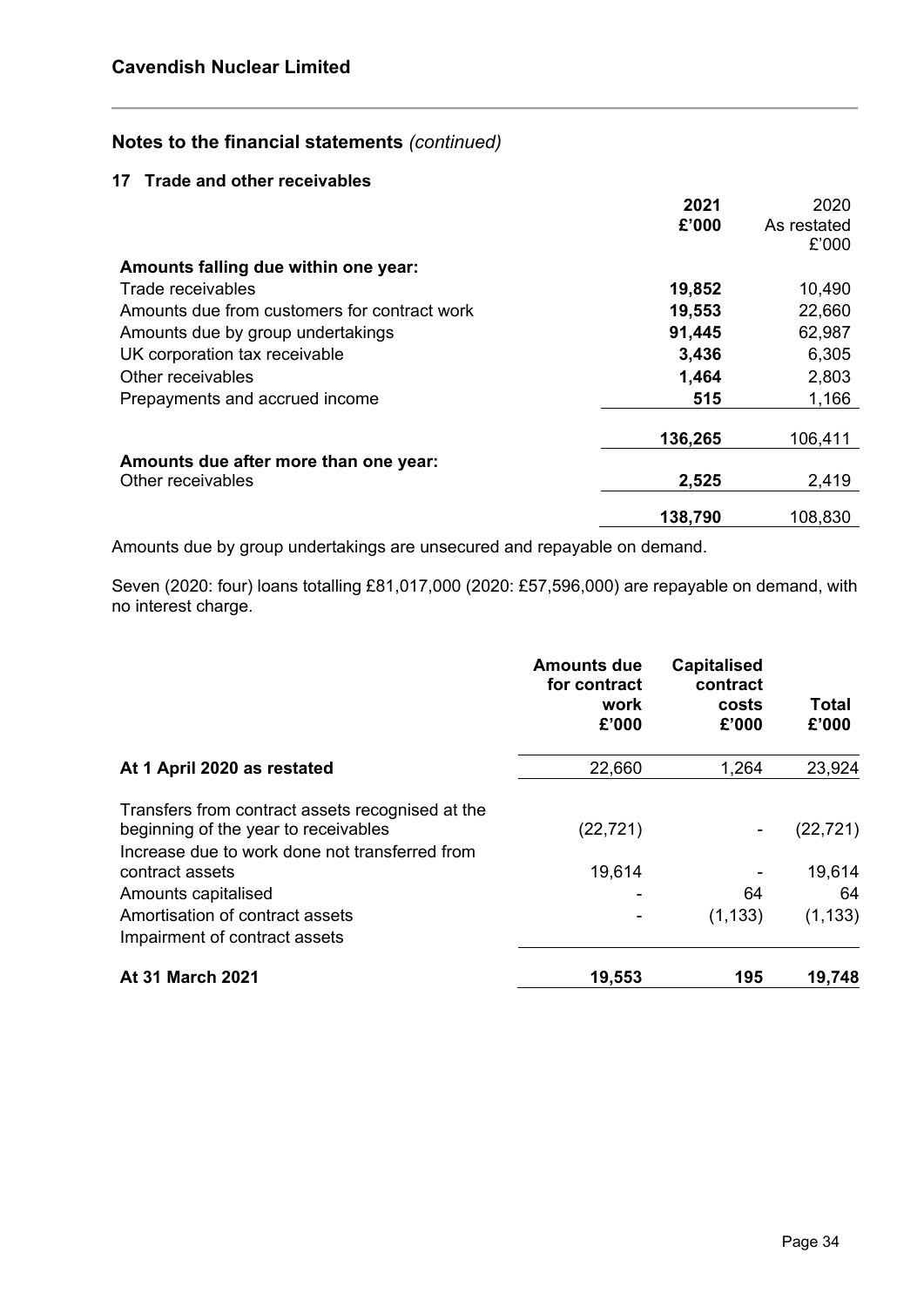#### **17 Trade and other receivables** *(continued)*

|                                                                                                                                            | <b>Amounts due</b><br>for contract<br>work<br>As restated<br>£'000 | <b>Capitalised</b><br>contract<br>costs<br>£'000 | Total<br>As<br>restated<br>£'000 |
|--------------------------------------------------------------------------------------------------------------------------------------------|--------------------------------------------------------------------|--------------------------------------------------|----------------------------------|
| At 1 April 2019 as restated                                                                                                                | 24,004                                                             | 2,132                                            | 26,136                           |
| Transfers from contract assets recognised at the<br>beginning of the year to receivables<br>Increase due to work done not transferred from | (24, 776)                                                          |                                                  | (24, 776)                        |
| contract assets                                                                                                                            | 23,432                                                             | 165                                              | 23,597                           |
| Amounts capitalised                                                                                                                        |                                                                    | $\overline{7}$                                   | 7                                |
| Amortisation of contract assets                                                                                                            |                                                                    | (893)                                            | (893)                            |
| Impairment of contract assets                                                                                                              |                                                                    | (147)                                            | (147)                            |
| At 31 March 2020 as restated                                                                                                               | 22,660                                                             | 1,264                                            | 23,924                           |
| <b>Trade and other payables</b><br>18                                                                                                      |                                                                    |                                                  |                                  |
|                                                                                                                                            |                                                                    | 2021                                             | 2020                             |
|                                                                                                                                            |                                                                    | £'000                                            | As restated<br>£'000             |
| Amounts falling due within one year:                                                                                                       |                                                                    |                                                  |                                  |
| Trade payables                                                                                                                             |                                                                    | 11,229                                           | 15,973                           |
| Amounts due to parent and group undertakings                                                                                               |                                                                    | 102,334                                          | 97,744                           |
| Accruals and deferred income                                                                                                               |                                                                    | 21,015                                           | 13,761                           |
| Deferred tax (Note 22)                                                                                                                     |                                                                    | 4,609                                            | 13,810                           |
| Payments received on account                                                                                                               |                                                                    | 13,286                                           | 4,915                            |
| Other taxation and social security                                                                                                         |                                                                    | 14,410                                           | 8,109                            |
| Other payables                                                                                                                             |                                                                    | 3,680                                            | 4,179                            |

Amounts due to parent and group undertakings are unsecured, interest free, and repayable on demand.

The Company has access to the Babcock International Group PLC overdraft facility. The Company along with fellow group undertakings has provided cross-guarantees in relation to this facility (note 29).

**170,563** 158,491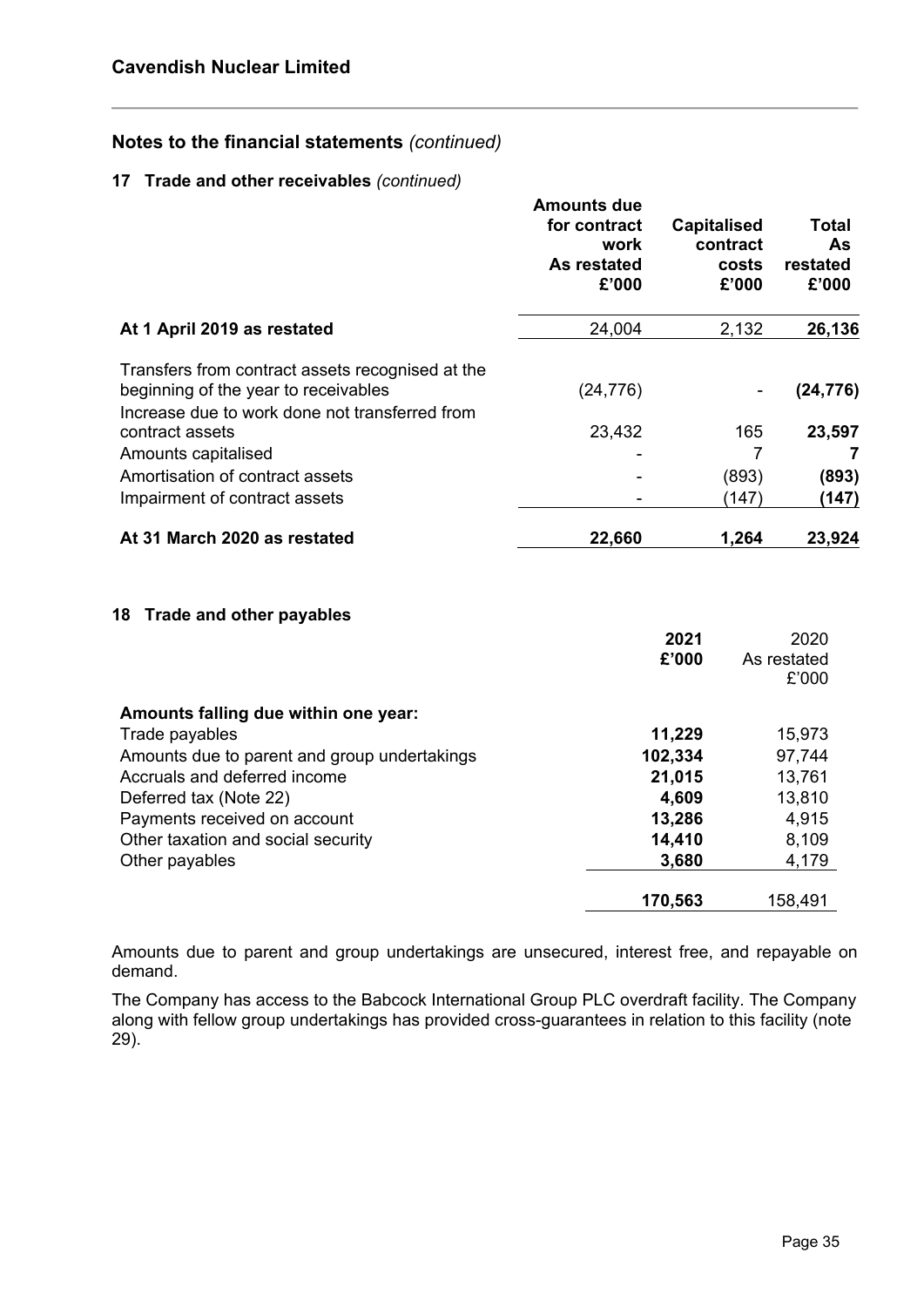## **18 Trade and other payables** *(continued)*

|                                                                                                 | <b>Contract cost</b><br>accrual | <b>Advance</b><br>payments | <b>Deferred</b><br>income | <b>Total</b> |
|-------------------------------------------------------------------------------------------------|---------------------------------|----------------------------|---------------------------|--------------|
|                                                                                                 | £'000                           | £'000                      | £'000                     | £'000        |
| At 1 April 2020 as restated                                                                     | 9,316                           | 4,915                      | 2,732                     | 16,963       |
| Revenue recognised that was<br>included in contract liabilities at the<br>beginning of the year | $\blacksquare$                  | (4,528)                    |                           | (4,528)      |
| Increase due to cash received,<br>excluding amounts recognised as                               |                                 |                            |                           |              |
| revenue                                                                                         |                                 | 12,703                     | 19                        | 12,722       |
| Amounts accrued                                                                                 | 6,095                           |                            | 10                        | 6,105        |
| Amounts utilised                                                                                | (1, 424)                        |                            | (2,565)                   | (3,989)      |
| At 31 March 2021                                                                                | 13,987                          | 13,090                     | 196                       | 27,273       |

|                                                                                                 | <b>Contract cost</b><br>accrual | Advance<br>payments | <b>Deferred</b><br>income | <b>Total</b> |
|-------------------------------------------------------------------------------------------------|---------------------------------|---------------------|---------------------------|--------------|
|                                                                                                 | £'000                           | £'000               | £'000                     | £'000        |
| At 1 April 2019 as restated                                                                     | 11,055                          | 5,268               | 26                        | 16,349       |
| Revenue recognised that was included<br>in contract liabilities at the beginning of<br>the year |                                 | (4,662)             | (26)                      | (4,688)      |
| Increase due to cash received,<br>excluding amounts recognised as                               |                                 |                     |                           |              |
| revenue                                                                                         |                                 | 4,129               | 169                       | 4,298        |
| Amounts accrued                                                                                 | 10,223                          | 180                 | ۰                         | 10,403       |
| Amounts utilised                                                                                | (11,962)                        |                     | $\overline{\phantom{a}}$  | (11,962)     |
| At 31 March 2020 as restated                                                                    | 9,316                           | 4,915               | 169                       | 14,400       |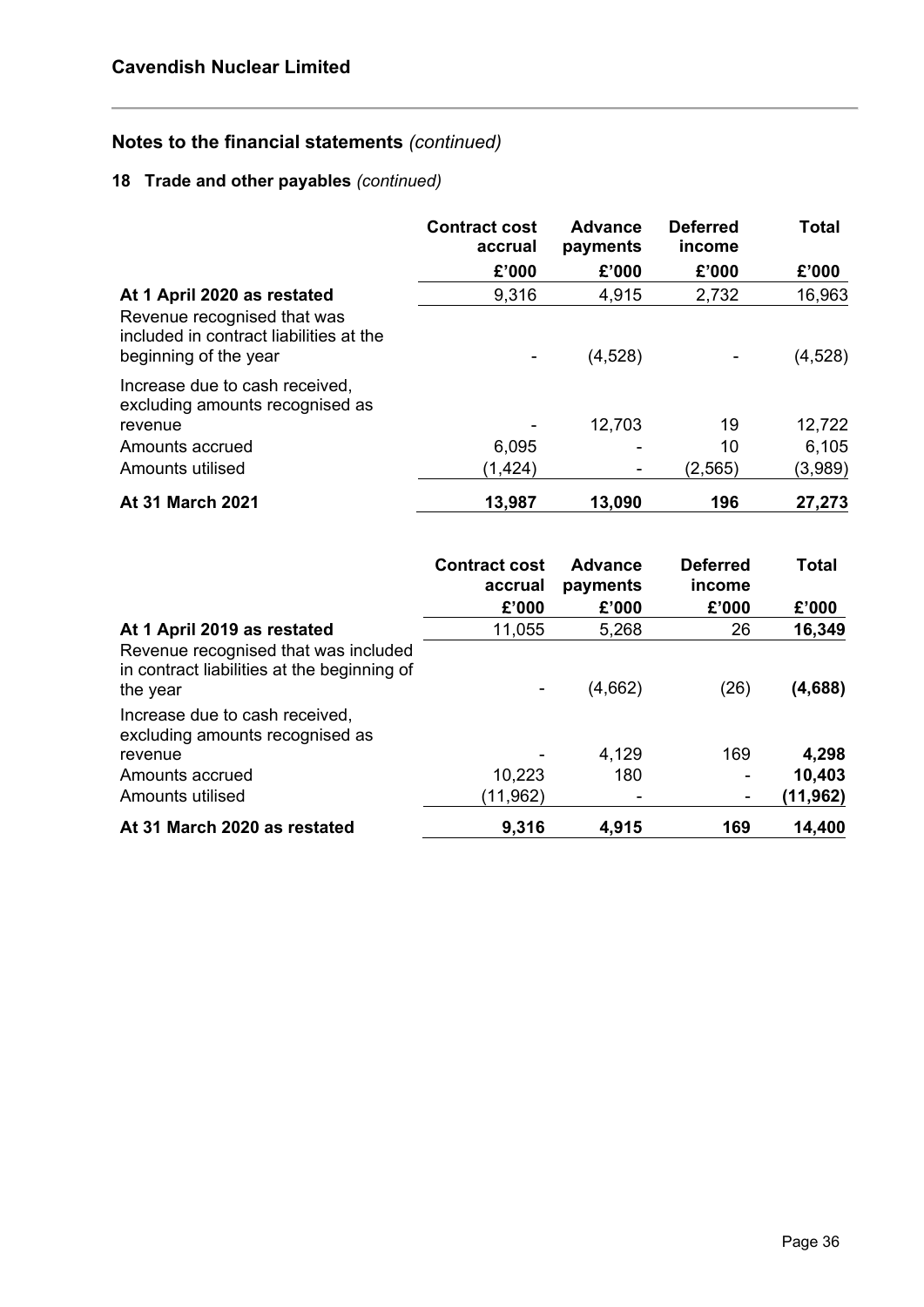#### **19 Lease liabilities**

The entity leases various offices and buildings under non-cancellable operating lease agreements. The leases have various terms, escalation clauses and renewal rights. The entity also leases vehicles under non-cancellable operating leases.

Set out below are the carrying amounts of lease liabilities and the movements during the year:

|                                                          |          | 2020 on    |
|----------------------------------------------------------|----------|------------|
|                                                          | 2021     | transition |
|                                                          | £'000    | £'000      |
| At 1 April                                               | 11,403   | 14,358     |
| <b>Additions</b>                                         | 184      | 98         |
| <b>Disposals</b>                                         | (76)     | (1, 136)   |
| Interest charged                                         | 490      | 593        |
| Payments                                                 | (2, 353) | (2, 510)   |
|                                                          |          |            |
| At 31 March                                              | 9,648    | 11,403     |
|                                                          |          |            |
| Discounted future minimum lease payments are as follows: |          |            |
|                                                          | 2021     | 2020       |
|                                                          | £'000    | £'000      |
| Within one year                                          | 1,950    | 1,802      |
| In more than one year, but not more than five years      | 5,532    | 6,152      |
| After five years                                         | 2,166    | 3,449      |
|                                                          |          |            |
| Carrying value of liability                              | 9,648    | 11,403     |

The Company had total cash outflows for leases of £2,353,000 for the year ended 31 March 2021 (2020: £2,510,000).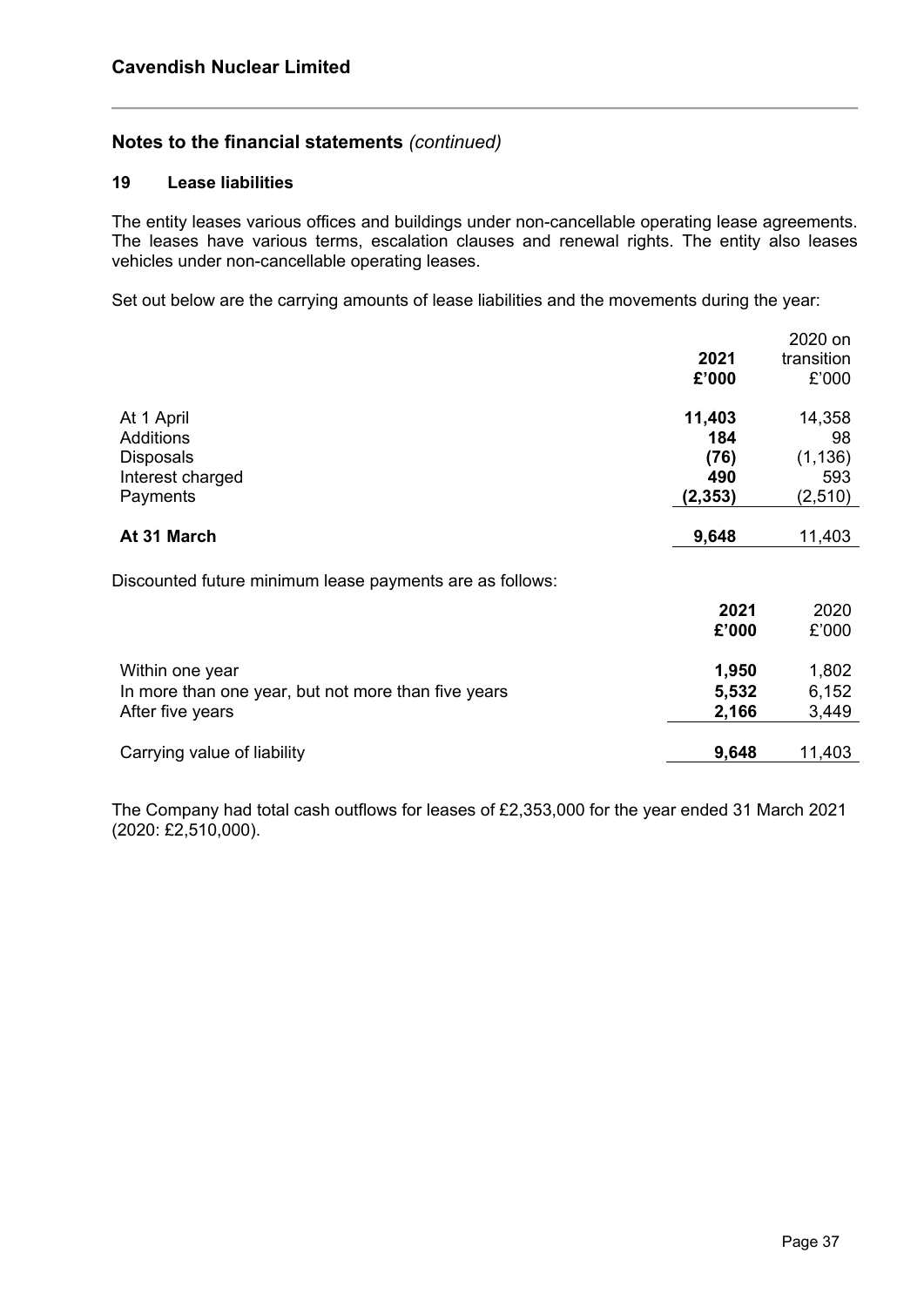#### **20 Provisions for liabilities**

The company had the following provisions during the year:

|                                   | Continuing<br><b>Annual</b><br><b>Payments</b> | <b>Property</b> | Contract/<br><b>Warranties</b> | Reorg-<br>anisation | Total    |
|-----------------------------------|------------------------------------------------|-----------------|--------------------------------|---------------------|----------|
|                                   | £'000                                          | £'000           | £'000                          | £'000               | £'000    |
| At 1 April 2020                   | 1,537                                          | 1,407           | 1,269                          | 12,463              | 16,676   |
| Transferred on sale of subsidiary | 70                                             | 655             |                                | 1,053               | 1,778    |
| Charged to the income statement   |                                                | 492             | 1,092                          | 141                 | 1,725    |
| Released to the income statement  |                                                |                 | (209)                          | (678)               | (887)    |
| Unwinding of discount             | 94                                             |                 | -                              |                     | 94       |
| Utilised in the year              | (114)                                          | (261)           | (9)                            | (9, 133)            | (9, 517) |
| <b>At 31 March 2021</b>           | 1,587                                          | 2,293           | 2,143                          | 3,846               | 9,869    |

#### *Continuing Annual Payments provision*

On being made redundant, certain staff are entitled to receive their annual pension immediately and the amounts payable include a contribution from the Company. The continuing annual payments provision comprises the Company's contribution to the annual pensions payable.

#### *Property provision*

The provision is for the cost of returning leasehold buildings to their original pre-lease state, and for onerous contracts relating to two leasehold properties.

#### *Contract provisions*

The contract warranties provision includes amounts provided in respect of contractual warranty periods of completed contracts, and provisions for costs on existing contracts.

#### *Reorganisation provision*

The provision relates primarily to severance costs relating to a restructure.

#### **21 Other financial assets and liabilities**

Included in derivative financial instruments at fair value:

|                                         | 2021                   |                             | 2020                     |                      |
|-----------------------------------------|------------------------|-----------------------------|--------------------------|----------------------|
|                                         | <b>Assets</b><br>£'000 | <b>Liabilities</b><br>£'000 | Assets<br>£'000          | Liabilities<br>£'000 |
| Forward FX contracts – cash flow hedges | 147                    | (216)                       | 42                       |                      |
| Finance leases                          | 1,183                  | (1, 183)                    | $\overline{\phantom{a}}$ |                      |
|                                         | 1,330                  | (1, 399)                    | 42                       |                      |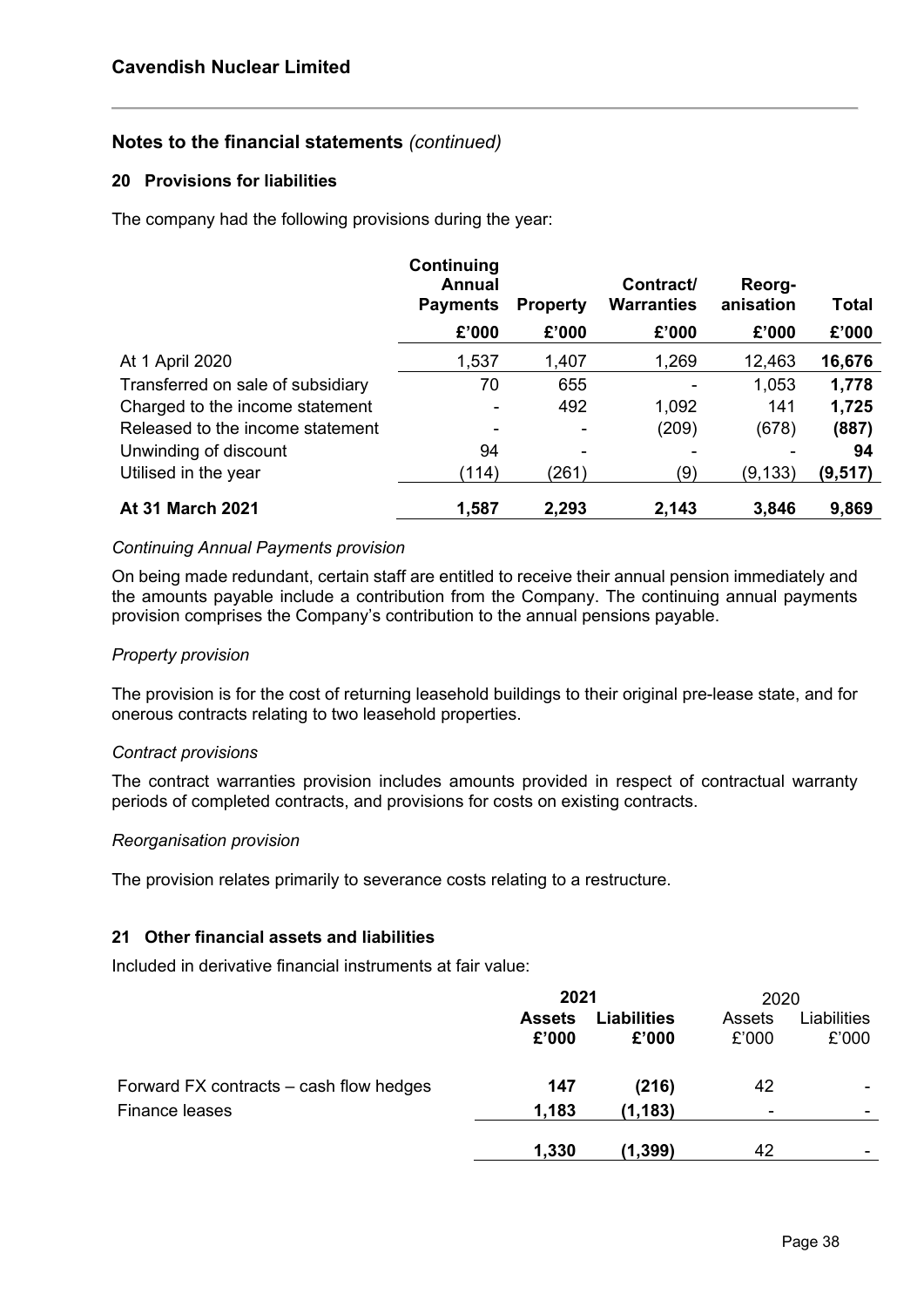#### **21 Other financial assets and liabilities** *(continued)*

Cavendish Nuclear Limited revalued Euro Forward Purchase contracts held with maturity dates beyond 31st March 2020 totalling EUR 4,203,415 and YEN 141,716,250 (2020: EUR 1,626,105). The movement in exchange rates resulted in a (£68,671) reserve (2020: £41,600).

The major components of the deferred tax liabilities and deferred tax asset are recorded are as follows:

|                                                  | <b>Assets</b> | <b>Liabilities</b> | Total |
|--------------------------------------------------|---------------|--------------------|-------|
|                                                  | £'000         | £'000              | £'000 |
| At 1 April 2019:                                 | 42            | ۰                  | 42    |
| (Charged) credited to other comprehensive income | 105           | (216)              | (111) |
| At 31 March 2021:                                | 147           | (216)              | (69)  |

The Company has taken advantage of the exemptions within FRS 101 not to disclose all IFRS 7 and IFRS 13 requirements, on the grounds that the Company itself is a wholly owned subsidiary of Babcock International Group PLC, for which the consolidated financial statements are publicly available with compliance to IFRS.

#### **Finance lease**

The Company also subleases a property. The Company has classified the sublease as a finance lease because the sublease is for the whole of the remaining term of the head lease.

Discounted future minimum lease payments are as follows:

|                                                                                            | 2021<br>£'000                | 2020<br>£'000 |
|--------------------------------------------------------------------------------------------|------------------------------|---------------|
| Within one year<br>In more than one year, but not more than five years<br>After five years | 258<br>925<br>$\blacksquare$ |               |
| Carrying value of liability                                                                | 1,183                        |               |

Lease income from lease contracts in which the Company acts as a lessor is disclosed in note 6.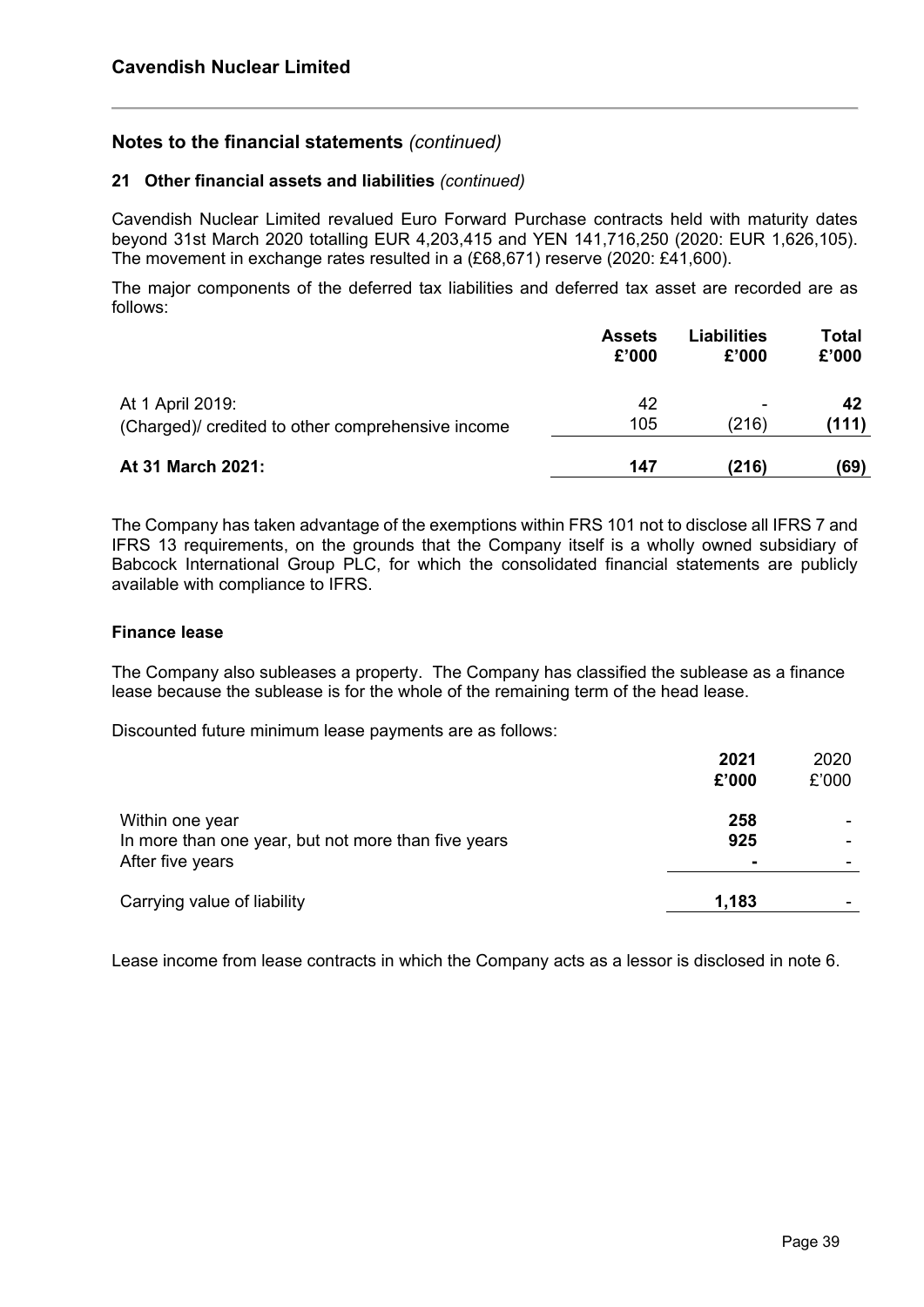#### **22 Deferred taxation**

The major components of the deferred tax liabilities and deferred tax asset are recorded are as follows:

| <b>Deferred tax liabilities</b>                    | <b>Accelerated</b><br>capital<br>allowances<br>£'000 | <b>Other</b><br>£'000 | <b>Total</b><br>£'000 |
|----------------------------------------------------|------------------------------------------------------|-----------------------|-----------------------|
| At 1 April 2019:                                   | 161                                                  | (4, 429)              | (4, 268)              |
| (Credited)/ charged to the income statement        | 185                                                  | (2,400)               | (2, 215)              |
| Charged directly to other comprehensive income     |                                                      | (7, 327)              | (7, 327)              |
| At 31 March 2020:                                  | 346                                                  | (14, 156)             | (13,810)              |
| Charged to the income statement                    | (98)                                                 | (4, 126)              | (4,224)               |
| Credited to other comprehensive income             |                                                      | 14,913                | 14,913                |
| Balance transferred from associated companies      |                                                      | (1, 488)              | (1, 488)              |
| At 31 March 2021:                                  | 248                                                  | (4, 857)              | (4,609)               |
| 23 Called up share capital                         |                                                      |                       |                       |
|                                                    |                                                      | 2021                  | 2020                  |
|                                                    |                                                      | £'000                 | £'000                 |
| <b>Authorised</b>                                  |                                                      |                       |                       |
| 20 Ordinary shares of £1 each (2020: 20)           |                                                      | 20                    | 20                    |
| 50,000 Preference shares of £1 each (2020: 50,000) |                                                      | 50,000                | 50,000                |
|                                                    |                                                      | 50,020                | 50,020                |
|                                                    |                                                      | 2021                  | 2020                  |
| <b>Allotted and fully paid</b>                     |                                                      |                       |                       |
| 15 Ordinary shares of £1 each (2020: 15)           |                                                      | 15                    | 15                    |
| 50,000 Preference shares of £1 each (2020: 50,000) |                                                      | 50,000                | 50,000                |
|                                                    |                                                      | 50,015                | 50,015                |
|                                                    |                                                      |                       |                       |

#### **24 Dividends**

No dividends were declared and paid in the year (2020: £Nil). There are no plans for a final dividend.

#### **25 Guarantees and financial commitments**

At 31 March 2021 the Company had capital commitments of £256,000 (2020: £24,000) for the purchase of equipment and machinery, kitchen, shower rooms and bicycle sheds.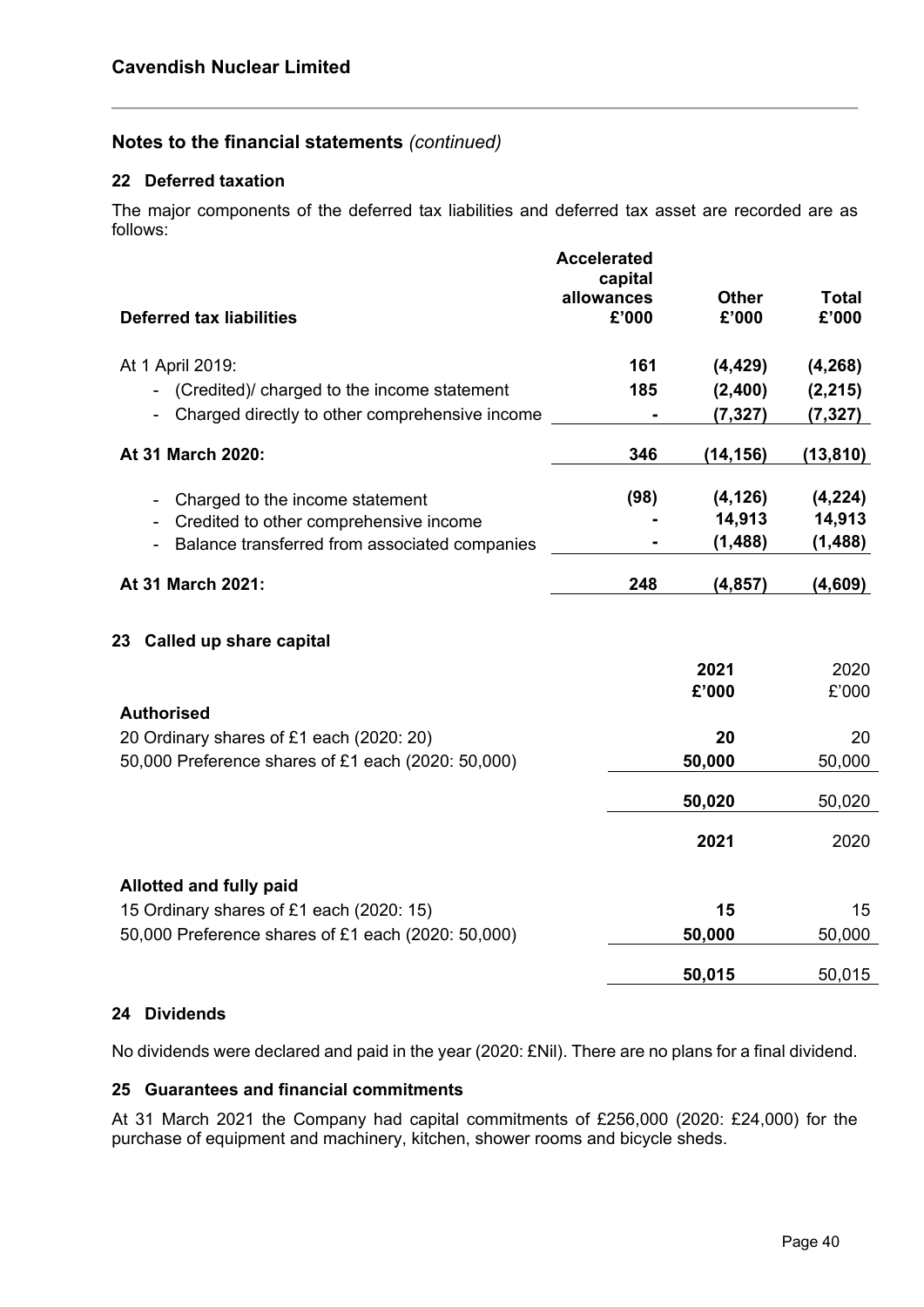#### **26 Related party disclosures**

Transactions entered into and trading balances outstanding at 31 March 2021 are as follows:

| Related party                              | <b>Sales</b><br>to<br>related<br>party<br>£'000 | <b>Purchases</b><br>from<br>related<br>party<br>£'000 | <b>Amounts</b><br>owed by<br>related<br>party<br>£'000 | <b>Amounts</b><br>owed to<br>related<br>party<br>£'000 |
|--------------------------------------------|-------------------------------------------------|-------------------------------------------------------|--------------------------------------------------------|--------------------------------------------------------|
| Cavendish Dounreay Partnership Limited     | 122                                             | $\overline{\phantom{0}}$                              | 190                                                    |                                                        |
| <b>Nuclear Technical Services Provider</b> | 553                                             | -                                                     | 448                                                    | ۰                                                      |

Transactions entered into and trading balances outstanding at 31 March 2020 are as follows:

|                                          |          | <b>Purchases</b> | Amounts | Amounts |
|------------------------------------------|----------|------------------|---------|---------|
|                                          | Sales to | from             | owed by | owed to |
|                                          | related  | related          | related | related |
| Related party                            | party    | party            | party   | party   |
|                                          | £'000    | £'000            | £'000   | £'000   |
| <b>Cavendish Boccard Nuclear Limited</b> | 1,627    |                  |         |         |
| Cavendish Dounreay Partnership Limited   | 122      |                  | 92      |         |
| Dounreay Site Restoration Limited        | 6,131    | 31               | 43      |         |
| Cavendish Fluor Partnership Limited      | 46       |                  |         |         |
| <b>Magnox Limited</b>                    | 8,028    |                  |         |         |

All dealings with related parties noted above arise in the normal course of business and are subject to normal terms and conditions.

## **27 Pension commitments**

#### **Defined Benefit Schemes**

Balance Sheet assets and liabilities recognised are as follows:

|                                                   | 2021<br>£'000 | 2020<br>£'000 |
|---------------------------------------------------|---------------|---------------|
| <b>Babcock International Group Pension Scheme</b> |               |               |
| Retirement benefits – funds in surplus            | 943,321       | 732,568       |
| Retirement benefits – funds in deficit            | (931,863)     | (674,177)     |
|                                                   |               |               |
| <b>Electricity Supply Pension Scheme</b>          | 11,458        | 58,391        |
| Retirement benefits – funds in surplus            | 81,673        | 77,243        |
| Retirement benefits – funds in deficit            | (71, 329)     | (58,519)      |
|                                                   |               |               |
|                                                   | 10,344        | 18,724        |
| Retirement benefit assets                         | 21,802        | 77,115        |
|                                                   |               |               |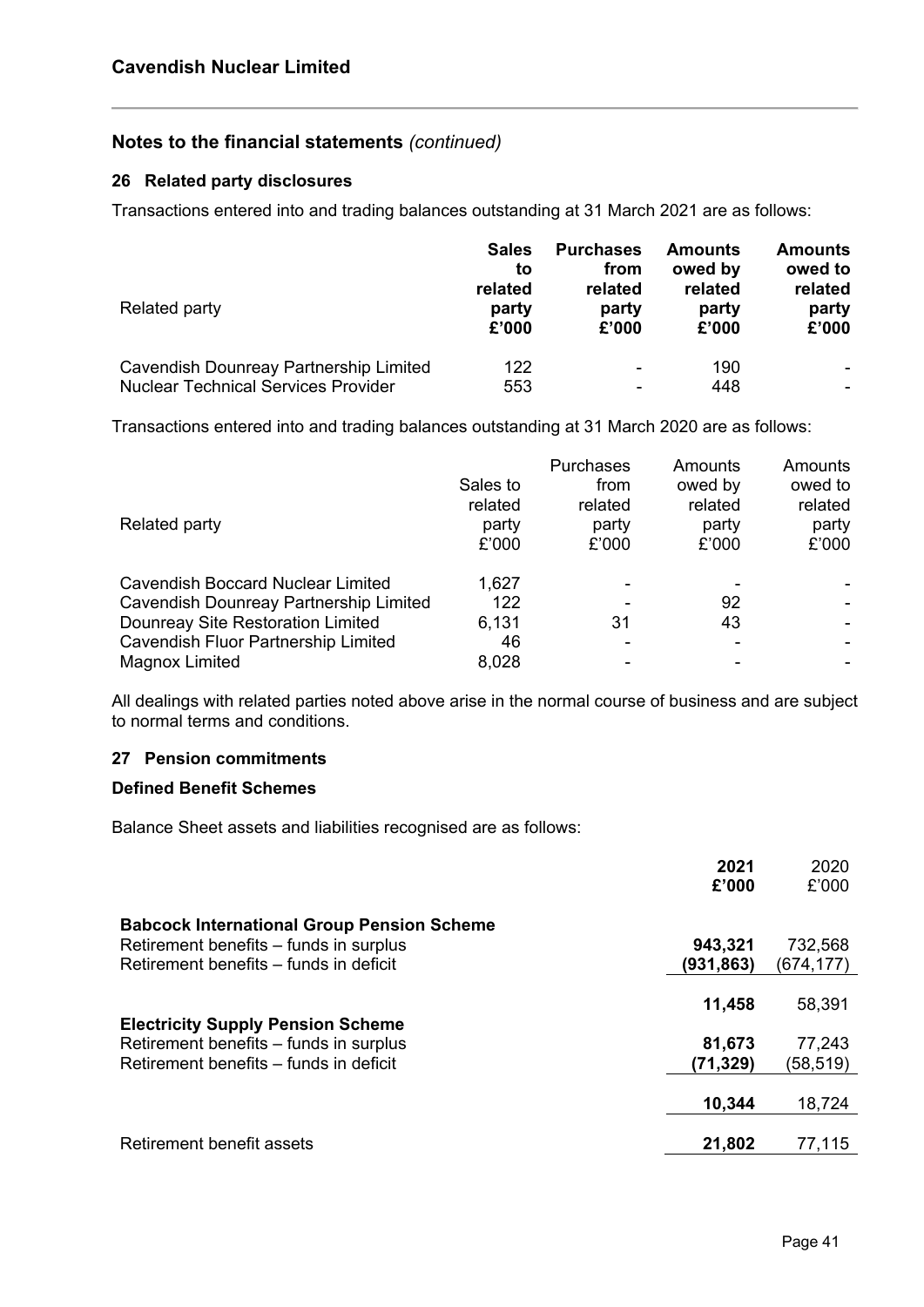#### **27 Pension commitments** *(continued)*

Movements in amounts recognised in defined benefits schemes in the year were as follows:

|                                                       | <b>BIG</b><br>pension<br>scheme<br>£'000 | <b>Electricity</b><br><b>Supply</b><br><b>Pension</b><br><b>Scheme</b><br>£'000 | Total<br>retirement<br>benefit<br>assets<br>£'000 |
|-------------------------------------------------------|------------------------------------------|---------------------------------------------------------------------------------|---------------------------------------------------|
| At 1 April 2020                                       | 58,391                                   | 18,724                                                                          | 77,115                                            |
| Surplus transferred on sale of subsidiary undertaking | 7,829                                    |                                                                                 | 7,829                                             |
| Service cost and incurred expenses                    | (6, 119)                                 | (1,225)                                                                         | (7, 344)                                          |
| Net interest income                                   | 1,863                                    | 364                                                                             | 2,227                                             |
| <b>Employer contributions</b>                         | 17,205                                   | 1,537                                                                           | 18,742                                            |
| Actuarial loss recognised in the SOCI                 | (67,711)                                 | (9,056)                                                                         | (76, 767)                                         |
| At 31 March 2021                                      | 11,458                                   | 10,344                                                                          | 21,802                                            |

The Company accounts for pension costs in accordance with IAS 19. The Company contributes to defined contribution schemes in the UK in respect of a number of its employees. The Company is also a contributing employer to defined benefit schemes (the "Babcock International Group Pension Scheme" and the "Electricity Supply Pension Scheme). The Company is severally liable, along with the other participating employers, for the assets and liabilities of the Babcock International Pension scheme. The allocation of the assets and liabilities of the scheme and which have been recognised in these financial statements are detailed in this note.

The nature of the defined benefit schemes are that the employees contribute to the schemes with the employers paying the balance of the cost required. The contributions required and the assessment of the assets and the liabilities that have accrued to members and any deficit recovery payments required are agreed by the participating employer companies with the trustees who are advised by an independent, qualified actuary.

The key risks relate primarily to longevity, the expected inflation rate in the future which impacts on pension increases and indirectly salary increases and the discount rate used to value the liabilities. The schemes have mitigated some of these risks by taking out longevity swaps in respect of pensioners and their spouses, and hedging the interest rate and inflation risks though derivative instruments and made benefit changes impacting future service benefits which included capping of pensionable salaries, capping pension increases, increasing normal retirement age in line with state pension ages and increasing the level of member contributions.

The schemes are funded by payments to legally separate trustee-administered funds. The trustees of the schemes are required by law to act in the best interests of the schemes' members. In addition to determining future contribution requirements (with the agreement of the participating employers), the trustees are responsible for setting the schemes' investment strategy (subject to consultation). The schemes have an independent trustee and member nominated trustees. The scheme is subject to regulation under the funding regime set out in Part III of the Pensions Act 2004.

In the last financial year, the Babcock International Group Pension Scheme was closed to future accrual for some employees. These members moved from active to active deferred members of the scheme, retaining a final salary link.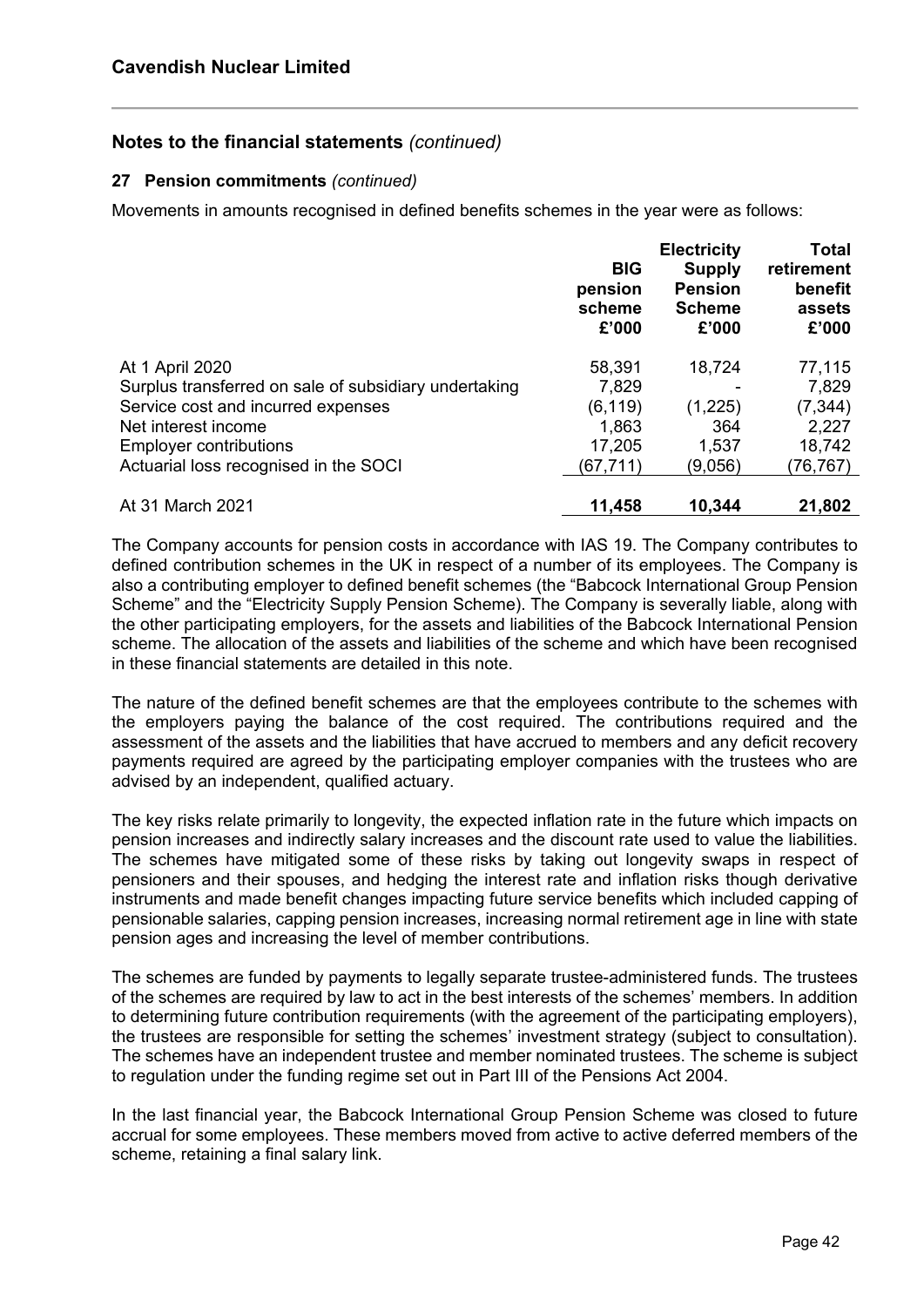#### **27 Pension commitments** *(continued)*

#### **BIG Pension Scheme**

The IAS 19 valuation has been updated at 31 March 2021 by an independent qualified actuary using revised assumptions that are consistent with the requirements of IAS 19. The date of the last full actuarial valuation was 31 March 2019. The major assumptions used for the IAS 19 valuation were:

|                                     | 2021          | 2020          |
|-------------------------------------|---------------|---------------|
| <b>Major assumptions</b>            | $\frac{0}{0}$ | $\frac{0}{0}$ |
| Rate of increase in salaries        | 2.9           | $\mathcal{P}$ |
| Rate of increase in pension payment | 3.1           | 2.6           |
| Discount rate                       | 2.0           | 2.4           |
| Inflation rate                      | 2.7           | 1.8           |

The expected total employer contributions to be made by participating employers to the scheme in 2021/22 are £33.5m. The future service rate is 51.1%. The above level of funding is expected to continue until the next actuarial valuation, with valuations carried out every 3 years. Included in employer contributions of £33.5m is £22.9m of deficit recovery payments. The Company's share of this is allocated based on the percentage of active members of the scheme that it employs.

The mortality assumptions used were:

|                                           | 2021<br>Years | 2020<br>Years |
|-------------------------------------------|---------------|---------------|
| Life expectancy from age 65 (male age 65) | 22.1          | 221           |
| Life expectancy from age 65 (male age 45) | 22.7          | 22 Z          |

The changes to the Babcock International Group Plc balance sheet at March 2021 and the changes to the Babcock International Group Plc income statement for the year to March 2021, if the assumptions were sensitised by the amounts below, would be:

|                                                | <b>Defined benefit</b><br>obligations<br>2021<br>£'000 | Income<br>statement<br>2021<br>£'000 |
|------------------------------------------------|--------------------------------------------------------|--------------------------------------|
| Initial assumptions                            | 1,421,689                                              | 8,841                                |
| Discount rate assumptions increased by 0.5%    | (96,533)                                               | (3,265)                              |
| Discount rate assumptions decreased by 0.5%    | 96,533                                                 | 2,289                                |
| Inflation rate assumptions increased by 0.5%   | 57,721                                                 | 1,819                                |
| Inflation rate assumptions decreased by 0.5%   | (52,887)                                               | (1,648)                              |
| Total life expectancy increased by half a year | 32,841                                                 | 762                                  |
| Total life expectancy decreased by half a year | (32,841)                                               | (762)                                |
| Salary increase assumptions increased by 0.5%  | 7,677                                                  | 455                                  |
| Salary increase assumptions decreased by 0.5%  | (7,677)                                                | (455)                                |

The weighted average duration of cashflows (years) was 15.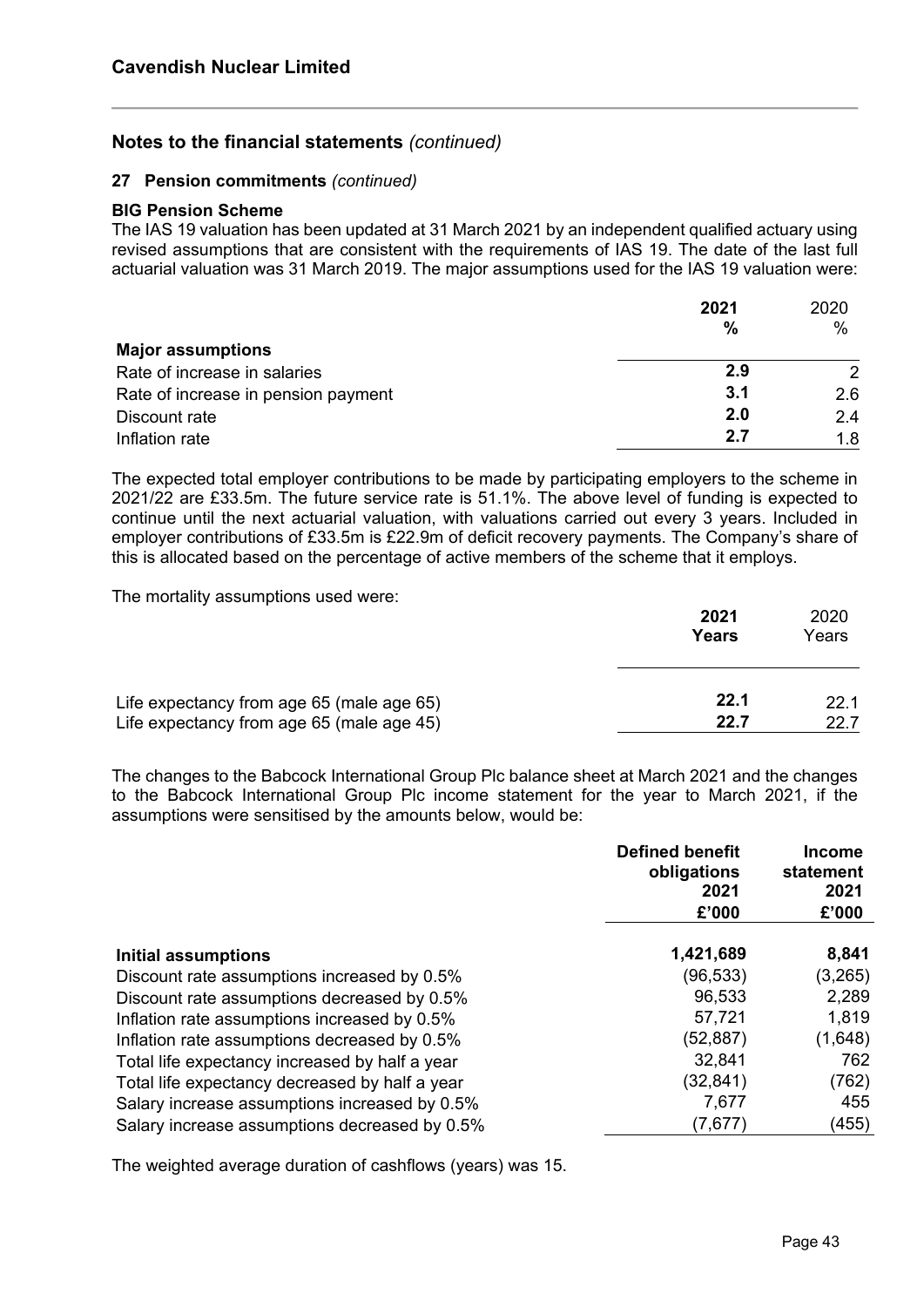#### **27 Pension commitments** *(continued)*

The fair value of the assets, the present value of the liabilities and the expected rates of return of the scheme at the balance sheet date of 31 March 2021 were:

| Fair value of plan of assets                 | 2021        | 2020          |
|----------------------------------------------|-------------|---------------|
|                                              | £'000       | £'000         |
| Equities                                     | (79)        | 17,851        |
| Property                                     | 138,681     | 136,091       |
| Absolute return and multi strategy funds     | 77,583      | 87,564        |
| <b>Bonds</b>                                 | 724,997     | 588,848       |
| Matching assets                              | 551,788     | 622,665       |
| Scheme assets                                | 1,492,970   | 1,453,019     |
| Active position on longevity swaps           | (53, 800)   | (65,642)      |
| Total assets                                 | 1,439,170   | 1,387,377     |
| Present market value of liabilities - funded | (1,421,689) | (1, 276, 793) |
| <b>Gross pension surplus</b>                 | 17,481      | 110,584       |

All the assets of the scheme are quoted except for the longevity swaps.

The scheme does not invest directly in assets or share of Babcock International Group Plc.

The longevity swaps have been valued, in 2021, in line with assumptions that are consistent with the requirements of IFRS 13.

| Analysis of amount charged to the income<br>statement in Babcock International Group Plc | 2021<br>£'000 | 2020<br>£'000 |
|------------------------------------------------------------------------------------------|---------------|---------------|
| Current service cost                                                                     | 5,741         | 6,693         |
| Incurred expenses                                                                        | 2,596         | 1,970         |
| Past service cost                                                                        | 999           |               |
| Settlement                                                                               |               |               |
| Total included within operating profit                                                   | 9,336         | 8,663         |
| Net interest income                                                                      | (2,843)       | (1,300)       |
| Total charged to the income statement                                                    | 6,493         | 7.363         |

The amounts charged to the income statement in these financial statements, based on the Company's allocation of the total Babcock International Group Plc charge, included £3,763,000 for service cost (2020: £3,534,000), £1,702,000 for incurred expenses (2020: £1,040,000), £655,000 for past service cost (2020: nil), £Nil for settlement (2020: nil), and net interest income of £1,863,000 (2020: (£686,000)).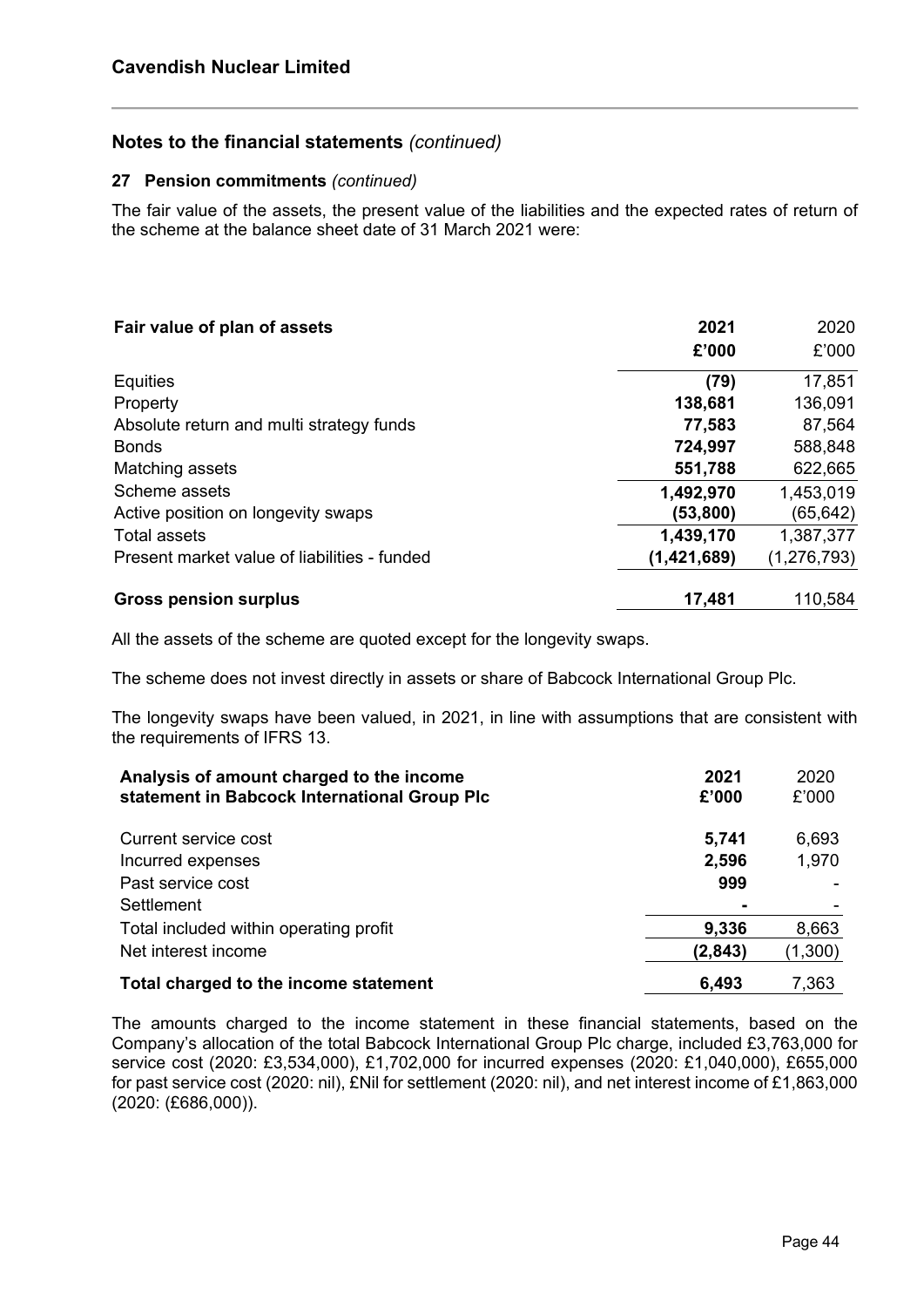#### **27 Pension commitments** *(continued)*

| Analysis of amount included in Babcock International<br>Group Plc statement of comprehensive income ("SOCI") | 2021<br>£'000 | 2020<br>£'000 |
|--------------------------------------------------------------------------------------------------------------|---------------|---------------|
| Actuarial (loss)/ gain recognised in the SOCI                                                                | (117,988)     | 56,807        |
| <b>Experience losses</b>                                                                                     | (9,021)       | (6,371)       |
| Other gains/ (losses)                                                                                        | 13,418        | (4,088)       |
|                                                                                                              | (113,591)     | 46,348        |

The actuarial loss recognised in the SOCI in these financial statements, based on the Company's allocation of the total Babcock International Group Plc movement, was £67,711,000 (2020: £22,297,000).

| The equity investments and bonds are valued at bid price.                              | 2021<br>£'000 | 2020<br>£'000 |
|----------------------------------------------------------------------------------------|---------------|---------------|
| Reconciliation of present value of scheme assets<br>in Babcock International Group Plc |               |               |
| At 1 April                                                                             | 1,453,019     | 1,468,975     |
| Interest cost                                                                          | 34,244        | 34,345        |
| <b>Employee contributions</b>                                                          | 99            | 141           |
| <b>Employer contributions</b>                                                          | 26,981        | 21,874        |
| Benefits paid                                                                          | (80, 924)     | (80, 602)     |
| Actuarial gain                                                                         | 59,551        | 8,286         |
| At 31 March                                                                            | 1,492,970     | 1,453,019     |
| Reconciliation of present value of scheme<br><b>liabilities</b>                        | 2021<br>£'000 | 2020<br>£'000 |
| At 1 April                                                                             | 1,276,793     | 1,359,139     |
| Service cost                                                                           | 5,741         | 6,693         |
| Incurred expenses                                                                      | 2,596         | 1,971         |
| Interest on liabilities                                                                | 29,825        | 31,602        |
| <b>Employee contributions</b>                                                          | 99            | 140           |
| Actuarial (gain) / loss - demographics                                                 | 11,371        | 6,350         |
| Actuarial (gain) / loss - financial                                                    | 166,168       | (54, 871)     |
| Experience (gain) / losses                                                             | 9,021         | 6,371         |
| Benefits paid                                                                          | (80, 924)     | (80, 602)     |
| Past service cost                                                                      | 999           |               |
| At 31 March                                                                            | 1,421,689     | 1,276,793     |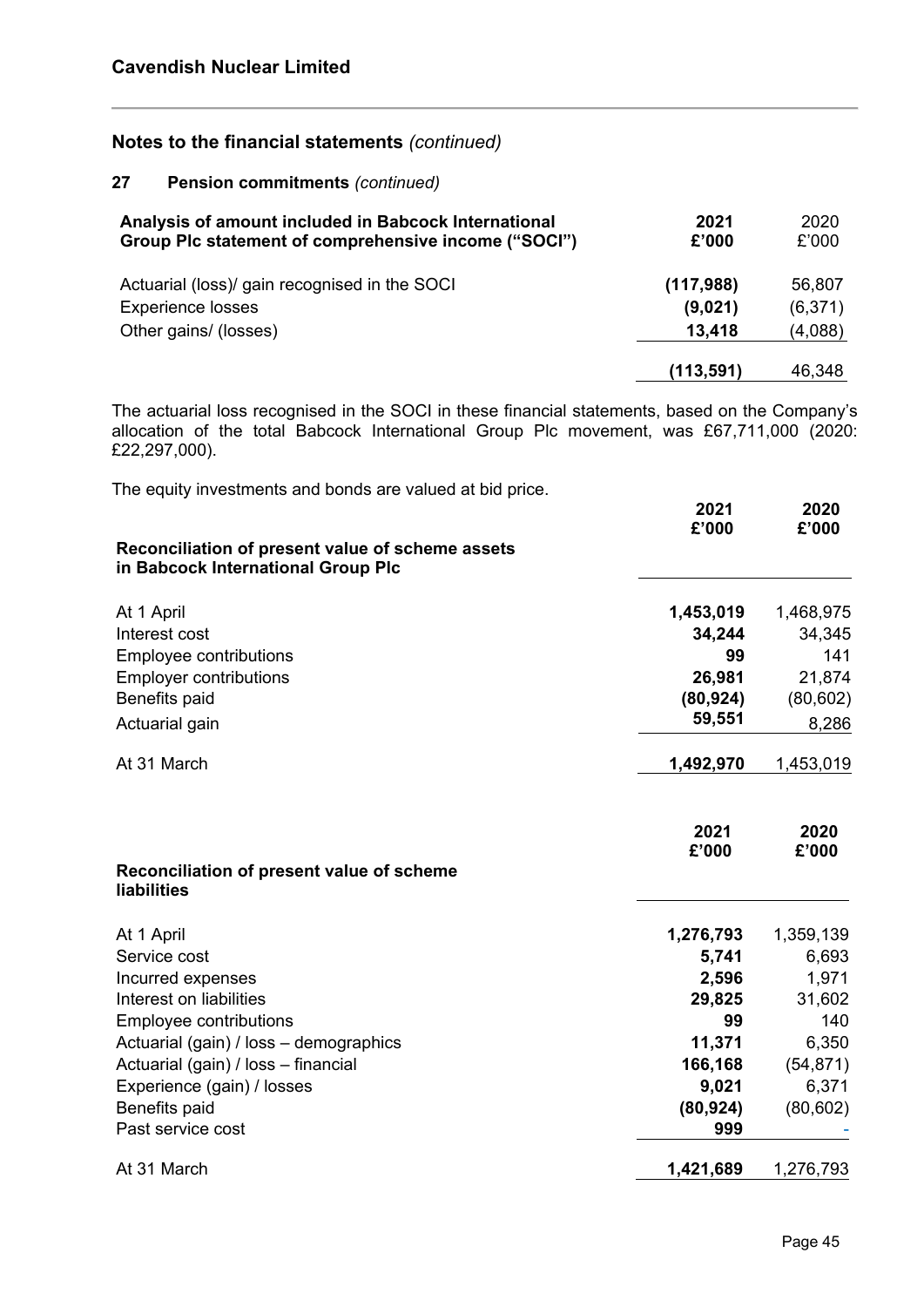#### **27 Pension commitments** *(continued)*

The surplus recognised in these financial statements, based on the Company's allocation of the total Babcock International Group Plc assets and liabilities for this scheme, was £11,458,000 (2020: £58,391,000).

#### **Electricity Supply Pension Scheme**

The Company also operates a defined benefit pension scheme (the "Electricity Supply Pension Scheme") for the benefit of its employees. The full details of this scheme are disclosed below.

For this defined benefit scheme, the IAS 19 valuation has been updated at 31 March 2021 by an independent qualified actuary using revised assumptions that are consistent with the requirements of IAS 19. The date of the last full actuarial valuation was 31 March 2019. The major assumptions used for the IAS 19 valuation were:

|                                     | 2021<br>$\%$ | 2020<br>$\frac{0}{0}$ |
|-------------------------------------|--------------|-----------------------|
| <b>Major assumptions</b>            |              |                       |
| Rate of increase in salaries        | 2.90         | 2.00                  |
| Rate of increase in pension payment | 3.23         | 2.78                  |
| Discount rate                       | 2.00         | 2.40                  |
| Inflation                           | 2.90         | 2.00                  |

The future service rate is 64.2%. The above level of funding is expected to continue until the next actuarial valuation, with valuations carried out every 3 years. The Company's share of this is allocated based on the percentage of active members of the scheme that it employs.

The mortality assumptions used were:

|                                           | 2021<br>Years | 2020<br>Years |
|-------------------------------------------|---------------|---------------|
| Life expectancy from age 65 (male age 65) | 22.6          | 22.6          |
| Life expectancy from age 65 (male age 45) | 23.5          | 23.5          |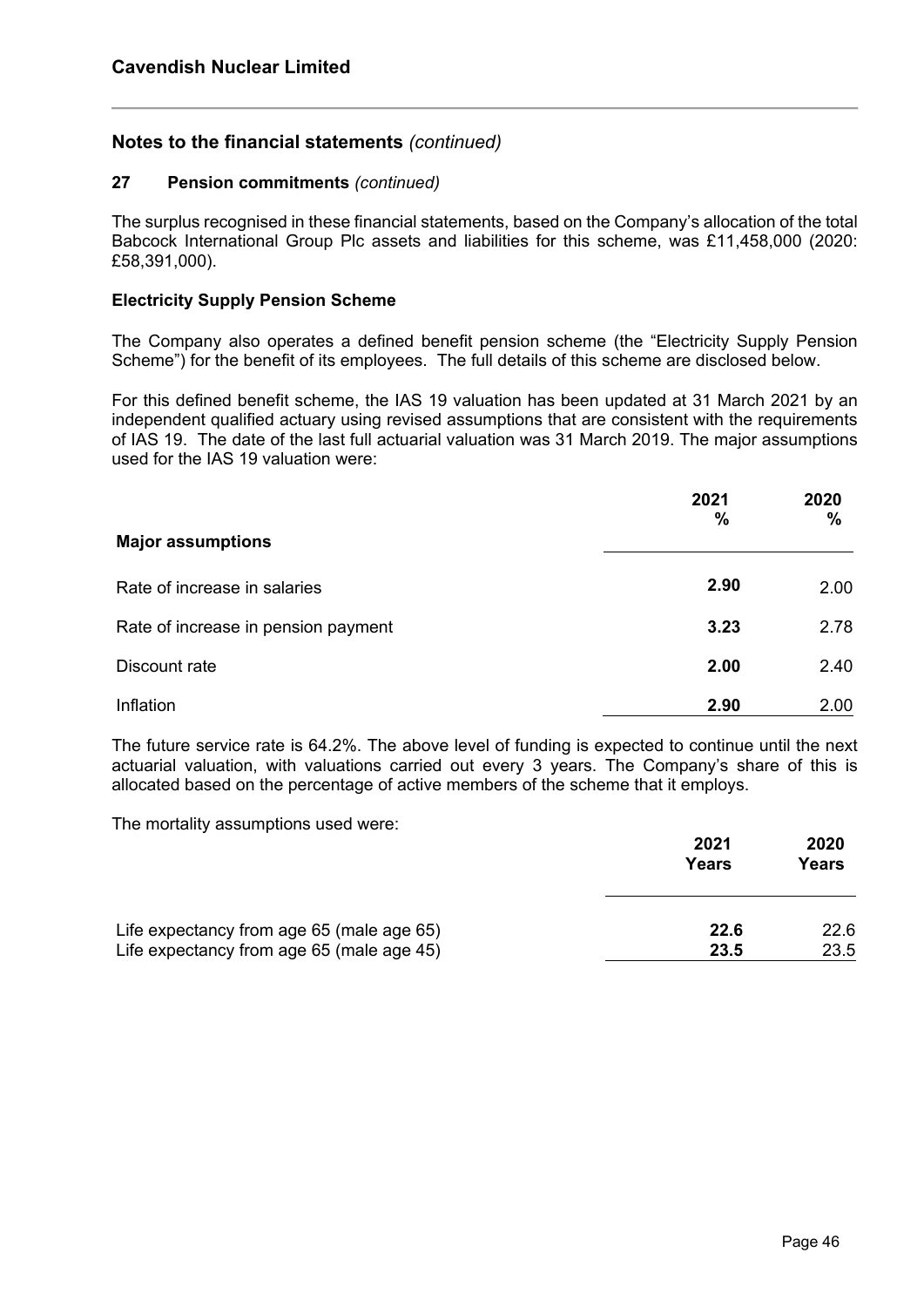#### **27 Pension commitments** *(continued)*

The changes to the Babcock International Group Plc balance sheet at 31 March 2021 and the changes to the Babcock International Group Plc income statement for the year to 31 March 2021, if the assumptions were sensitised by the amounts below, would be:

|                                                | <b>Defined</b><br>benefit<br>obligations<br>2021<br>£000 | <b>Income</b><br>statement<br>2021<br>£000 |
|------------------------------------------------|----------------------------------------------------------|--------------------------------------------|
| <b>Initial assumptions</b>                     |                                                          |                                            |
| Discount rate assumptions increased by 0.5%    | (9,030)                                                  | (531)                                      |
| Discount rate assumptions decreased by 0.5%    | 9,030                                                    | 432                                        |
| Inflation rate assumptions increased by 0.5%   | 8,627                                                    | 408                                        |
| Inflation rate assumptions decreased by 0.5%   | (8,627)                                                  | (409)                                      |
| Total life expectancy increased by half a year | 1,169                                                    | 53                                         |
| Total life expectancy decreased by half a year | (1, 169)                                                 | (54)                                       |
| Salary increase assumptions increased by 0.5%  | 1,176                                                    | 87                                         |
| Salary increase assumptions decreased by 0.5%  | (1, 176)                                                 | (88)                                       |

The weighted average duration of cashflows (years) was 17.

The fair value of assets, the present value of the liabilities and the expected rates of return of the scheme at the balance sheet date of 31 March 2021 were:

#### **Fair value plan of assets**

|                                                    | 2021     | 2020     |
|----------------------------------------------------|----------|----------|
|                                                    | £'000    | £'000    |
| Equities                                           | 9,437    | 8,173    |
| Absolute return and multi strategy funds           | 8,722    | 9,495    |
| <b>Bonds</b>                                       | 62,620   | 58,789   |
| Matching assets                                    | 894      | 786      |
| <b>Total assets</b>                                | 81,673   | 77,243   |
| Present market value of liabilities – funded       | (71,329) | (58,519) |
| <b>Gross pension surplus</b>                       | 10,344   | 18,724   |
|                                                    | 2021     | 2020     |
| Analysis of amount charged to the income statement | £'000    | £'000    |
| Current service cost                               | 1,214    | 1,452    |
| Past service cost                                  | 10       |          |
| Total included within operating profit             | 1,224    | 1,452    |
| Net interest income                                | (364)    | (129)    |
| Total charged to the income statement              | 860      | 1,323    |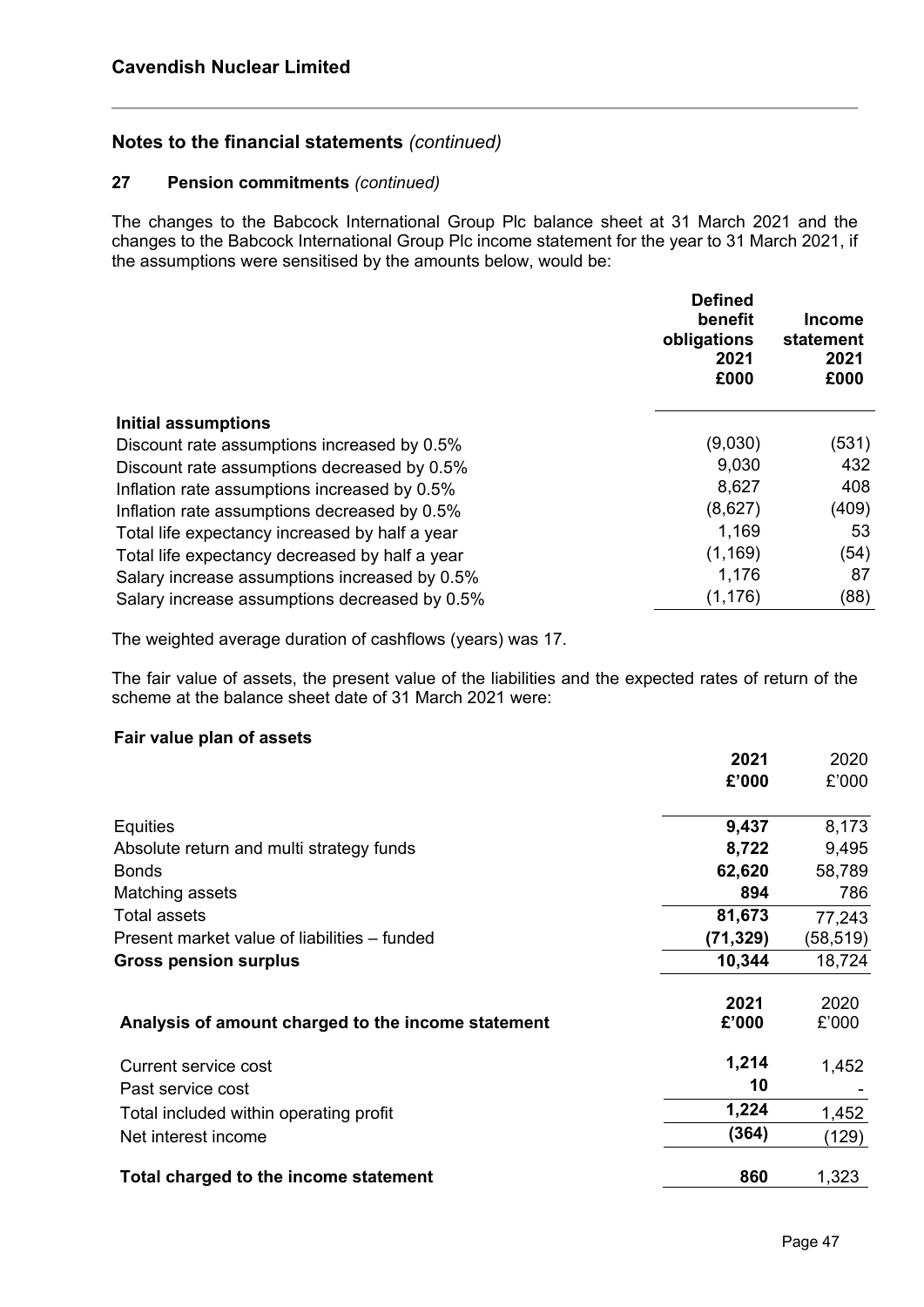| Notes to the financial statements (continued)                                |                    |                   |
|------------------------------------------------------------------------------|--------------------|-------------------|
| <b>Pension commitments (continued)</b><br>27                                 |                    |                   |
| Analysis of amount included in statement of<br>comprehensive income ("SOCI") | 2021<br>£'000      | 2020<br>£'000     |
| Actuarial (loss)/ gain recognised in the SOCI<br>Experience gains            | (13, 429)<br>1,729 | 7,137             |
| Gain on assets                                                               | 2,644              | 6,119             |
|                                                                              | (9,056)            | 13,256            |
| The equity investments and bonds are valued at bid price.                    |                    |                   |
|                                                                              | 2021<br>£'000      | 2020<br>£'000     |
| Reconciliation of present value of scheme assets                             |                    |                   |
| At 1 April<br>Interest                                                       | 77,243<br>1,772    | 69,097<br>1,659   |
| <b>Employee contributions</b><br><b>Employer contributions</b>               | 1,537              | 1,350             |
| Benefits paid                                                                | (1, 523)<br>2,644  | (982)             |
| Actuarial gain recognised in the SOCI                                        |                    | 6,119             |
| At 31 March                                                                  | 81,673             | 77,243            |
|                                                                              | 2021<br>£'000      | 2020<br>£'000     |
| Reconciliation of present value of scheme liabilities                        |                    |                   |
| At 1 April                                                                   | 58,519             | 63,656            |
| Service cost<br>Incurred expenses                                            | 1,212              | 1,452             |
| Interest on liabilities                                                      | 1,409              | 1,530             |
| Employee contributions                                                       | (107)              |                   |
| Actuarial gain-demographics<br>Actuarial loss/ (gain) - financial            | 13,536             | (802)<br>(6, 334) |
| Experience gain                                                              | (1,729)            |                   |
| Benefits paid                                                                | (1, 523)           | (983)             |
| Past Service cost<br>Settlement                                              | 10                 |                   |
| At 31 March                                                                  | 71,329             | 58,519            |